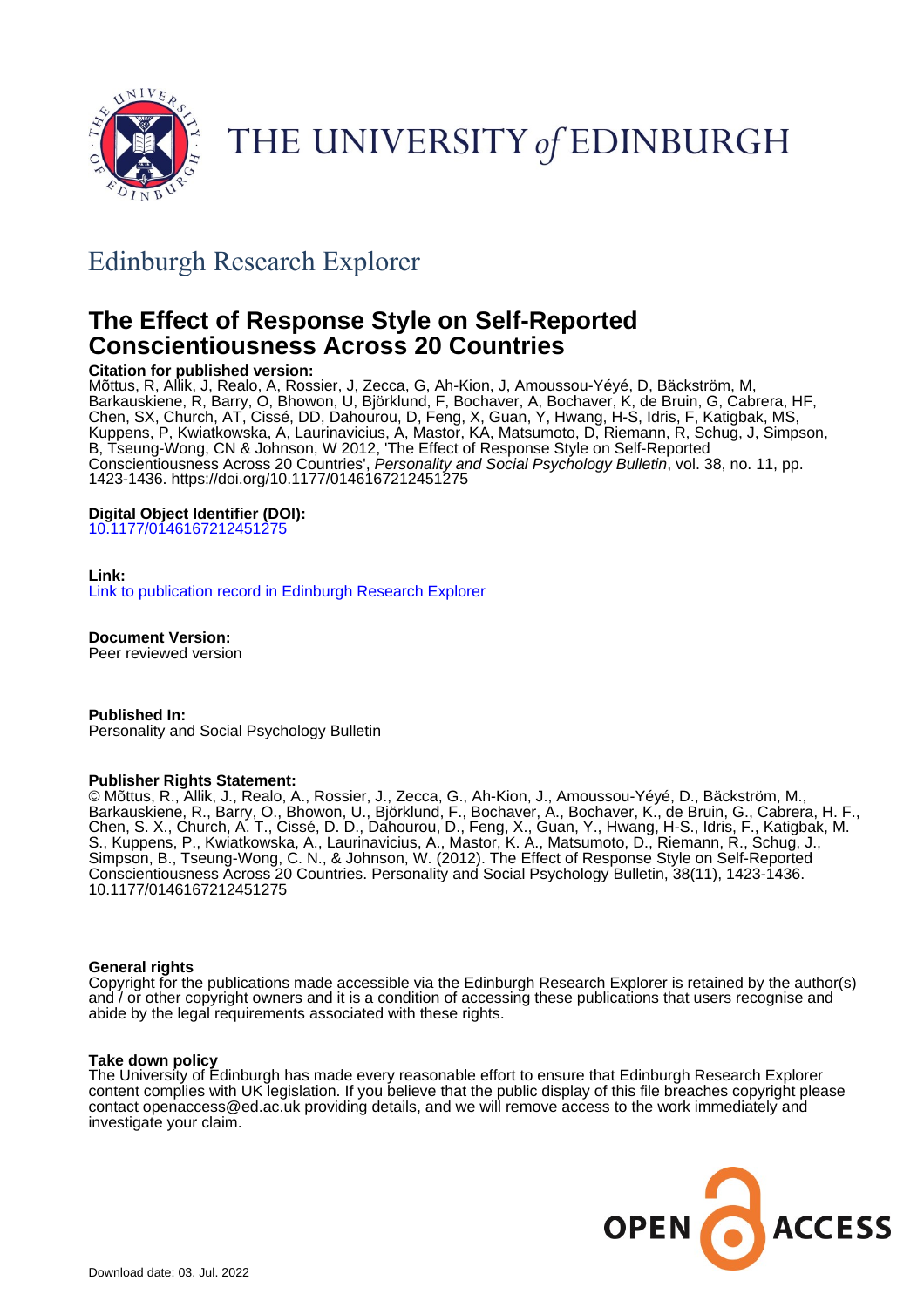Running head: Extreme responding and Conscientiousness

#### **The Effect of Response Style on Self-Reported Conscientiousness across 20 Countries**

René Mõttus (rene.mottus@ut.ee)<sup>1;2\*</sup>; Jüri Allik (juri.allik@ut.ee)<sup>1;3</sup>; Anu Realo (anu.realo@ut.ee)<sup>1</sup>; Jérôme Rossier (Jerome.Rossier@unil.ch)<sup>4</sup>; Gregory Zecca (Gregory.Zecca@unil.ch)<sup>4</sup>; Jennifer Ah-Kion (ahkion@uom.ac.mu)<sup>5</sup>; Dénis Amoussou-Yéyé (damyeye1@yahoo.fr)<sup>6</sup>; Martin Bäckström (Martin.Backstrom@psychology.lu.se)<sup>7</sup>; Rasa Barkauskiene (rasa.barkauskiene@fsf.vu.lt)<sup>8</sup>; Oumar Barry (oumar.barry@ucad.edu.sn)<sup>9</sup>; Uma Bhowon (ubhowon@uom.ac.mu)<sup>5</sup>; Fredrik Björklund (Fredrik.Bjorklund@psychology.lu.se)<sup>7</sup>; Aleksandra Bochaver (a-bochaver@yandex.ru)<sup>10</sup>; Konstantin Bochaver (konstantin.bochaver@gmail.com)<sup>10</sup>; Gideon de Bruin (deondb@uj.ac.za)<sup>11</sup>; Helena F. Cabrera (hfcabrera@mnl.ust.edu.ph)<sup>12</sup>; Sylvia Xiaohua Chen (ssxhchen@polyu.edu.hk)<sup>13</sup>; A. Timothy Church (church@wsu.edu)<sup>14</sup>; Daouda Dougoumalé Cissé (dadoucy@ml.refer.org)<sup>15</sup>; Donatien Dahourou (Donatien.dahourou@univ-ouaga.bf)<sup>16</sup>; Xiaohang Feng (xiaohangfeng@gmail.com)<sup>17</sup>; Yanjun Guan (yanjun.guan@gmail.com)<sup>18</sup>; Hyi-Sung Hwang (hshwang@humintell.com)<sup>19</sup>; Fazilah Idris (fazilah@ukm.my)<sup>20</sup>; Marcia S. Katigbak (mkchurch@mail.wsu.edu)<sup>14</sup>; Peter Kuppens (peter.kuppens@ppw.kuleuven.be) $^{21}$ ; Anna Kwiatkowska (akwiatkowska@psych.pan.pl)<sup>22</sup>; Alfredas Laurinavicius (allaur@mruni.eu)<sup>23</sup>; Khairul Anwar Mastor (kam2000@ukm.my)<sup>20</sup>; David Matsumoto  $dm@sfsu.edu$ <sup>19</sup>; Rainer Riemann (rainer.riemann@uni-bielefeld.de)<sup>24</sup>; Joanna Schug (jschug@wm.edu)<sup>25</sup>;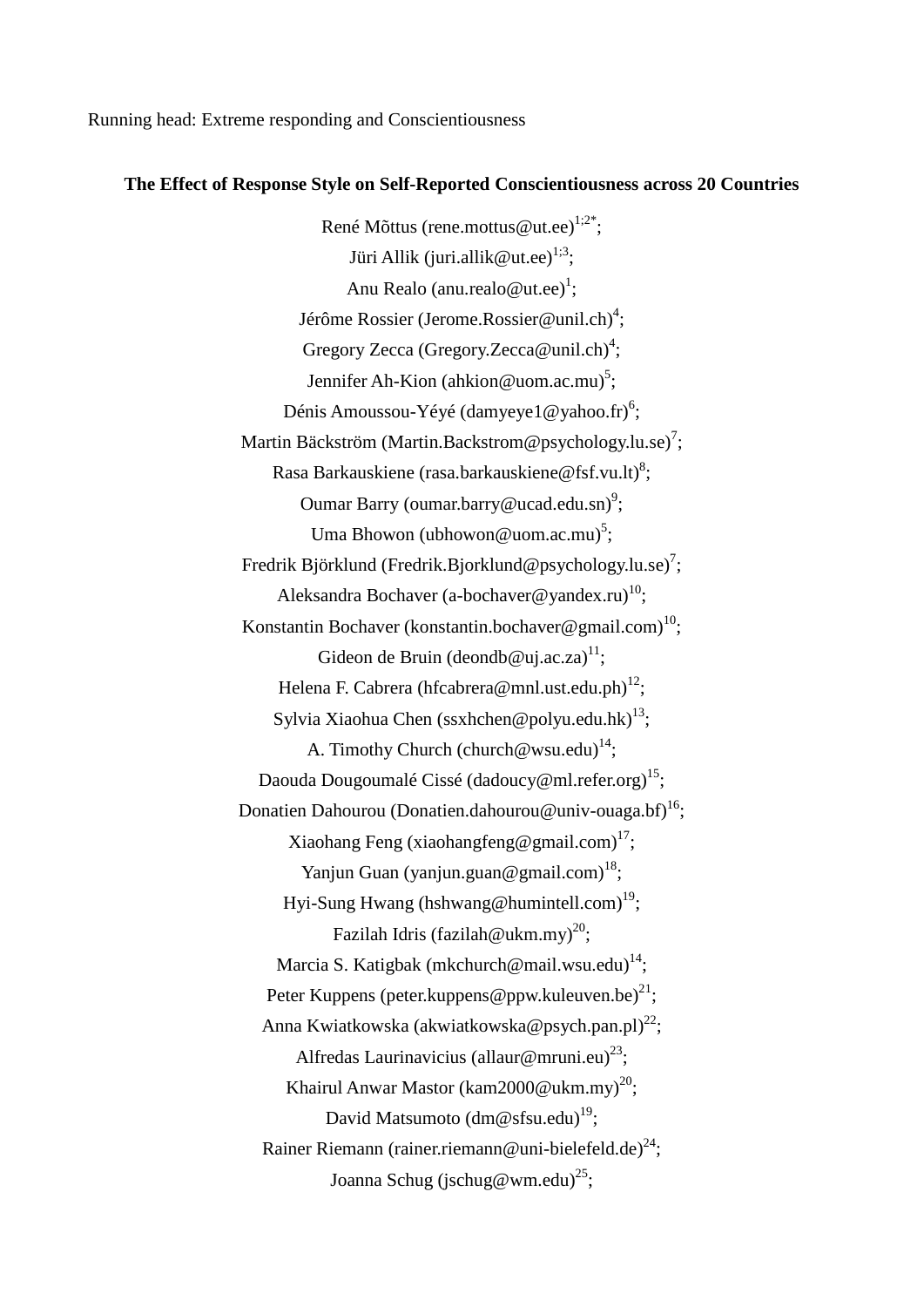Brian Simpson (bsimpson@sfsu.edu)<sup>19</sup>; Caroline Ng Tseung-Wong (c.ngtseung@uom.ac.mu)<sup>5</sup>; Wendy Johnson (wendy.johnson@ed.ac.uk)<sup>2</sup>

 $<sup>1</sup>$  University of Tartu, Estonia</sup> <sup>2</sup> University of Edinburgh, UK <sup>3</sup> Estonian Academy of Sciences, Estonia <sup>4</sup> University of Lausanne, Switzerland <sup>5</sup> University of Mauritius, Mauritius 6 University of Abomey Calavi, Benin 7 Lund University, Sweden 8 Vilnius University, Lithuania 9 University of Cheikh Anta Diop, Senegal <sup>10</sup> Moscow State University of Psychology and Education, Russia <sup>11</sup> University of Johannesburg, South Africa <sup>12</sup> University of Santo Tomas, Philippines <sup>13</sup> Hong Kong Polytechnic University, Hong Kong, China <sup>14</sup> Washington State University, United States <sup>15</sup> University of Bamako, Mali <sup>16</sup> University of Ouagadougou, Burkina Faso <sup>17</sup> Changchun Normal University, China <sup>18</sup> Renmin University of China, People's Republic of China <sup>19</sup> San Francisco State University, United States 20 Universiti Kebangsaan Malaysia, Malaysia <sup>21</sup> University of Melbourne, Australia, University of Leuven, Belgium <sup>22</sup> Polish Academy of Sciences, Poland 23 Mykolas Romeris University, Lithuania  $^{24}$  University of Bielefeld, Germany 25 Hokkaido University, Japan

\* University of Tartu Tiigi 78, 50410 Tartu Estonia Phone: +372 7375903, Fax: +372 7376 152 E-mail: rene.mottus@ut.ee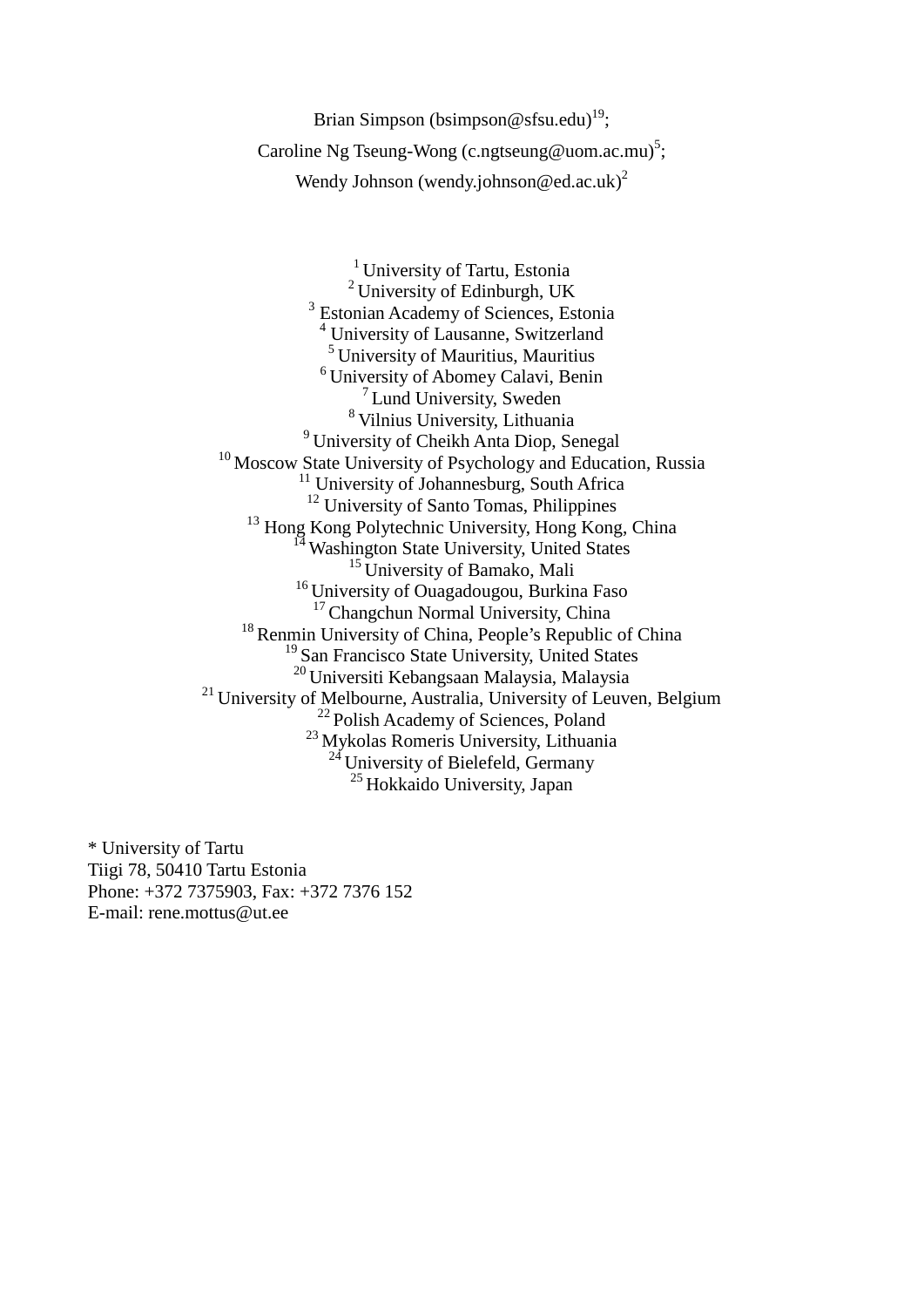#### **ABSTRACT**

Rankings of countries on mean levels of self-reported Conscientiousness continue to puzzle researchers. Based on the hypothesis that cross-cultural differences in the tendency to prefer extreme response categories of ordinal rating scales over moderate categories can influence the comparability of self-reports, this study investigated possible effects of response style on the mean levels of self-reported Conscientiousness in 22 samples from 20 countries. Extreme and neutral responding were estimated based on respondents' ratings of 30 hypothetical people described in short vignettes. In the vignette ratings, clear cross-sample differences in extreme and neutral responding emerged. These responding style differences were correlated with mean self-reported Conscientiousness scores. Correcting self-reports for extreme and neutral responding changed sample rankings of Conscientiousness, as well as the predictive validities of these rankings for external criteria. The findings suggest that the puzzling country rankings of self-reported Conscientiousness may to some extent result from differences in response styles.

Keywords: response style; extreme responding; Conscientiousness; cross-cultural; personality.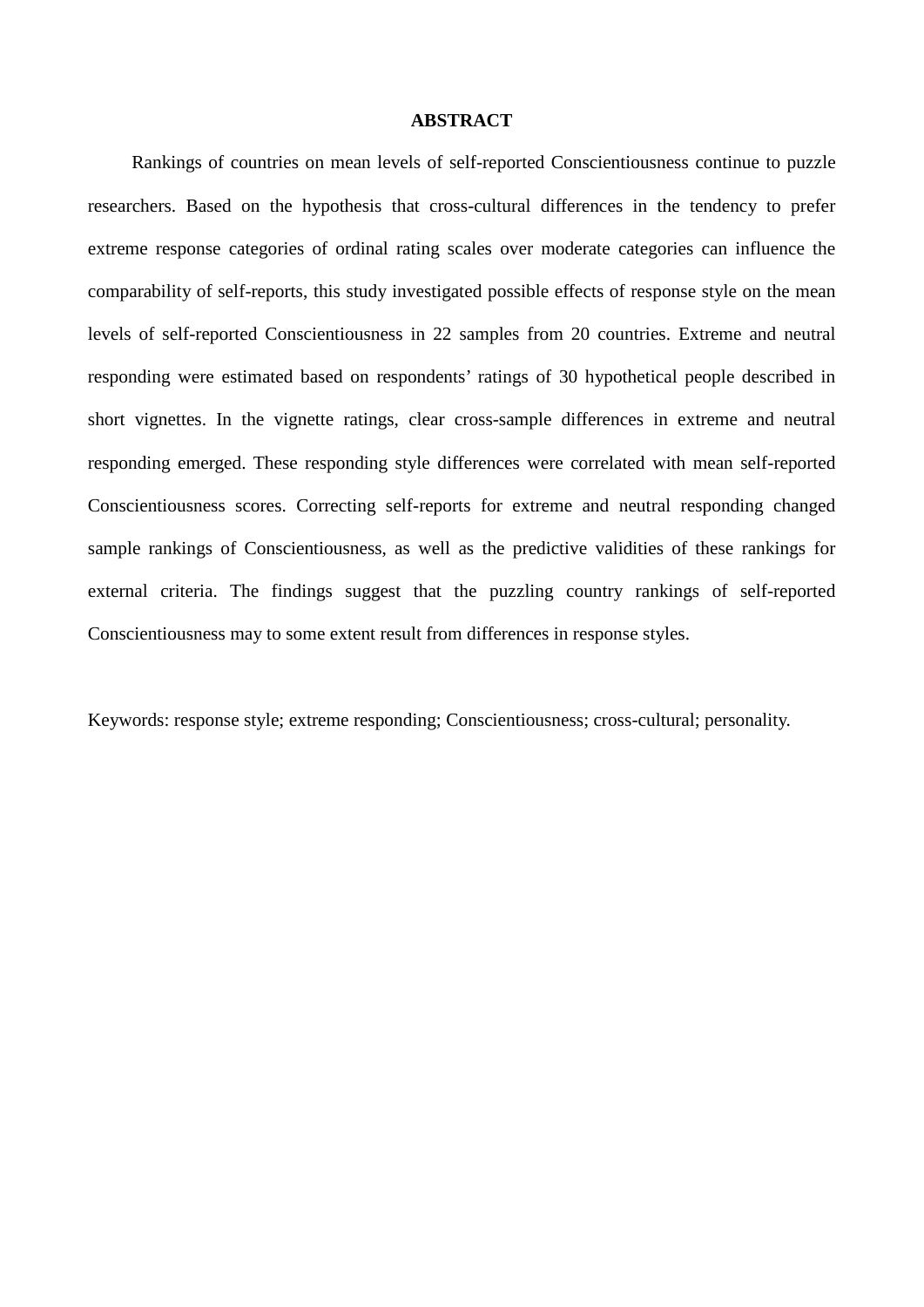#### **INTRODUCTION**

In addition to comparing individuals within cultures, people's personality trait levels are often compared across cultures (e.g., Schmitt, Allik, McCrae, & Benet-Martinez, 2007; McCrae et al., 2005). The latter type of comparisons, especially, may sometimes lead to surprising and puzzling results. A good example is Conscientiousness, a broad Five-Factor Model (McCrae & John, 1992) personality trait that encompasses more specific traits such as being orderly, virtuous, traditional, self-controlled, responsible and industrious (Roberts, Chernyshenko, Stark, & Goldberg, 2005). Rankings of countries (which are typically equated with cultures) on mean self-reported Conscientiousness scores (e.g., Schmitt et al., 2007) are often considered counter-intuitive (e.g., Heine, Buchtel, & Norenzayan, 2008). The reason for this is that richer countries with higher lifeexpectancies have generally *lower* mean scores of self-reported Conscientiousness than poorer countries with lower life-expectancies; that is, the culture-level (often called ecological) correlations have been exactly opposite to the typical individual-level findings (Heine et al., 2008; but see also Mõttus, Allik, & Realo, 2010; Mõttus et al., 2011). Of course, the ecological correlations do not necessarily have to mirror individual-level associations—in fact, they may be even completely opposite (Robinson, 1950)—but there is yet no good explanation as to why *high* mean levels of Conscientiousness should be associated with poverty and low average life-expectancy, which suggests the possibility that country-level mean Conscientiousness scores may be biased in some ways (Mõttus et al., 2011).

One potential source of bias is believed to be the reference group effect (RGE; Heine, Lehman, Peng, & Greenholtz, 2002; Heine et al., 2008), according to which different cultures have different subjective standards for traits. When people from different cultural settings base their subjective trait-ratings on different standards, their ratings are incomparable and cross-cultural comparisons are therefore distorted. However, Mõttus and colleagues (2011) found only modest support for the RGE in Conscientiousness-ratings across 22 samples representing different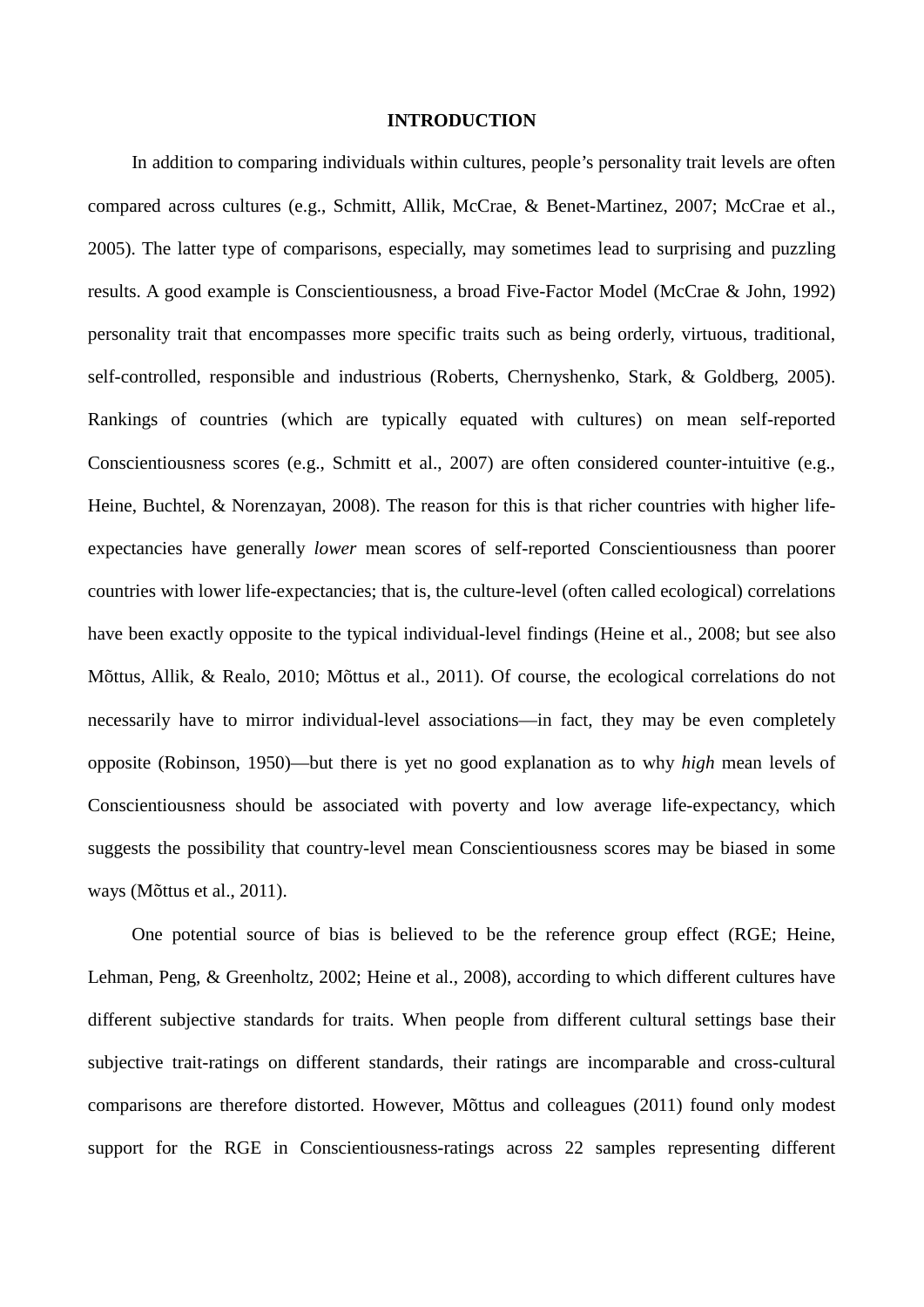geographical and cultural groups. As a result, other potential biases should also be considered.

Another possible threat to cross-cultural comparisons of ratings based on ordinal rating-scales (e.g. Likert-type or bipolar scales) comes from response styles which have been defined as systematic and pervasive tendencies "to respond to questionnaire items on some basis other than the specific item content" (Paulhus, 1991, p. 17). One such response style is extreme responding: the preference of extreme responses over more moderate ones when answering questionnaire items (Paulhus, 1991). Extreme response style may increase the variance of scores because people who tend to prefer more extreme responses will obtain higher (or lower) scores than those who choose moderate response categories, even when their true trait levels are identical. As a result, response style differences alone could potentially contribute to cross-country differences in the variability of test scores—a phenomenon often observed in personality traits, for example (Schmitt et al., 2007). Perhaps even more important is that extreme response style can also confound the comparisons of mean scores, which is one of the most essential methods of cross-cultural research (e.g., McCrae et al., 2005). If mean scores of self-report items systematically differ from the scale midpoints upwards or downwards, extreme response style will either inflate or depress these mean scores, respectively (Baumgartner & Steenkamp, 2001). This is because the chances that extreme responding inflates or deflates the scores are unequal if most people endorse the same side of the scale: in this case, extreme responding systematically produces either higher (if most people tend to endorse the higher end of the scale) or lower item scores (if the lower end of the scale is more often endorsed). Moreover, although extreme response style may often be associated with increased scale variance as said above, when item mean scores systematically differ from the scale midpoint extreme response style may, in fact, decrease rather than increase the variance of the scores.

Having most or even all items of a multi-item trait measure systematically skewed in one direction—which would allow response style differences to create a systematic bias in mean trait scores—is not an unlikely scenario as people are generally known for the tendency to err on the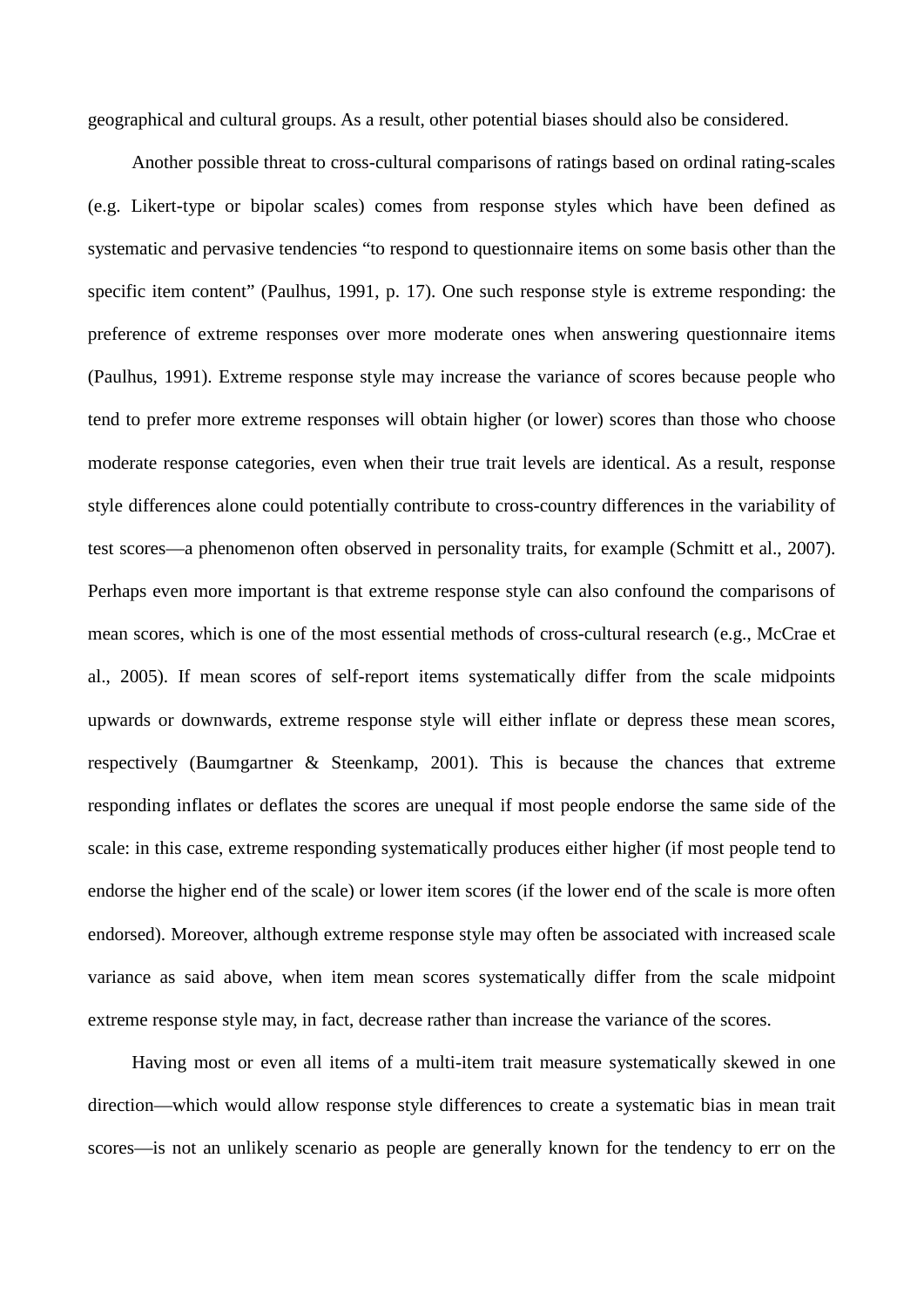socially desirable sides of rating scales (Krueger, 1998). Consistent with this, Mõttus and colleagues (2011) reported that in 20 out of their 22 samples mean scores of *all* self-reported Conscientiousness items were above the scale midpoint (i.e., towards higher levels of the trait), due to socially desirable responding or poor scale design, for example. Consequently, if there were differences across the samples in the preference for extreme responses to these Conscientiousness items, this may have distorted cross-sample comparisons of the self-reported trait scores.

There already exists a body of evidence demonstrating cross-cultural differences in the tendency to prefer extreme response categories of the ordinal rating-scales over more moderate responses (Harzing, 2006). To give some examples, van Herk, Poortinga and Verhallen (2004) investigated differences in response styles across six European countries and found that Greeks were the most likely to give extreme responses. Chen, Lee, and Stevenson (1995) reported that American students were more likely to choose extreme response categories of ordinal rating-scales than Japanese and Chinese students, suggesting that Asian cultures may prefer a more moderate response style than Western cultures. Less is known about the response styles of African cultures though.

There is a difficulty, however, related to quantifying response styles such as extreme responding on the basis of self-report (or peer-report) measures. The problem is that typically the phenomenon being rated (e.g., a personality trait or a value dimension) itself is expected to vary across the targets of the ratings or, at least, differences in how the phenomenon is perceived are likely to tap substantive variance (e.g., perception of national stereotypes). As a result, variance in the ratings simultaneously reflects at least two components: substantive variance due to veridical individual or cultural differences and variance due to biases such as extreme response style (Hamamura, Heine, & Paulhus, 2008). Therefore, attempts to estimate extreme response style on the basis of self- or peer-reports (e.g., by calculating the ratio of extreme responses to more moderate responses) risk misinterpreting substantive variance as bias. For instance, in some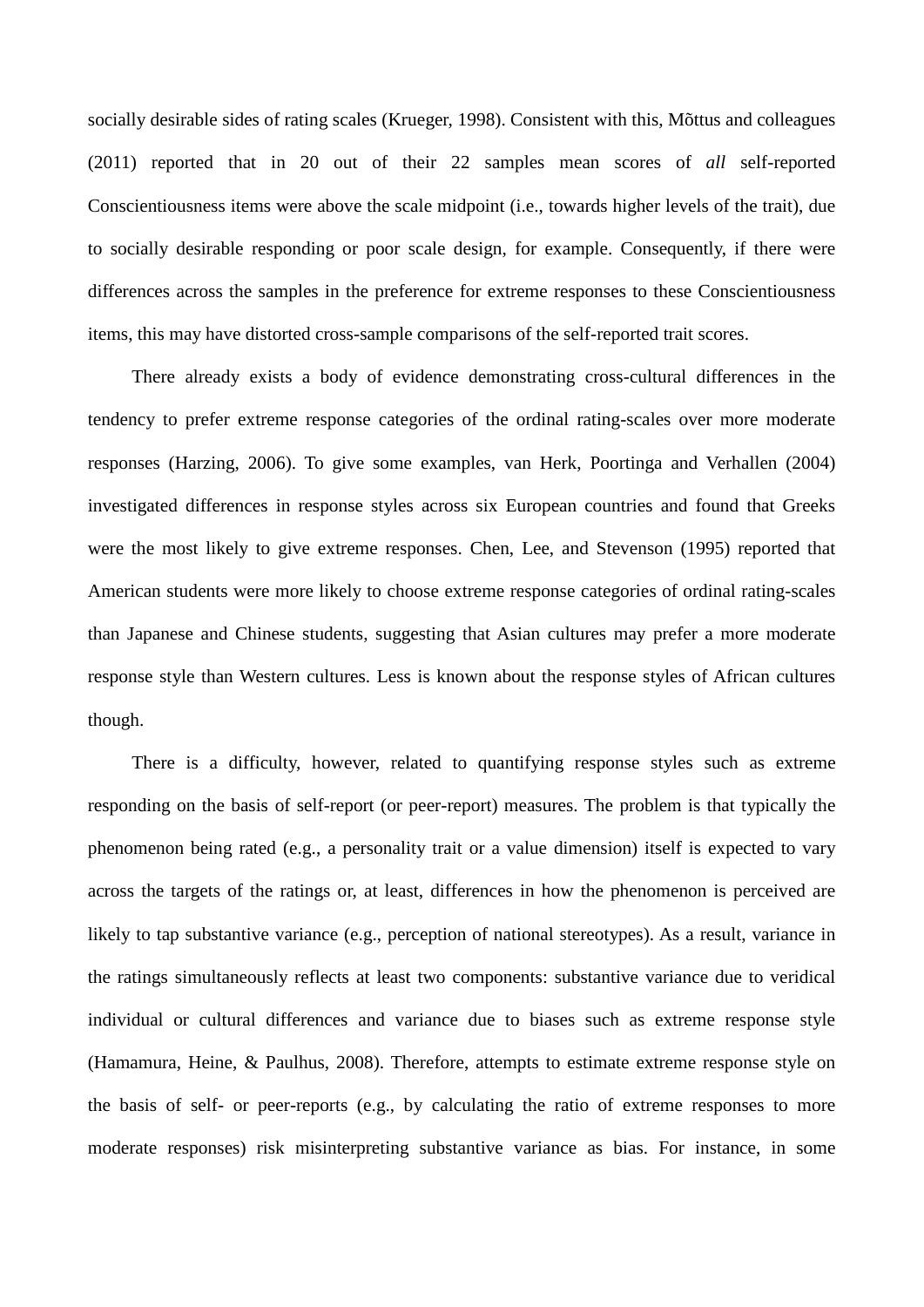countries people may indeed have higher levels of and/or vary more on personality traits compared to people in other countries (Schmitt et al., 2007), which, then, inclines them to gravitate towards the extreme response categories of test items.

The risk of confounding substantive variance and response bias is lower if extreme responding is estimated on the basis of items that measure different constructs and are uncorrelated (i.e., uncorrelated items reflect no single substantive construct to be confounded with response style; Greenleaf, 1992; Hamamura et al., 2008). Indeed, using uncorrelated items is a viable approach that can often be used to quantify extreme response style end estimate its effect on crosscultural comparisons. A particular strength of this method is that it does not require administering additional items. But this approach also has some potential downsides. First, it assumes that several unrelated constructs are measured at the same time because otherwise there will be no uncorrelated items available. As such, this is not a big problem because most surveys are likely to measure several constructs. Often, however, finding a sufficient number of uncorrelated items may be difficult even when multiple constructs, such as Big Five personality traits, are measured because the traits tend to be intercorrelated (e.g. van der Linder, te Nijenhuis, & Bakker, 2010; Costa & McCrae, 1992), for one reason or another. Second, and perhaps relatedly, response styles themselves can cause spurious intercorrelations between items (Baumgartner & Steenkamp, 2001), which may also make identifying a sufficient number of uncorrelated items more difficult.

It has also been suggested that response styles can be dealt with by ipsatizing scores (Fischer, 2004). This procedure standardizes respondents' (or groups') scores on a set of constructs in relation to their grand mean, so that respondents' (groups') scores on every trait become relative to the other scores of the same respondent (group). This, too, is a viable method but has some potential caveats. For example, this procedure also requires a number of constructs being measured at the same time. More important, however, is that ipsatization may change the substantive meaning of the transformed scores. For example, the grand mean differences between people or groups, which are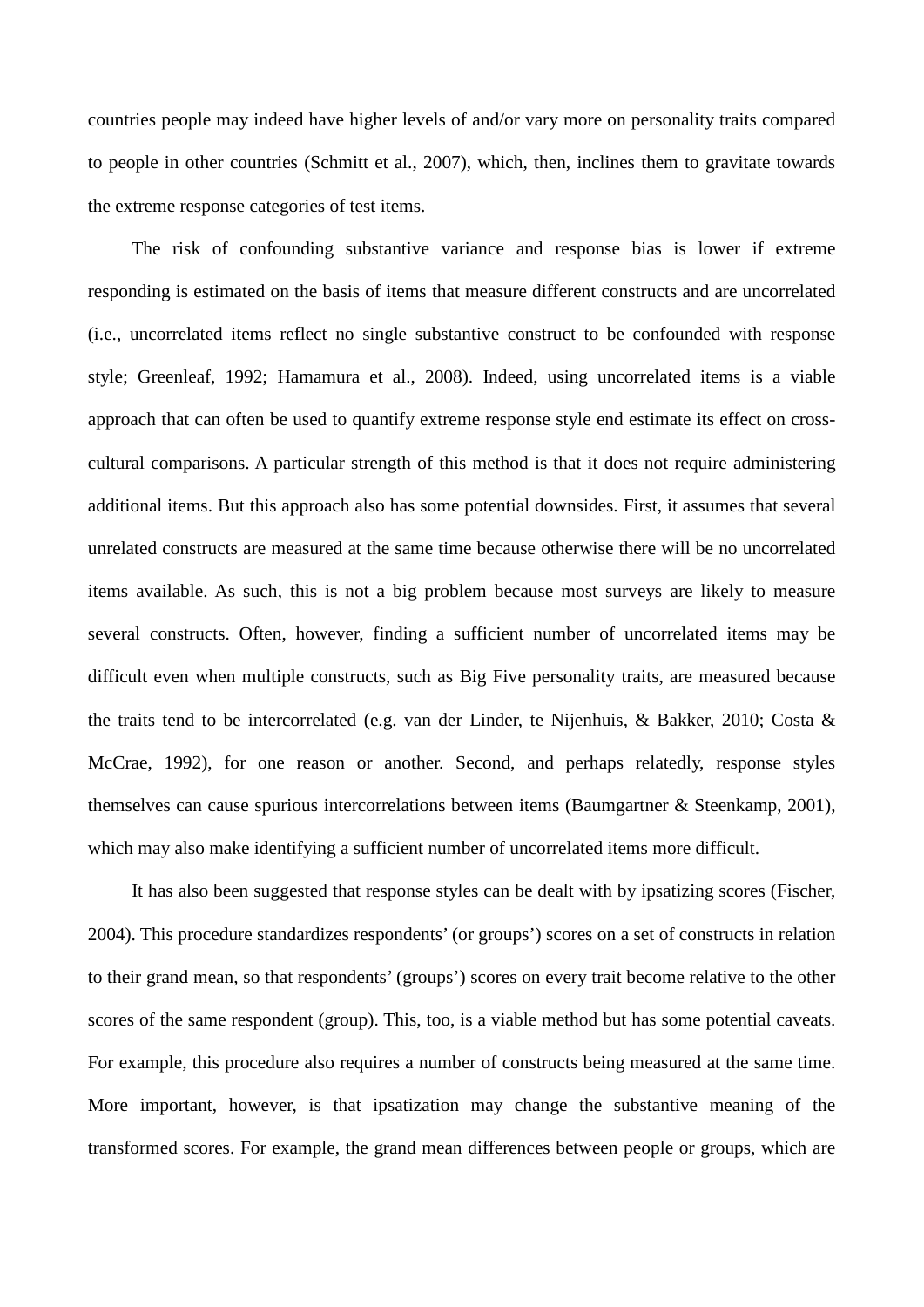removed with this procedure, may also convey meaningful information (besides possibly reflecting biases). Additionally, this procedure does not allow a straightforward quantification of extreme response style, so its actual contribution to the scores remains difficult to estimate. For some researchers, having a direct and intuitively clear measure of response styles may be appealing, especially given that response styles may constitute interesting variables in their own right.

Taken together, additional and complementary ways of quantifying extreme response style will potentially be helpful for identifying and overcoming its possible confounding role in crosscultural comparisons.

#### *The Present Study*

A method called 'anchoring vignettes' could offer another possible solution for the abovedescribed problem of possibly confounded true variance and response style effects. The method was originally developed in political sciences (King, Murray, Salomon, & Tandon, 2004; King & Wand, 2007) but was also employed by Mõttus and colleagues (2011) to investigate the role of the RGE in cross-cultural comparisons of Conscientiousness ratings. In the study by Mõttus and colleagues (2011), nearly 3,000 people from 20 countries (22 samples in total) rated their own Conscientiousness and that of 30 hypothetical people described in short vignettes. These 30 hypothetical people portrayed six different facets of Conscientiousness from very low to very high levels of manifestation. The crucial feature of the study was that the vignettes were identical for all respondents. As a result, veridical individual differences among the rating-targets, inherently present in self-ratings, were eliminated as a source of variance. Besides this advantage, two other factors made the vignette ratings helpful in teasing out systematic biases such as extreme responding from other sources of variance. First, because the vignettes were designed to display very different levels of Conscientiousness, the chances that all sorts of response categories would be widely chosen were increased and, as a result, there was ample room for individual differences in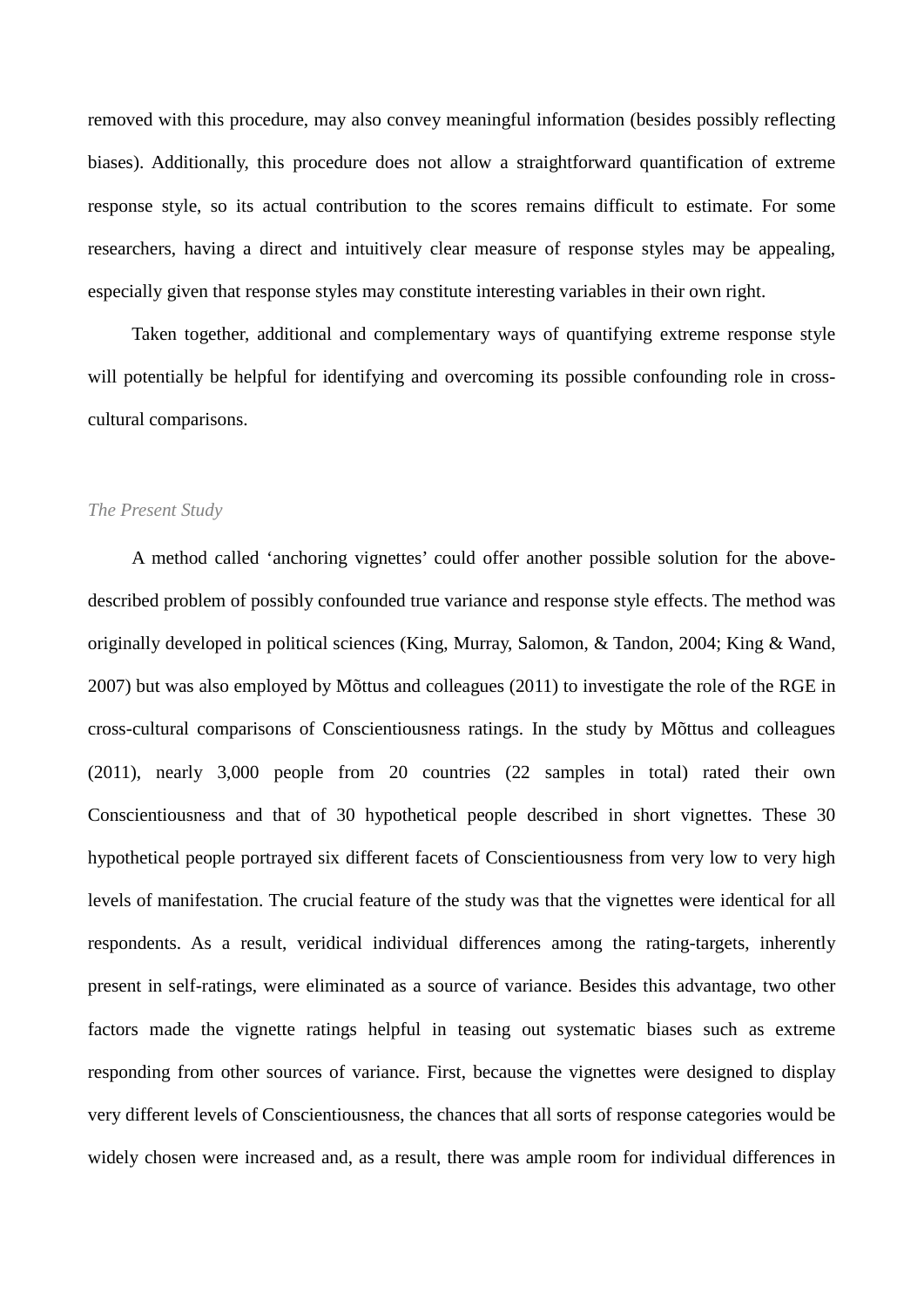response styles to emerge. Second, with a relatively large number of targets to be rated, it was less likely that among-rater variance in aggregate estimates of response style reflected random measurement error; rather, it was likely that pervasive individual differences in rating biases such as extreme response style would ultimately "shine through".

Mõttus and colleagues (2011) found that sample-level mean vignette ratings were not consistently correlated with mean self-ratings, which offered little support for there being an RGE in cross-cultural comparisons of Conscientiousness. Reanalyzing the same unique data from a different perspective, the present study had three aims. First, it investigated whether there were differences across people from a wide range of geographical locations (22 samples in 20 countries) in the preference for extreme response categories of bipolar rating-scales over moderate ones when rating Conscientiousness of the 30 hypothetical people, regardless of item content. Second, it tested whether the sample rankings on extreme responding co-varied with the rankings of self-reported Conscientiousness scores, suggesting that the latter may have been confounded by differences in response style. Third, it examined whether correcting the sample rankings of self-reported Conscientiousness for response style differences had any effect on the rankings and their predictive validities for external criteria. Although linked to the same dataset, this study was different from the one by Mõttus and colleagues (2011), which focused exclusively on identifying the RGE—the original target of the anchoring vignettes method. The RGE is independent of extreme response style in both concept and measurement consequences. The RGE is based on the content of particular items, whereas extreme response style is defined as being independent of item content. Likewise, the possible effects of the RGE and extreme response style on cross-cultural comparisons of selfreports are orthogonal: both can either inflate or deflate self-reported mean scores of particular samples in completely independent ways.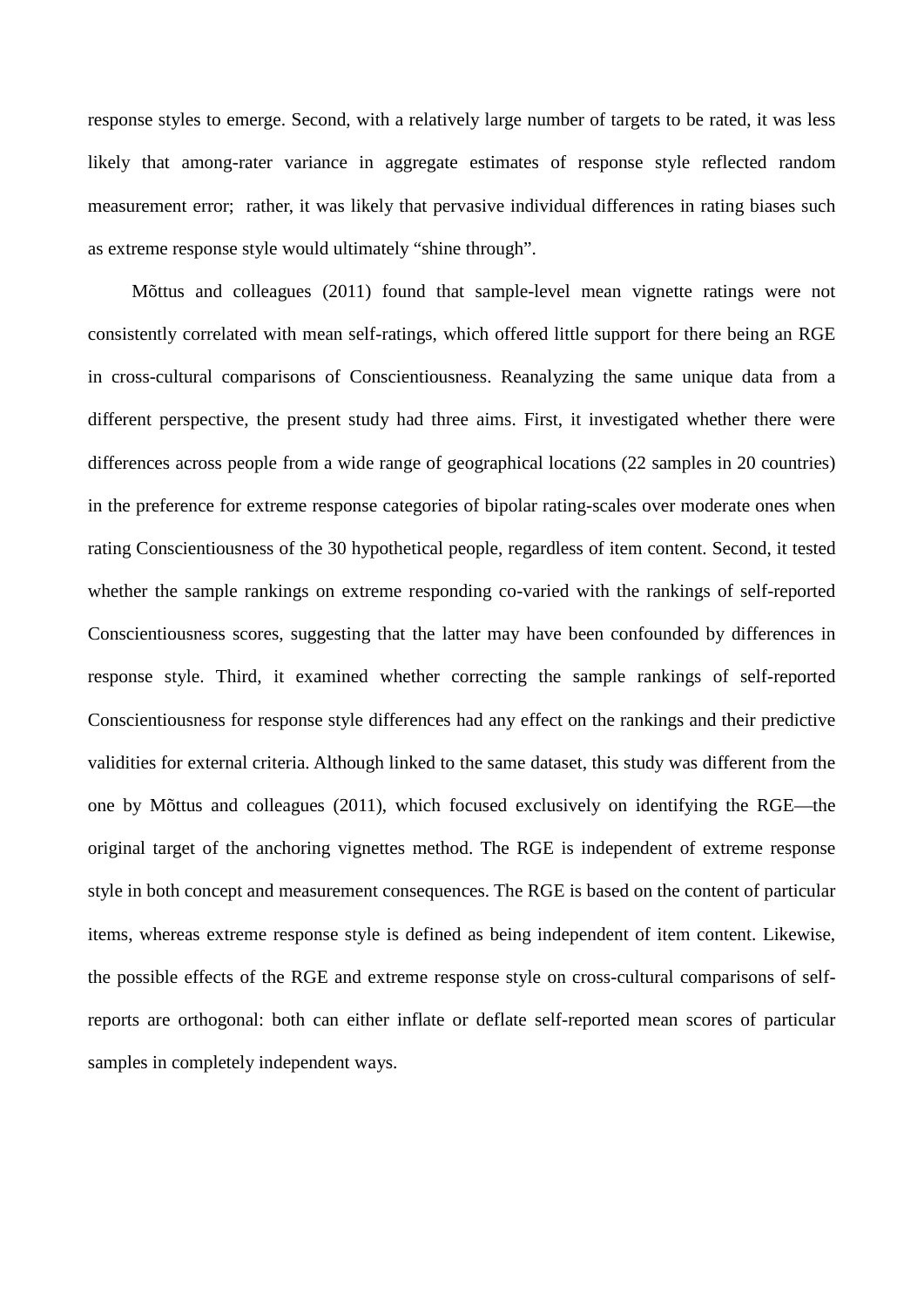#### **METHOD**

#### *Participants*

Altogether, 2,965 people from 20 countries participated in the study. The Peoples' Republic of China was represented with three independent samples—from Beijing, Changchun, and Hong Kong. Due to its high degree of autonomy and differing recent history, Hong Kong was treated as a separate sample. Also, because the other two Chinese samples from different locations were tested with independently translated testing materials, they were treated separately in all analyses. The 22 samples consisted exclusively of university students in order to keep the demographic profiles of the respondents similar. In the pooled sample, the mean age of participants was  $22.17$  years (*SD* = 5.27 years) and 62.56% of the participants were women. The demographic characteristics of the local samples are given in Table 1 of Mõttus and colleagues (2011).

#### *Testing Materials*

Conscientiousness was measured using six bipolar items that tapped six specific facets of the trait: Competence, Order, Dutifulness, Achievement Striving, Self-Discipline, and Deliberation. The bipolar scales were taken from the National Character Survey (NCS; Terracciano et al., 2005). In the bipolar scales, the negative side of the trait was described on one and the positive side on the other end of the scale. Respondents were requested to mark one of the five different positions between the endpoints, with the middle one reflecting neutral or indecisive choice (i.e., not agreeing with either of the descriptions), the two response categories next to the middle category reflecting moderate preference for one of the end-points and the remaining two response categories reflecting extreme preference for one of the two end-points. For instance, for the Deliberation facet, participants had to mark one of the five positions between the end-points of the trait defined as "spontaneous, careless, thoughtless" and "cautious, reflective, careful". For Competence,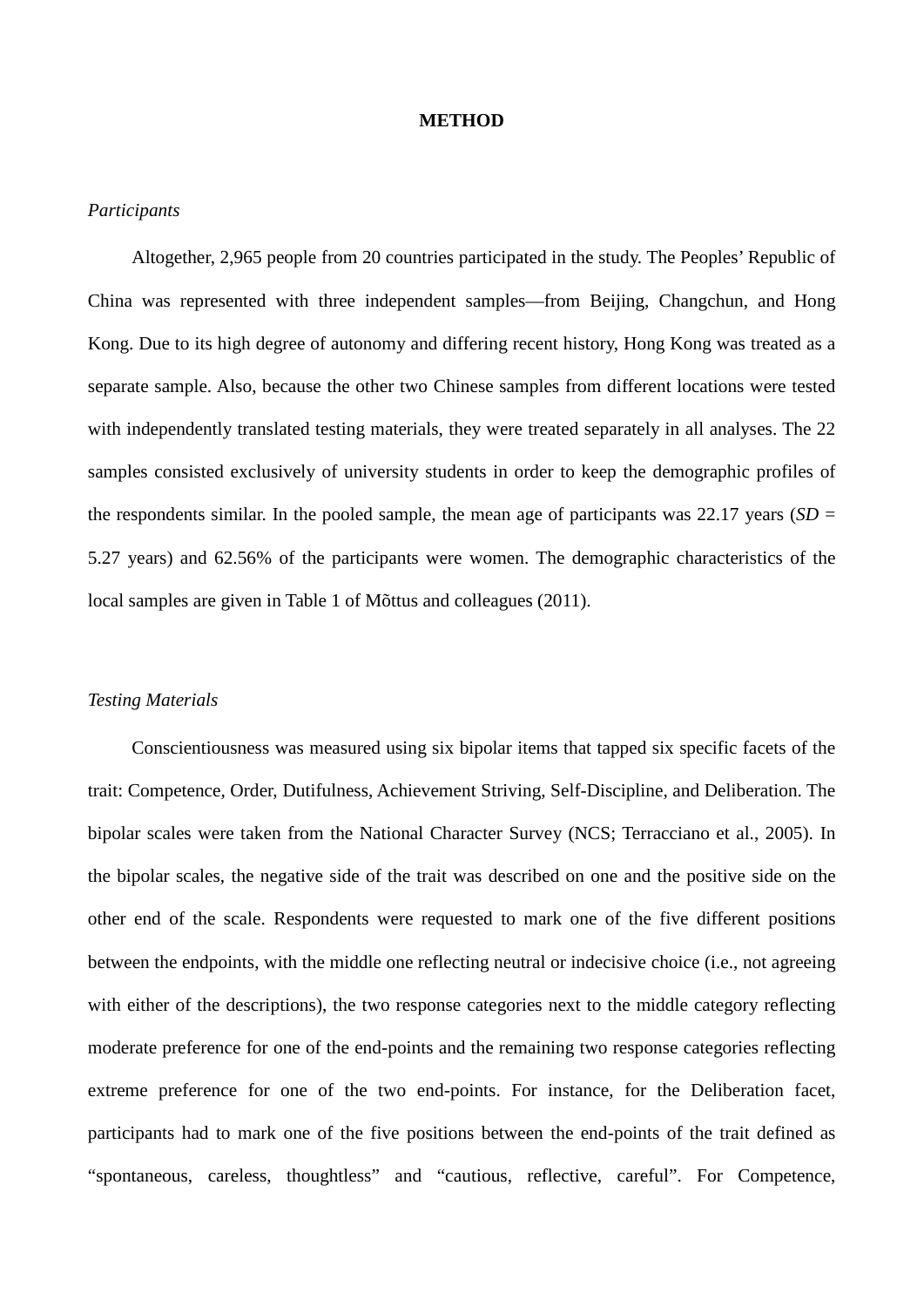Dutifulness and Self-Discipline items, the descriptions reflecting high levels of the respective trait were on the left side, for the rest of the items they were on the right side: such item keying was retained throughout the analyses for the vignettes. However, self-reported Competence, Dutifulness and Self-Discipline items were reversed before averaging all six self-report item scores to get a composite Conscientiousness score.

Five short descriptions of hypothetical people (vignettes) displaying various levels of the traits were drafted for each Conscientiousness facet (all vignettes are given in Appendix I of Mõttus et al., 2011). The five vignettes were intended to display different levels of the trait, from very low to very high. As for the NCS, the vignettes were first written in English and were then translated into the local languages where necessary, with the aim of retaining the meaning of the content as invariant as possible (except for the names of the people described in the vignettes: these were changed to better reflect local cultural circumstances). To ensure invariance in meaning, the translated testing materials were independently back-translated into English and the backtranslations were reviewed by the first three authors. Where necessary, subsequent modifications of the translations were requested.

First, all participants rated their own Conscientiousness using the six bipolar scales. They then rated all 30 hypothetical people described in the vignettes using the same bipolar scales. Finally, respondents provided information about their ages and sex.

Four people chose the neutral (middle-point "3") response category for 26 to 30 vignettes out of the 30; assuming that this reflected careless responding, the ratings from these respondents were excluded from further analyses. There was no evidence of such excessive use of other response categories.

#### *External Criteria*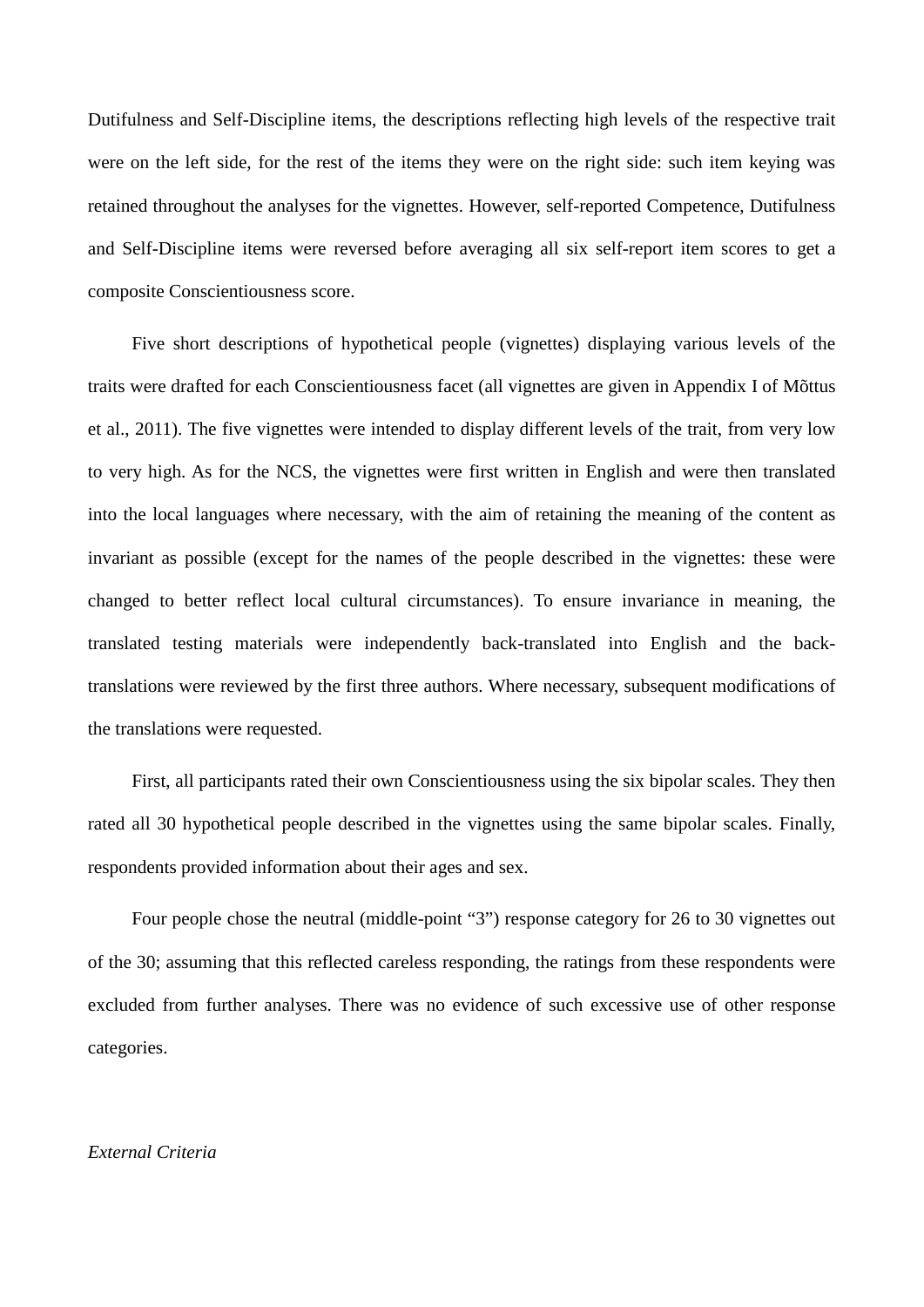As did Mõttus and colleagues (2011) and other studies (Heine et al., 2008; Mõttus et al., 2010; Oishi & Roth, 2009), we used the per capita Gross Domestic Product (GDP) at Purchasing Power Parity in US Dollars and average life-expectancies (LE) as objective sample-level criterion variables for mean self-reported Conscientiousness. The GDP and LE values were obtained from the Human Development Index (2009).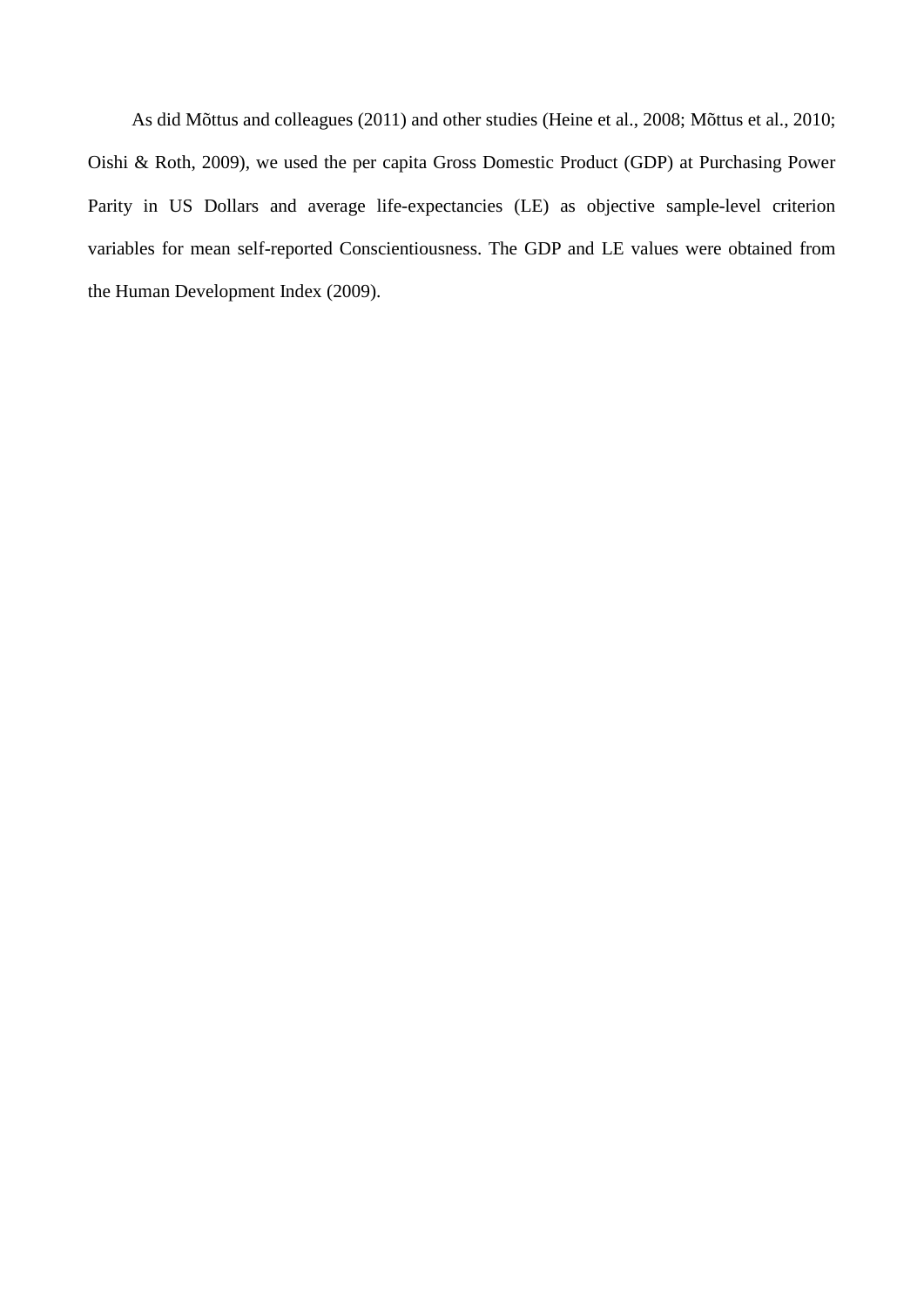#### **RESULTS**

#### *Quantifying Response Styles*

First, we tested whether people were consistent in their preferences for extreme response categories over more moderate ones, regardless of whether they rated low or high levels of Conscientiousness; without this, there would be little reason to talk about a pervasive extreme response style. Because different response choices were not independent from each other (choosing one response category automatically precludes choosing any other category), testing for possible consistencies in response scale use would have been difficult on the basis of a single set of vignettes. We therefore divided the 30 vignettes into two independent subsets and estimated consistencies across these two subsets. One subset (A in Table 1) included the vignettes that displayed various levels of and were rated for Competence, Dutifulness and Self-Discipline (that is, the vignettes that were rated with the bipolar scales depicting higher trait-levels on the *left* side). The other subset (B in Table 1) included the remaining 15 vignettes that displayed various levels of and were rated for Order, Achievement-Striving and Deliberation (with high levels of the traits depicted on the *right* side of the bipolar scales). As mentioned above, such keying (for some scales high trait levels on the left and for others on the right) was retained throughout the analyses of the vignette ratings.

Separately for both subsets, we then calculated how frequently each respondent had used any of the five response categories to rate the 15 vignettes. To account for occasional missing responses, we divided the individual frequencies by the total number of responses given by the respondent. The five response categories, from left to right, had the following average frequencies across all respondents: 0.34, 0.12, 0.11, 0.16, and 0.27, for the first set and 0.22, 0.22, 0.14, 0.11, and 0.31 for the second set of vignettes. Then, the correlations between the response category choice frequencies in these two independent subsets were calculated at the level of the whole sample (Table 1).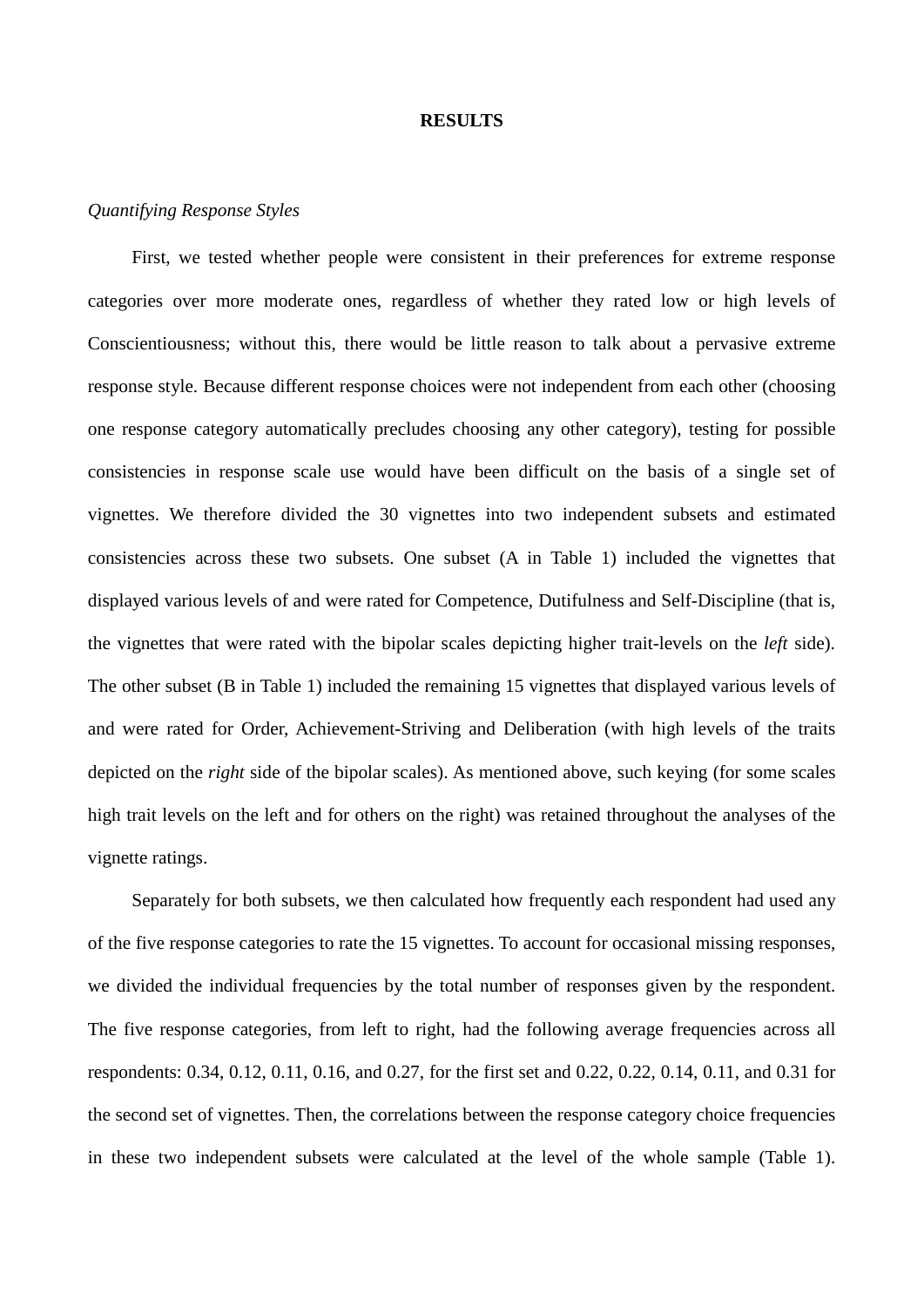Additionally, to test if this particular division of vignettes produced different correlations than any other division, we randomly split the vignettes into two equally sized subsets (i.e., 15 vignettes in both) and calculated the correlations between the respective response category frequencies observed in the two random subsets. We repeated this procedure 1,000 times and report the  $2.5<sup>th</sup>$  and 97.5<sup>th</sup> percentiles of the resulting correlations in Table 1.

#### *Table 1 about here*

There are four principal things to note in Table 1. First, those respondents who chose any of the five response categories more frequently than their peers in one subset also tended to prefer the same categories in the other subset (see the diagonal from top left to bottom right in Table 1). Similar patterns were generally observed when the vignettes were randomly split into subsets. These correlations also show that people who tended to give extreme negative (low Conscientiousness) ratings also tended to give extreme positive (high Conscientiousness) ratings, suggesting that the tendency to choose extreme responses was not restricted to either negative or positive trait levels. Second, despite the generally robust consistencies in preferring extreme or moderate response categories regardless of the pole of the dimension, there was some evidence for a slight tendency to prefer more strongly either negative or positive ratings (i.e., the valence also played a small role on top of the level of extremity). The correlations in the diagonal from top right to bottom left of the Table 1 [where the correlations address the frequencies of response categories that were exclusively *matched* in terms of valence (either high or low Conscientiousness) in addition to the level of extremity] were somewhat larger than those in the other diagonal [where the correlations compared the frequencies of response categories that exclusively *contradicted* in terms of valence (high vs low Conscientiousness)]. Additionally, compared to the correlations that were calculated exclusively between extreme response categories that reflected opposing trait-levels (correlations at top left and bottom right cells in the Table 1), the respective correlations from the randomly chosen subsets of vignettes were generally slightly higher.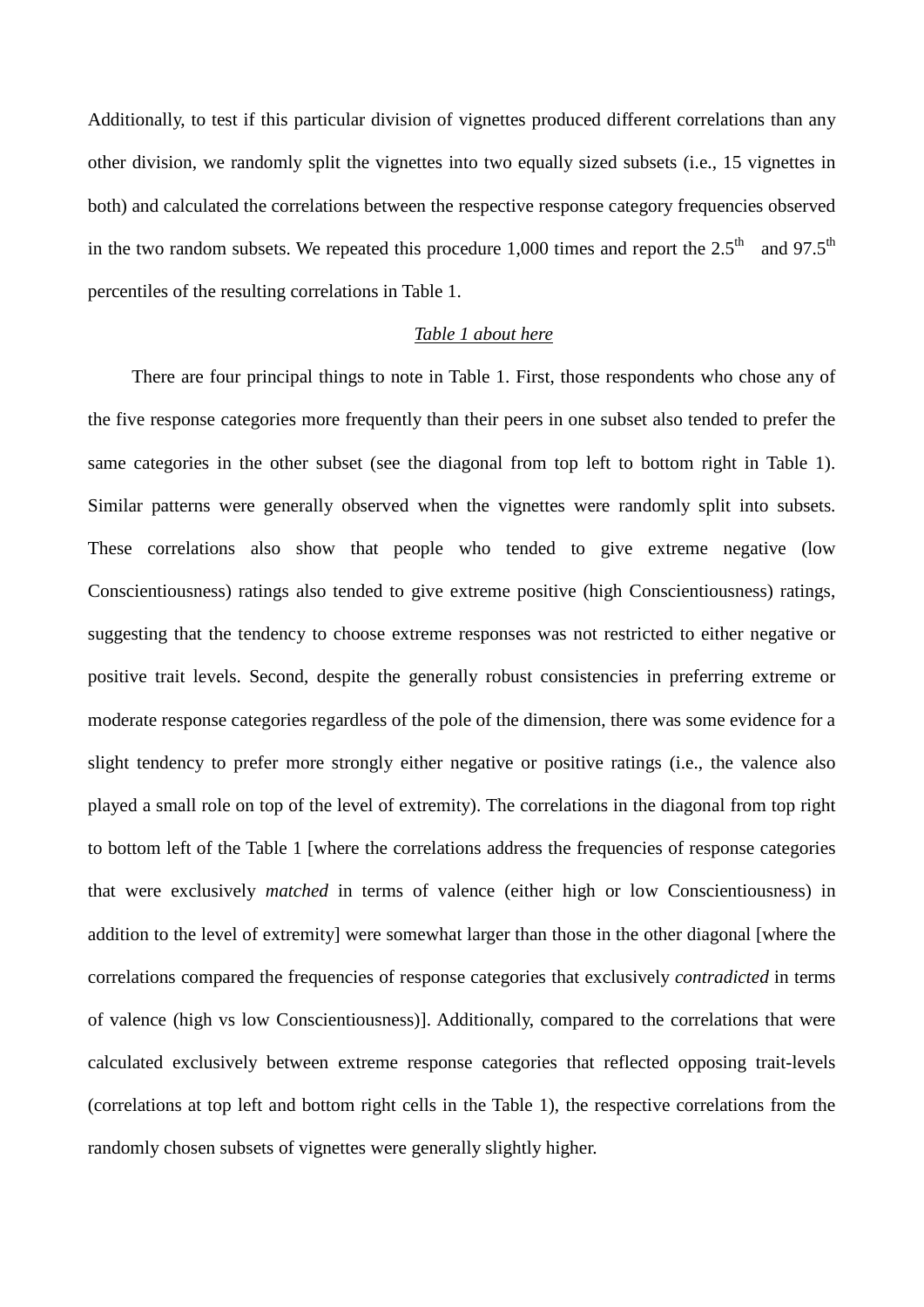Third, by necessity, the observed consistencies in preferring response categories meant that people who more often used extreme responses in either of the two subsets less often used moderate response categories in the other subset. This pattern, too, was confirmed in the random splitting procedure. Fourth, the consistencies in the response category frequencies appeared to depend somewhat on the particular subsets of vignettes the frequencies were based on. That is, there was some variability in the correlations obtained from random subsets of vignettes and in a few cases these correlations did not overlap with those from the original subsets A and B. Despite this, the overall pattern was robust: no matter which subsets were used, individual differences in the tendencies to prefer either extreme or modest responses were always evident. Of note is that a similar pattern of associations was observed at the level of the mean frequencies of the 22 samples: higher average use of any of the five response categories in one subset of vignettes was associated with higher average use of the same response categories in the other subset.

Put simply, the detailed evidence presented above indicates that people were relatively consistent in their preferences for extreme over moderate responses, largely regardless of the side of the scale involved. Therefore, the frequencies of extreme responses on both sides could be aggregated for the whole set of 30 vignettes and so could the frequencies of moderate responses.

Next, we calculated the proportion of extreme to total responses, excluding neutral middlepoint response category choices, to form an index of extreme responding (ER) for each respondent. Designating the five response categories (from left to right) "1", "2", "3", "4", and "5", the ER was thus calculated as: ER =  $("1" + "5") / ("1" + "2" + "4" + "5")$ . The proportion of neutral middlepoint responses was not included in calculating the ER because, unlike the other response categories, it did not reflect any sort of agreement with the descriptions at scale end-points. Instead, it reflected neutrality or indecisiveness. Therefore, the frequency of neutral middle-point responses to the total number of responses was used as a separate, and complementary, index of neutral responding (NR). The two indices, ER and NR, were necessarily negatively correlated at  $r = -0.33$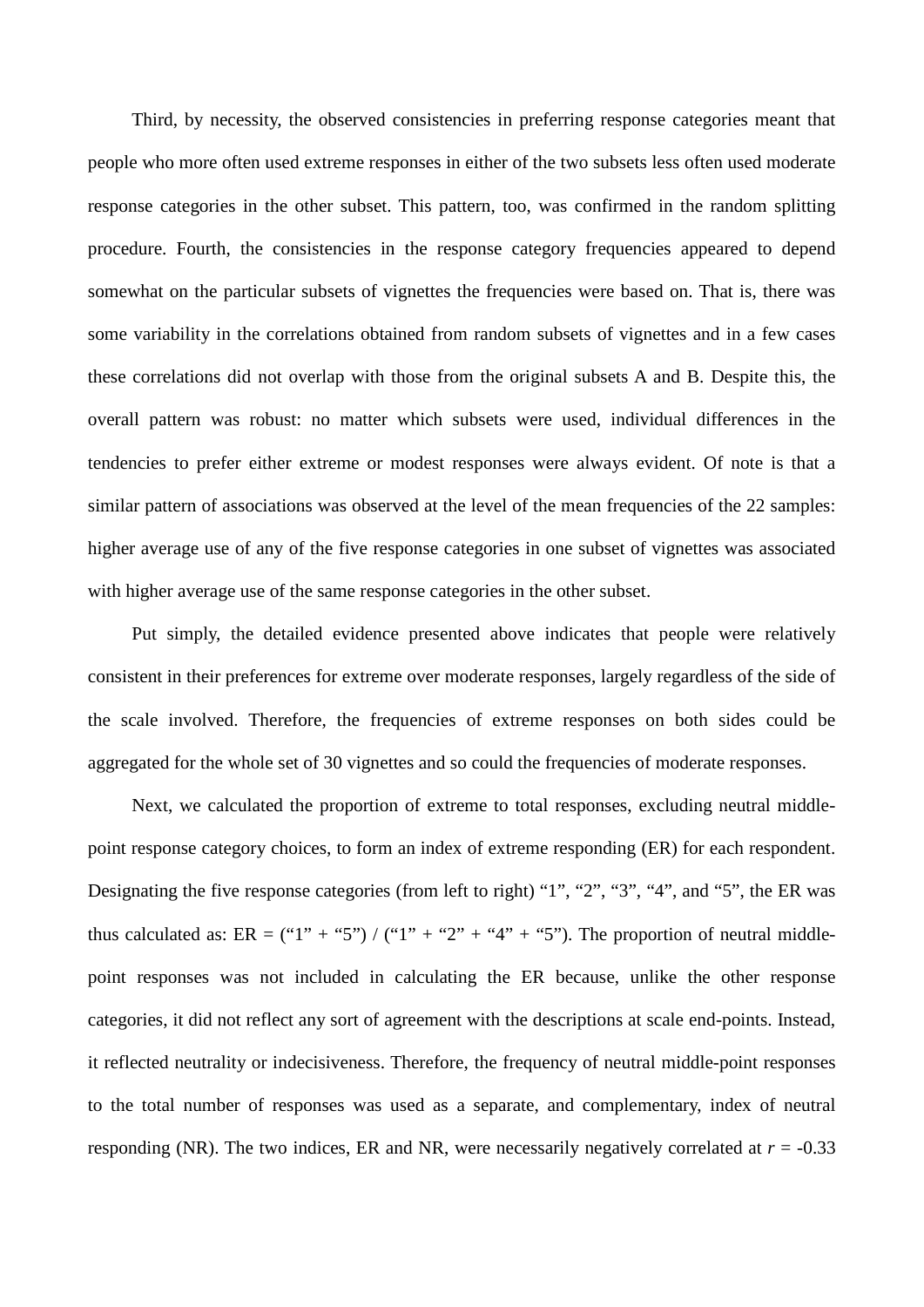(for the whole sample;  $p < 0.001$ ). Because the study mainly focused on cross-sample differences, the means of the ER and NR for the 22 samples are given in Table 2.

#### *Response Profiles: The "Content" of the Response Style Indices*

Figure 1 illustrates the "content" of the sample mean ER and NR, displaying the sample mean frequencies for each of the five response categories chosen to rate the 30 vignettes. For visual clarity, mean frequencies are given only for three samples: the sample with the lowest ER (Hong Kong, China), a sample with a close-to-median ER (Estonia) and the sample with the highest ER (Changchun, China). The profile for Estonia was fairly similar to what would have been the average profile across all samples. With only five response categories, it is easy to see how the two indices effectively summarize the whole distribution of response frequencies. The ER quantifies the proportion of extreme agreement to total (both extreme and moderate) agreement: that is, ER simultaneously summarizes the "slopes" at both sides that are the steepest for Changchun (China) sample and almost flat for the Hong Kong (China) sample. Because the sum of the frequencies of the five response categories is fixed (i.e., the total number of responses), the NR basically summarizes the rest: the degree of neutrality of responding (or disagreement with either of the scale ends) and, at the same time, the "intercept" for the ER "slope". Because the two statistics treated the middle-point response category differently, the NR rankings of the samples were different from their rankings of ER, with Estonians using neutral responses the least of the three sample and Hong Kong respondents using them the most among the three.

#### *Figure 1 about here*

#### *Cross-Sample Differences in Response Style*

Using general linear models, we next estimated the amounts of variance in the two indices attributable to differences among the samples. Because differences among the samples in mean ages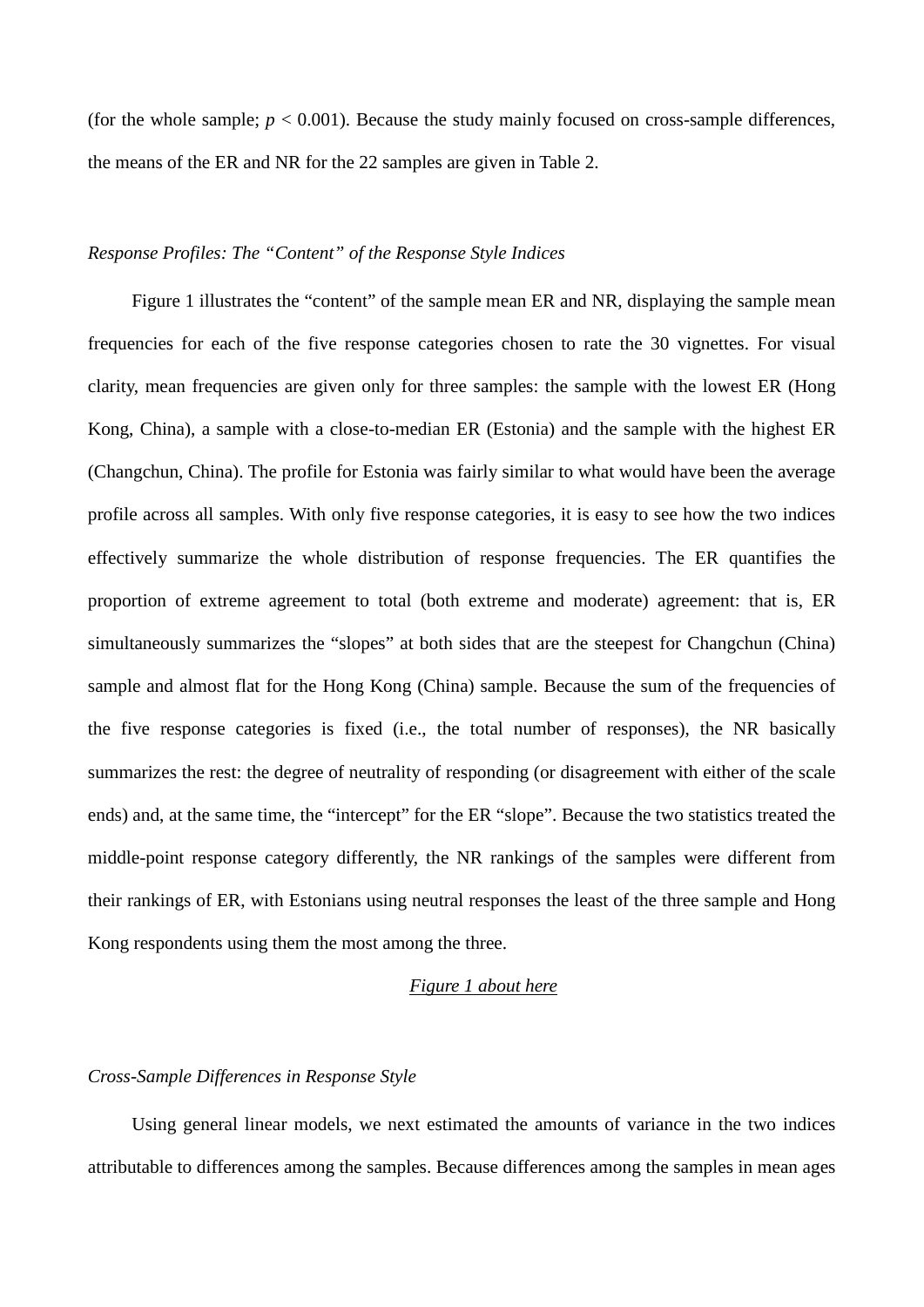and the proportions of women (Mõttus et al., 2011, Table 1) could have confounded the effects of sample on the ER and NR *per se*, age and sex were included as covariates in the models. A fair amount of the variance in the ER was accounted for by among-sample differences [8.2%, partial eta-squared  $(\eta_p^2) = 0.082$ ,  $p < 0.001$ ]. Sex explained 2% of variance  $(\eta_p^2 = 0.020, p < 0.001$ , women had higher ERs) whereas the age effect was not statistically significant. For the NR, 5.7% of variance was accounted for by among-sample differences ( $\eta_p^2 = 0.057$ ,  $p < 0.001$ ) and far less by sex ( $\eta_p^2 = 0.007$ ,  $p < 0.001$ , men higher); the age effect was not significant. For comparison purposes, in self-rated Conscientiousness (mean of the six bipolar items for self), differences among samples, age and sex explained 15.3% ( $p < 0.001$ ), 0.6% ( $p < 0.001$ ), and 0.5% ( $p < 0.001$ ) of total variance, respectively (older respondents and women had higher scores). In sum, there was a clear pattern of cross-sample differences in response styles as quantified on the basis of the vignette ratings. The lowest rates of extreme responding characterized Hong Kong (China), South-Korea, Germany, and Japan, while several African (e.g. Benin, South Africa, Senegal, Burkina Faso) and Southeast Asian (Malaysia, Philippines) samples, as well as Polish and Changchun (China) samples had the highest rates (Table 2). Most European nations, Australia and U.S. were characterized by medium rates of extreme responding.

#### *Table 2 about here*

#### *Generalizability of the Response Styles from Vignettes to Self-Reports*

The response styles (ER and NR) in the vignette ratings generalized to some extent to those calculated on the six self-report items. In the latter, the response patterns were likely to characterize true individual differences in addition to response styles, and we might expect population variance in Conscientiousness to be smaller than that in the vignettes as these were designed to display very different levels of the trait; therefore the correlations were not expected to be strong. For the whole sample, the ER calculated on the six self-report items was correlated with the ER obtained from the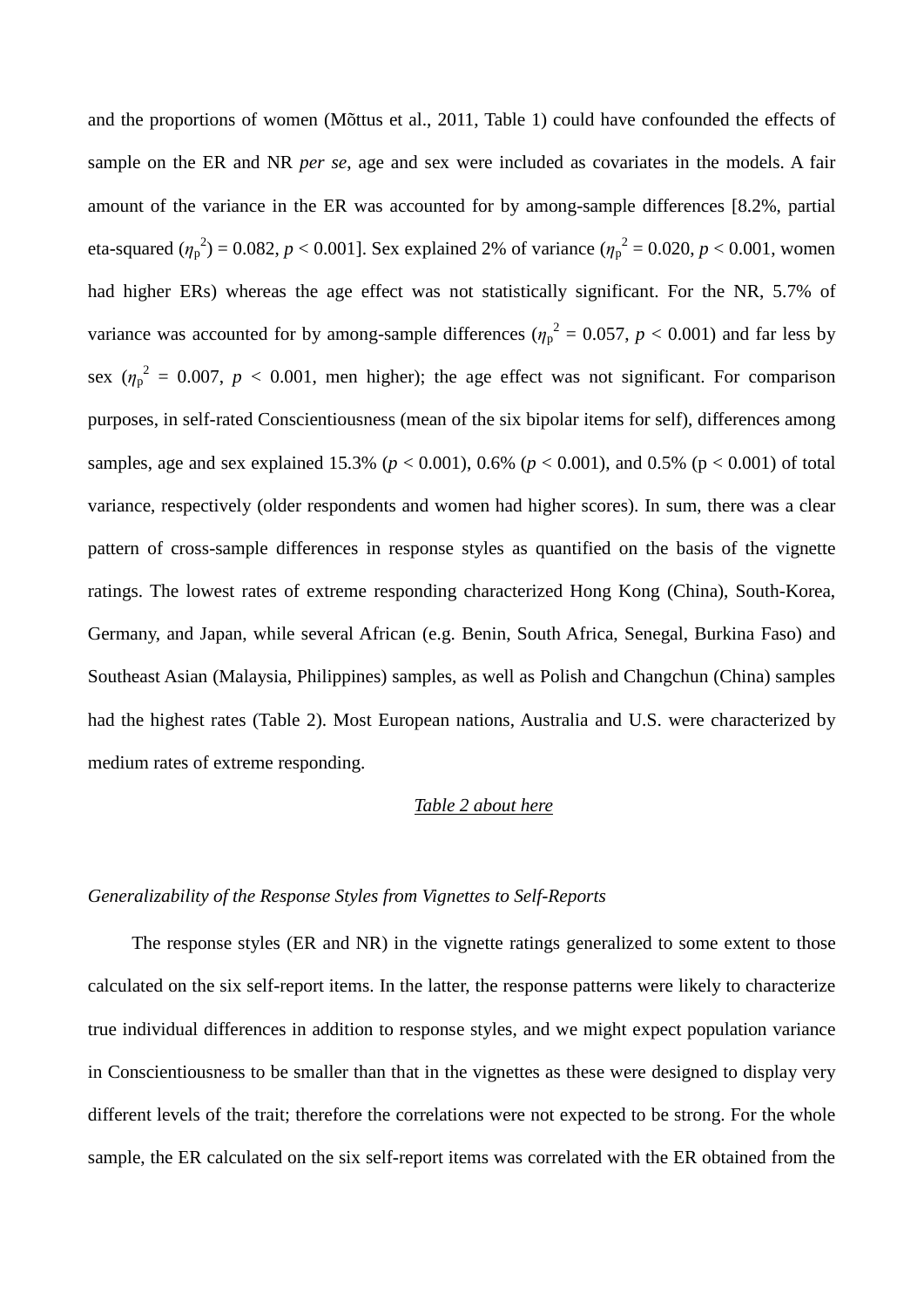30 vignette ratings at *r* = 0.26 (*p* < 0.001). The correlation between NRs based on self-reports and vignette ratings was somewhat lower ( $r = 0.15$ ,  $p < 0.001$ ). Our primary focus, however, was on the associations occurring at the level of sample means and not at the level of single individuals, as is typical in studies that compare countries. At the level of sample means (i.e., ignoring all withinsample variance), the ecological associations may appear very different from the associations occurring at the level of individuals, where between-sample differences are mixed with other sources of variance. As is sometimes the case, at the level of sample means, the correlations between response style indices based on vignettes and self-reports were higher, with the Spearman correlations being  $rho = 0.71$  ( $p < 0.001$ ) and  $rho = 0.35$  ( $p = 0.11$ ) for ER and NR, respectively. Therefore, there was a strong tendency for sample-level extreme response style in the vignette ratings to track with sample-level extreme response style in self-reports. Here and hereafter Spearman rank-order correlation (*rho*) was used for analyzing sample-level associations because with only 22 values, Pearson correlations are especially sensitive to any violations of normality (e.g., due to outliers such as Hong Kong (China) for ER and Japan for mean self-reported Conscientiousness, see Table 2).

#### *The Associations of Response Styles with Self-Reported Conscientiousness Scores*

In nearly all samples means of the six self-reported Conscientiousness items deviated from the scale midpoint (3) in the direction of higher Conscientiousness (Mõttus et al., 2011, Table 2), which created a possibility for inflation of self-reports due to extreme responding (Baumgartner & Steenkamp, 2001). Assessment of the correlation between response styles and self-reported Conscientiousness provided a test of this possibility. At the level of the whole sample, self-reported Conscientiousness (mean of the six bipolar items) was positively correlated with the vignette-based ER ( $r = 0.20$ ,  $p < 0.001$ ). Excluding the within-samples variance by estimating the association at the level of sample means, the correlation was much higher (rho =  $0.70$ , p <  $0.001$ ). That is, in the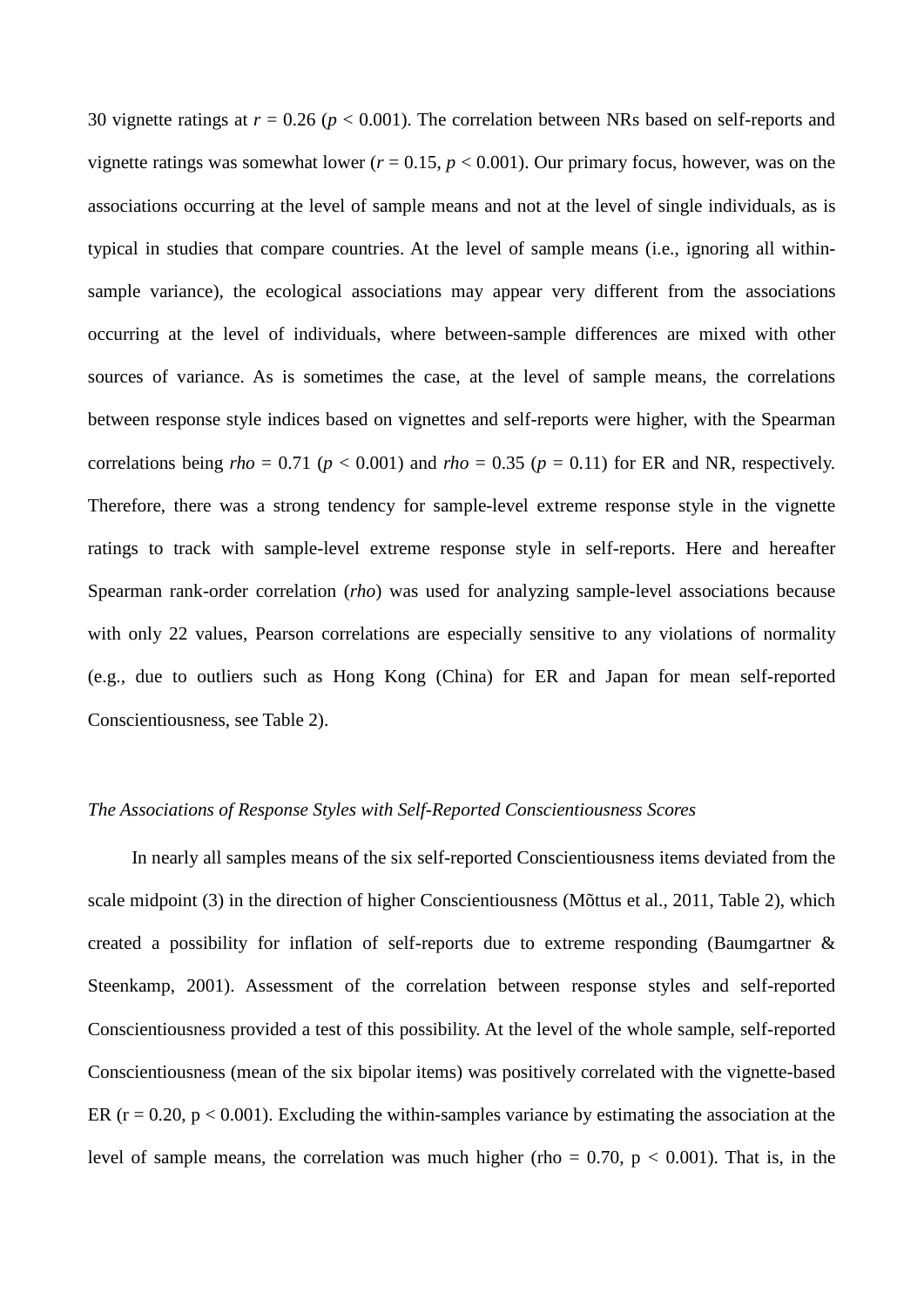samples with the lowest mean self-reported Conscientiousness (Table 3), South-Korea and Japan, people also tended, on average, to use extreme response categories relatively less frequently to rate the 30 vignettes than people from most of the other samples. In contrast, respondents from Burkina Faso, Senegal and Benin had the highest mean self-reported Conscientiousness scores and they also tended to be among the frequent users of extreme response categories whilst rating the vignettes. The vignette-based NR was negatively but less strongly correlated with self-reported Conscientiousness (*rho* = -0.08,  $p < 0.001$ , for individual respondents and *rho* = -0.32,  $p = 0.14$ , at the level of sample means). We repeated the analyses for single Conscientiousness facets and obtained a largely similar pattern of results. At the level of individual respondents, correlations between ER (correlations for NR in parentheses) and Conscientiousness facets ranged from  $r = 0.09$ to 0.18 with a median of 0.13 (from  $r = -0.03$  to  $-0.07$  with a median of  $-0.05$ ). At the level of sample means, correlations between ER (NR) and Conscientiousness facets ranged from *rho* = 0.42 to 0.74 with a median of 0.57 (from *rho* = -0.03 to -0.52 with a median of -0.28).

#### *Table 3 about here*

#### *Correcting Self-Reports for Response Styles*

Next, assuming that response styles may potentially have affected self-report scores, we tested to what degree removing the effects of extreme and neutral responding from self-reported Conscientiousness could change the rankings of people and samples on this trait. To this end, Conscientiousness scores were residualized (using multiple regression) for the vignette-based ER and NR, first at the level of individual respondents and then at the level of sample means. For individual respondents, the residualized scores correlated highly with the original Conscientiousness scores  $(r = 0.98, p < 0.001)$ , suggesting essentially no effect of individual response styles on individual self-reports in the sample as a whole. However, because at the level of sample means the correlations between response style indices and self-reported Conscientiousness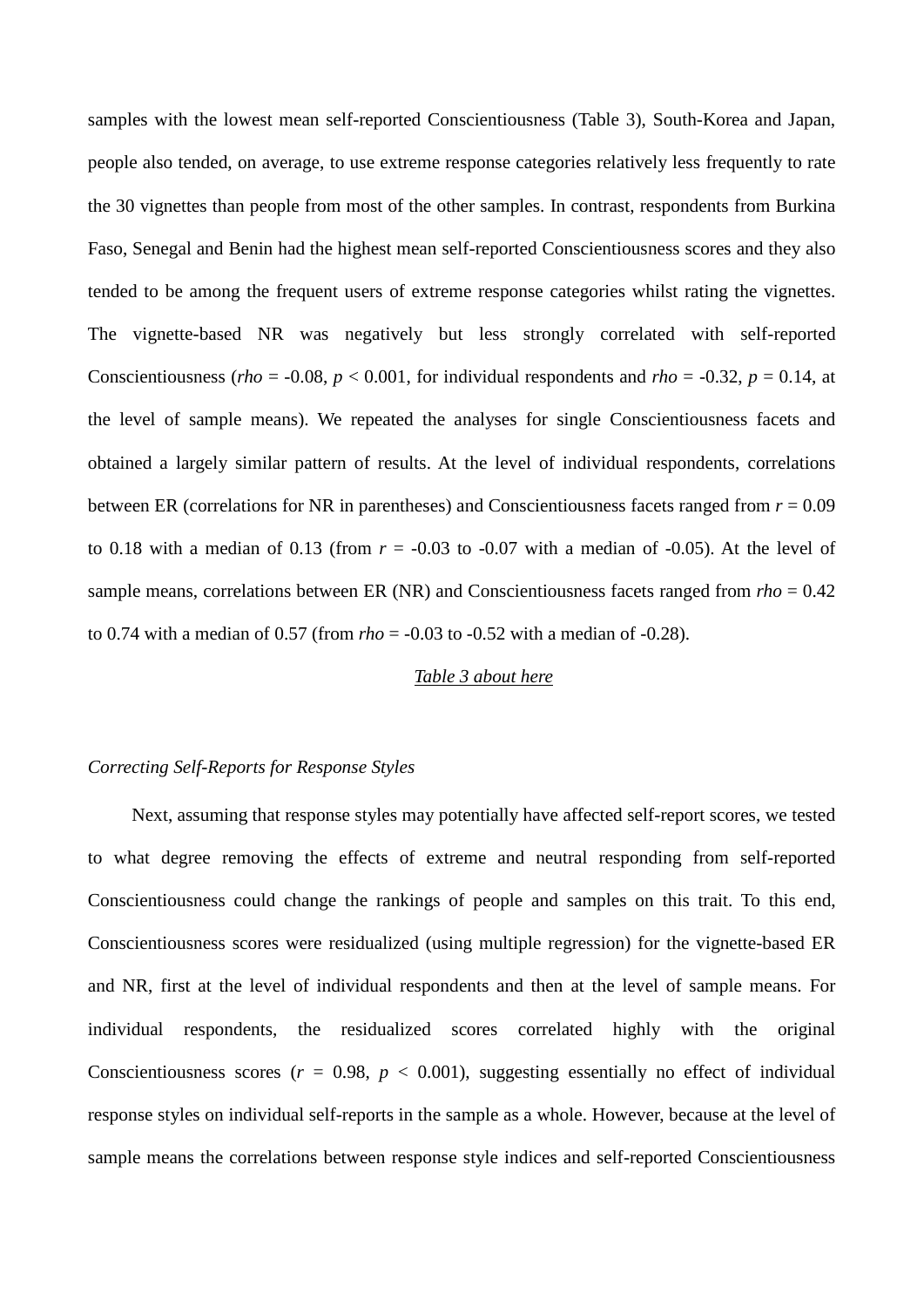had been much higher (although non-significant for the NR due to the small number of samples), the effect of residualizing sample-level mean Conscientiousness scores for the mean response style indices was expected to be stronger. Before performing the regression to obtain residualized sample-level Conscientiousness scores, sample means of all variables were transformed to rankings to avoid the confounding effect of non-normality (e.g., Hong Kong's outstandingly low mean ER value and Japan's outstandingly low mean Conscientiousness score). The hypothesis was confirmed as the correlation between the original and residualized sample rankings of Conscientiousness was lower (*rho* = 0.68, *p* < 0.001) than the individual-level correlation of .98 given above. Repeating the analyses for single Conscientiousness facets yielded generally similar results. At the level of individual respondents, the correlations between original and residualized facet scores ranged from  $r = 0.98$  to 1.00. At the level of sample means, correcting for response styles had the strongest effects for Dutifulness and Competence ( $rho = 0.59$  and 0.67,  $p < 0.01$ , respectively) and weakest effects for Order and Deliberation ( $rho = 0.91$  and 0.87,  $p < 0.001$ , respectively); the median correlation between the original and the residualized sample rankings was *rho* = 0.81.

The rankings of samples based on both the original and residualized mean Conscientiousness scores are given in Table 3. Among the biggest changes, Hong Kong (China) moved 11, Germany 8, South-Korea 7, Mauritius and Sweden 5, Beijing (China) 4 and Japan 3 positions upwards, whereas Malaysia and Changchun (China) moved 7, Burkina Faso, Philippines and Poland 6, Russia 4 and Senegal and South Africa 3 positions downwards in terms of mean Conscientiousness scores.

#### *The Effect of Response Styles on the Predictive Validity of Conscientiousness Rankings*

As correcting for response style differences had a notable effect on sample rankings on Conscientiousness, we tested whether the correction also reflected in the correlations of these rankings with GDP and LE. The original sample-level mean Conscientiousness scores correlated with these variables at  $rho = -0.71$  ( $p < 0.001$ ) and  $rho = -0.65$  ( $p < 0.01$ ), respectively. The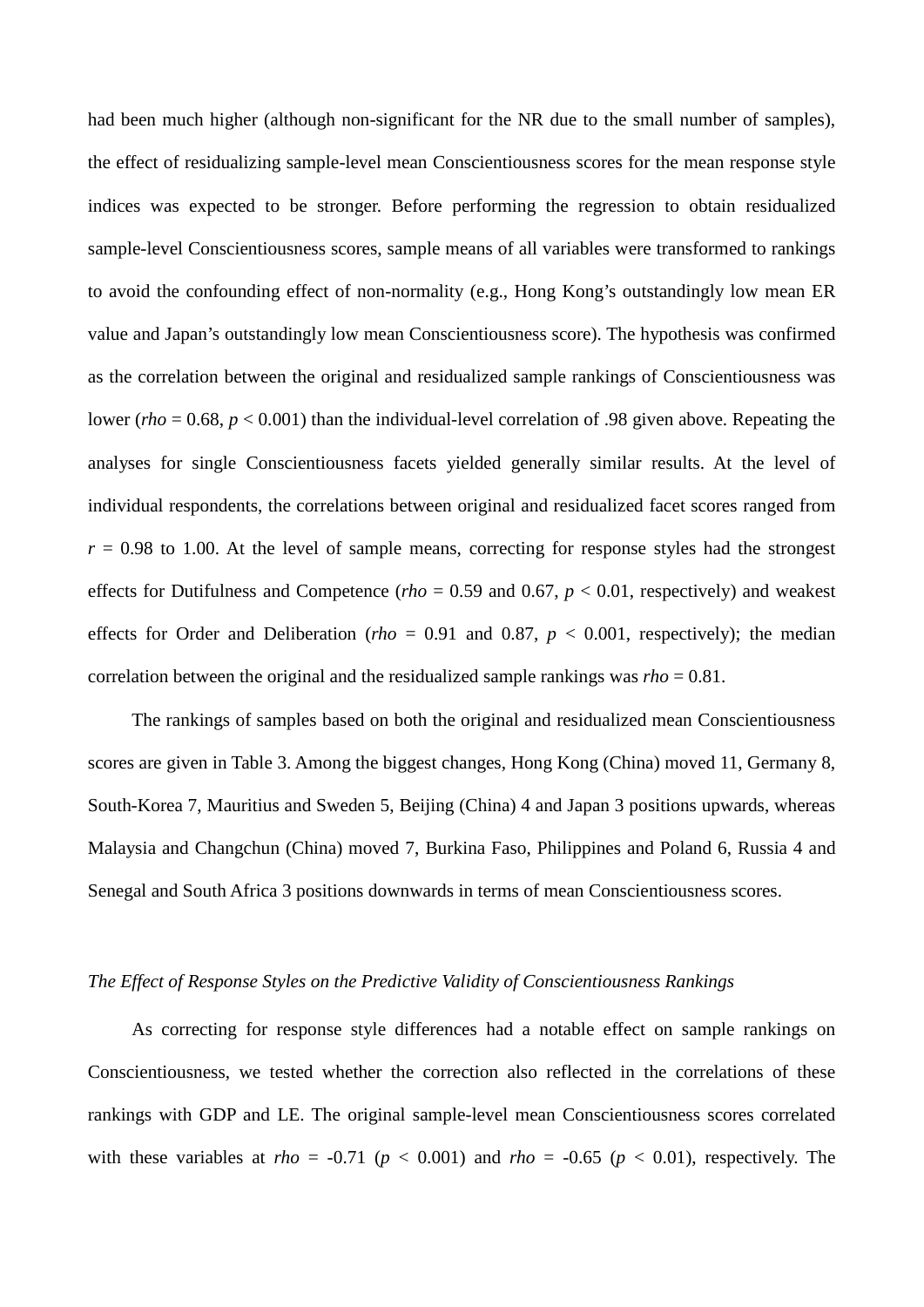residualized mean Conscientiousness scores, however, had notably lower correlations with GDP and LE,  $rho = -0.33$  ( $p = 0.13$ ) and  $rho = -0.26$  ( $p = 0.24$ ), respectively. We obtained similar findings for single Conscientiousness facets: uncorrected sample means of the six facets correlated with GDP in the range of *rho* = -0.39 to -0.69 (median *rho* = -0.65) whereas the residualized sample means had much lower correlations (from *rho* = 0.00 to -0.47, median -0.28). For LE, the respective correlations ranged from  $rho = -0.31$  to  $-0.68$  (median  $rho = -0.57$ ) and from  $rho = -0.15$  to  $-0.54$ (median *rho* = -0.25).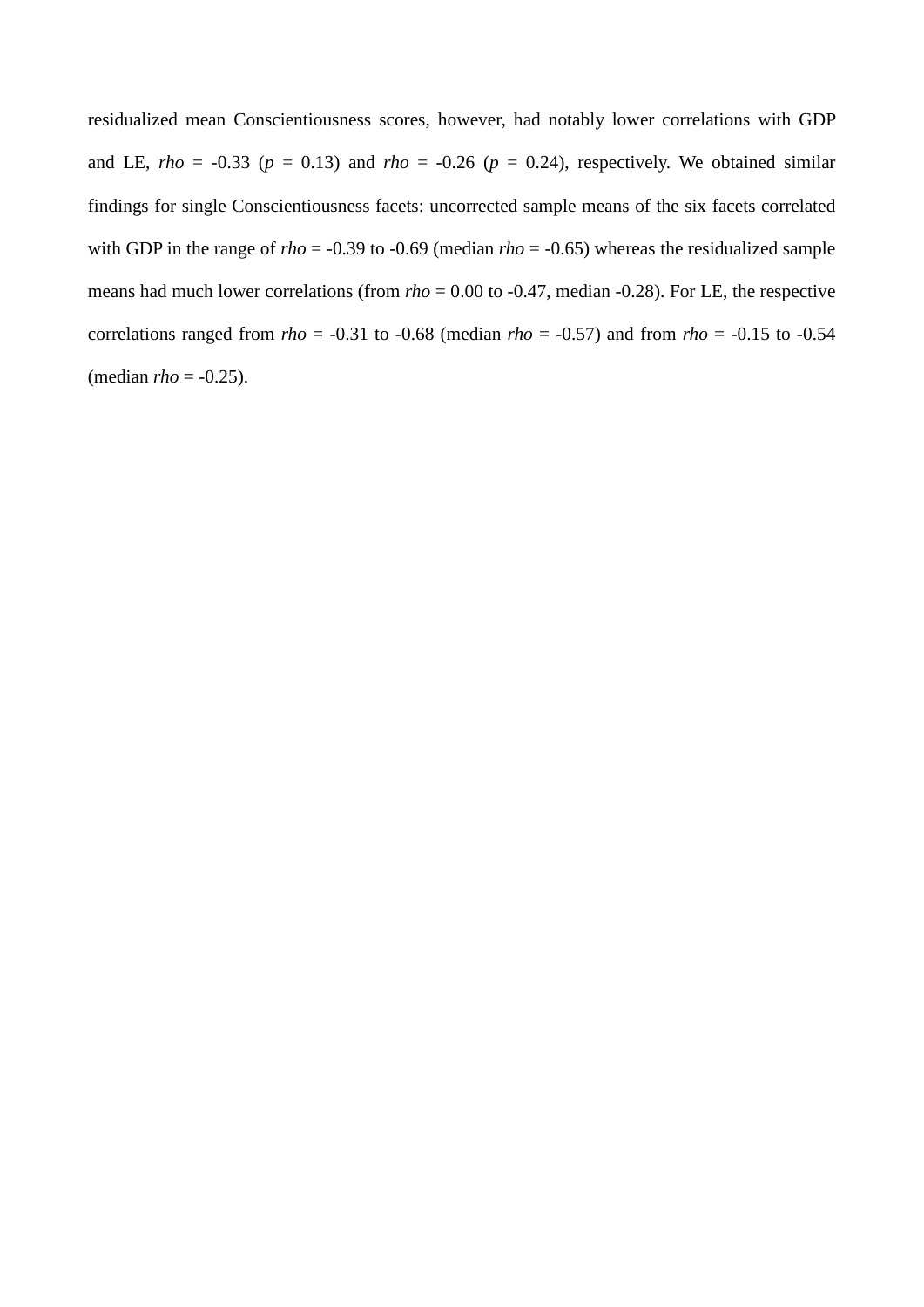#### **DISCUSSION**

Cross-cultural comparative research is based on the assumption that measurements made in different cultural contexts (e.g., countries, regions) are comparable. That is, when trait-levels are compared, the same observed levels should correspond to the same true trait-levels in all groups under comparison. The most serious threat to this assumption comes from systematic biases in the observed trait-levels. Therefore, identifying any possible systematic biases and developing means for overcoming them are essential for the development of cross-cultural comparative research.

Using a novel approach for separating response style effects on self-reports from the true variance of traits, the present study demonstrated cross-cultural differences in the tendency to prefer extreme response categories of bipolar items over more moderate ones when rating the personality trait Conscientiousness. Although there was generally little variance in extreme response style among most European, American and Australian samples, respondents from other world regions often displayed different degrees of preference for the extreme responses. Both individual and cross-sample differences in the tendency to use extreme response categories as quantified on the basis of the vignette ratings were associated with extreme response style as observed in self-reports and—more important—with the self-reported Conscientiousness scores themselves. As is often (but certainly not always) the case with such ecological correlations, these associations were particularly strong at the aggregate level of the 22 samples (Spearman *rho* = 0.70). Controlling for cross-sample differences in extreme response style (as well as the preference for the neutral middle-point response categories) had notable effects on the rankings of the samples on Conscientiousness. The corrections also changed the predictive validities of these rankings for GDP and average life expectancy. Below, it will be discussed whether the changes in the predictive validities can be considered meaningful.

The present study focused on the identification and possible consequences of cross-cultural differences in response styles and not on explaining the observed response style differences. For the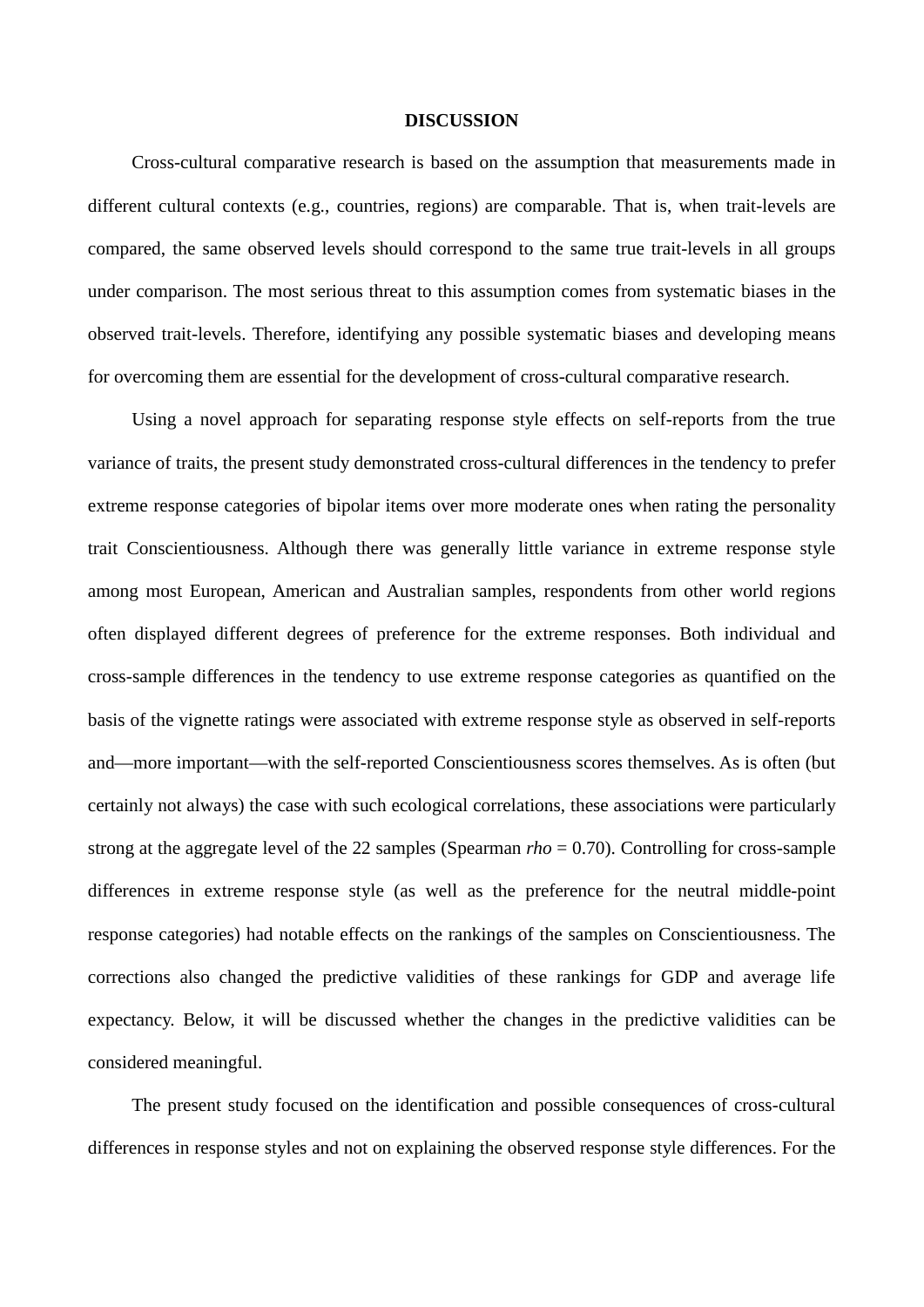sake of completeness, however, a brief comment on the latter is warranted. A look at Table 2 readily shows that lower mean levels of extreme responding are associated with higher economic and social development and East Asian cultures, whereas high mean levels of extreme responding mainly (but not exclusively) characterize economically less developed countries and African and Southeast Asian cultures. Besides a very general explanation that higher levels of societal development (e.g., higher mean educational level) may incline people to, on average, abstain from overly extreme judgements, one might hypothesize that cross-cultural differences in what is called dialectical thinking may contribute to the variations in response styles. Dialectical thinking is characterized by "an emphasis on change, a recognition of contradiction and of the need for multiple perspectives, and a search for the "Middle Way" between opposing propositions" (Nisbett, Peng, Choi, & Norenzayan, 2001, p. 293). As a result, dialectical thinking may lead to less extreme and polarized subjective judgements because low and high trait levels can trait levels can easily co-exist and change for dialectical thinkers. It has been hypothesized that East Asian cultures are characterized by higher degrees of dialectical thinking than Western of African cultures (e.g., Schimmack, Oishi, & Diener, 2002; Spencer-Rodgers, Williams, & Peng, 2010).There is indeed some empirical evidence for higher levels of dialectical thinking being associated with less polarized judgements (Minkov, 2009; Hamamura et al., 2008).

However, the limited number of countries used in the present study and even more limited overlap with the existing datasets on dialectical thinking (for which especially little data are available for African cultures; e.g., Schimmack et al., 2002) prevented us from formally testing these associations. We hope that future studies will continue to investigate the possible role of dialectical thinking on cross-cultural variability in response styles empirically, as it appears in selfratings or ratings of other people (e.g., vignettes). Likewise, although differences in dialectical thinking seem currently one of the most plausible explanations for geographical differences in extreme or neutral response styles, future studies may consider other theoretically relevant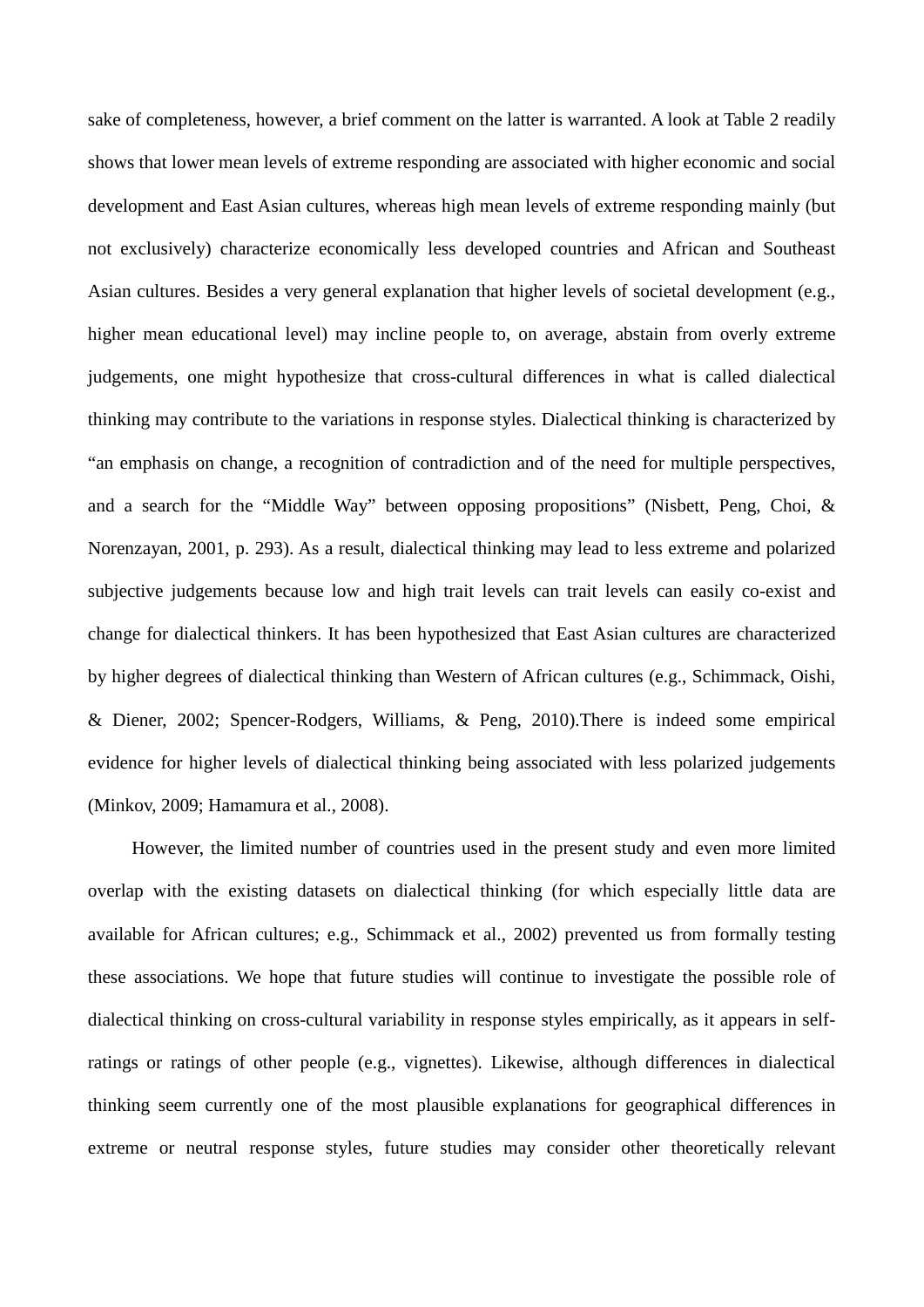constructs. However, for any explanations, it will be important to make sure that the scores on the explanatory variables themselves are not confounded by response styles (van Herk et al., 2004).

#### *Theoretical Implications of the Findings*

The results of this study suggest that the puzzling country rankings of Conscientiousness may, to some extent, result from cross-cultural differences in the tendencies to prefer extreme response categories of self-report measures over more moderate response categories. After adjusting for the response style differences, samples from Changchun (China), Malaysia, Burkina Faso, Philippines and Poland that had high prevalences of extreme responding, slipped downwards in the rankings of mean Conscientiousness scores. In contrast, Hong Kong (China), Germany, South-Korea, Mauritius, Sweden and Japan where respondents somewhat less often chose extreme response categories to rate the vignettes, moved upwards in mean Conscientiousness. After adjusting for the response style differences, the counterintuitive, as some authors think (Heine et al., 2008), correlations with GDP and average life-expectancy were also notably attenuated and were no longer statistically significant. Thus, although correcting for the response style differences certainly did not reverse the Conscientiousness-rankings of samples and their correlations with external criteria, it had a clear effect.

Of course, although it is sometimes thought that *negative* correlations between mean Conscientiousness and national economic output or average life-expectancy demonstrate the *invalidity* of mean Conscientiousness scores (Heine et al., 2008), alternative interpretations are also possible. It may be that the direction of the observed associations is in fact meaningfully interpretable (Mõttus et al., 2010, 2011; Hofstede & McCrae, 2004). However, what may be even more worrisome about the observed uncorrected associations is their strength. For example, in this study, mean Conscientiousness scores explained half of the variance in GDP [a very similar correlation was reported by Mõttus et al., (2010) on a larger number of countries and using another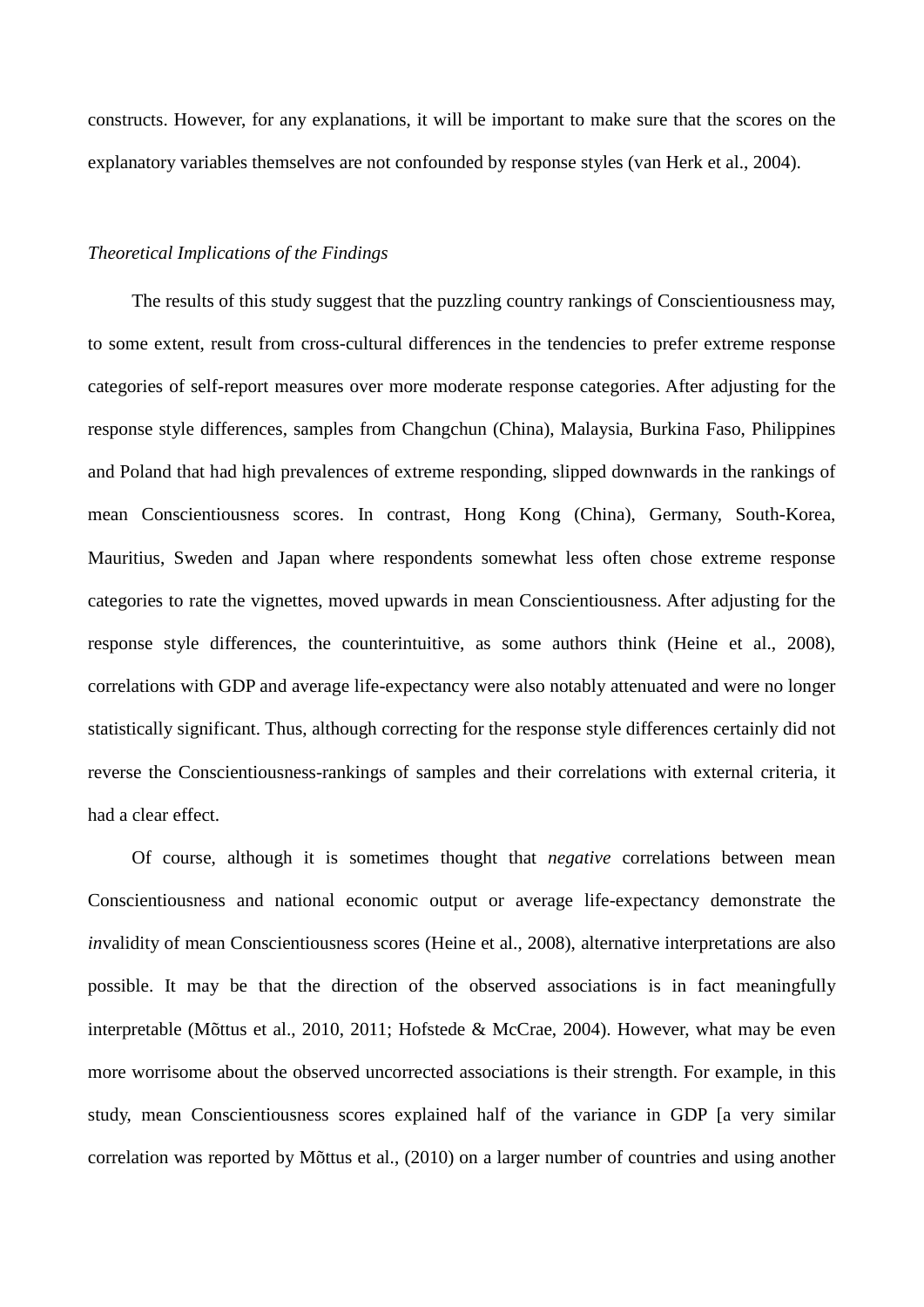self-report measure of Conscientiousness]. Taking into account possible unreliability of the Conscientiousness measure, this is a very strong association indeed. Although ecological correlations are often high, this is by no means inevitable or trivial (for a discussion see Asendorpf's comment in Allik et al., 2007). Should this be causally interpreted as national differences in the lack of Conscientiousness accounting for more than half of differences in economic output? This may be highly unrealistic considering that there is probably a myriad of reasons why nations differ in their economic output in a given year. The converse is also true: expecting national differences in economic output in a given year to cause the majority of the cross-country variance in personality scores is simply not realistic. Sometimes, thus, it is precisely the strength (not the weakness or absence) of the observed associations that is theoretically most alarming (Lykken, 1968). If this line of reasoning is true, this leaves us with the Conscientiousness-GDP associations being confounded on top of, or even instead of, any substantive associations. Therefore, the more modest, albeit nonsignificant due to a small number of samples, validity correlations after correcting self-reported Conscientiousness for response styles are perhaps in a more meaningful range than the uncorrected associations.

These results also suggest that response styles will contribute to difficulties in achieving full measurement invariance across a wide range of cultures when assessing Conscientiousness (and possibly other traits) by means of self-reports. Lack of measurement invariance means that trait scores obtained from different samples do not reflect exactly the same trait to the same degree, due to indicators defining the trait with different loadings, intercepts and/or residual variances. It has been shown that differences in extreme responding affect both factor loadings and intercepts of observed indicator scores on latent personality traits (Cheung & Rensvold, 2000). There being contributions from cross-cultural differences in response styles to measurement non-invariance would be consistent with the existing reports describing difficulties in establishing measurement equivalence of personality traits across cultures (e.g., Church, Alvarez, Mai, French, Katigbak, &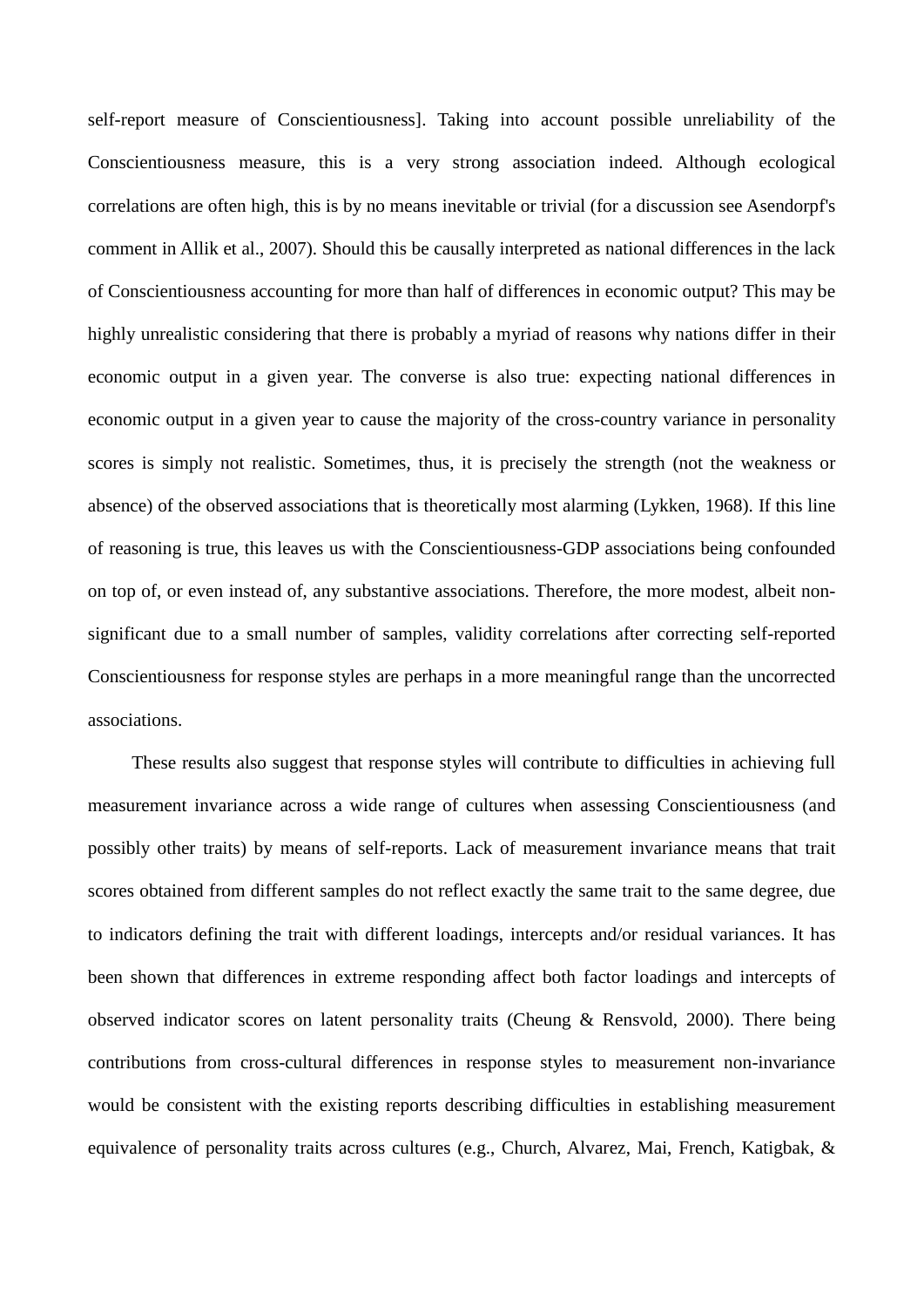Ortiz, 2011; Johnson, Spinath, Krueger, Angleitner, & Riemann, 2008; Rossier, Dahourou, & McCrae, 2005). Of course, it must be noted that response style differences may be only one source of cross-cultural measurement non-invariance of personality traits. However, if the effects of response style differences on mean self-reported Conscientiousness and other personality trait scores prove to be replicable and causal in future studies, their measurement invariance implications will need to be heeded in cross-cultural personality research.

#### *Alternative Interpretations*

Correcting the rankings of self-reported Conscientiousness for response style differences was based on the hypothesis that differences in response style, as measured on the basis of the vignette ratings, could potentially contribute to the observed differences in self-reported Conscientiousness. That is, we hypothesized that these were the response styles that may have distorted the rankings of self-reports rather than the other way around. However, we are fully aware that there are alternative ways to interpret the association between response styles and self-reported Conscientiousness (Austin, Deary, & Egan, 2006). For example, it is possible that the sample rankings of self-reported Conscientiousness were in fact accurate and it was living in highly conscientious cultural settings (e.g., in Burkina Faso) that made respondents use extreme response categories rather than moderate response categories whilst rating the vignettes. Or, response styles and self-reported Conscientiousness may have co-varied due to unknown common determinants. Thus, although it is easy to see how response styles can affect self-reported trait scores when most people, for whatever reason, prefer one side of Likert-type or bipolar rating scales (as was described above), there is no strict empirical evidence as yet for preferring this causal explanation over the alternative ones.

For an ultimate test of which explanation is most plausible, we would need to investigate the associations between response style indices and Conscientiousness *as measured independently of self-reports* (cf. McCrae & Costa, 1983). If response style indices were associated with self-reported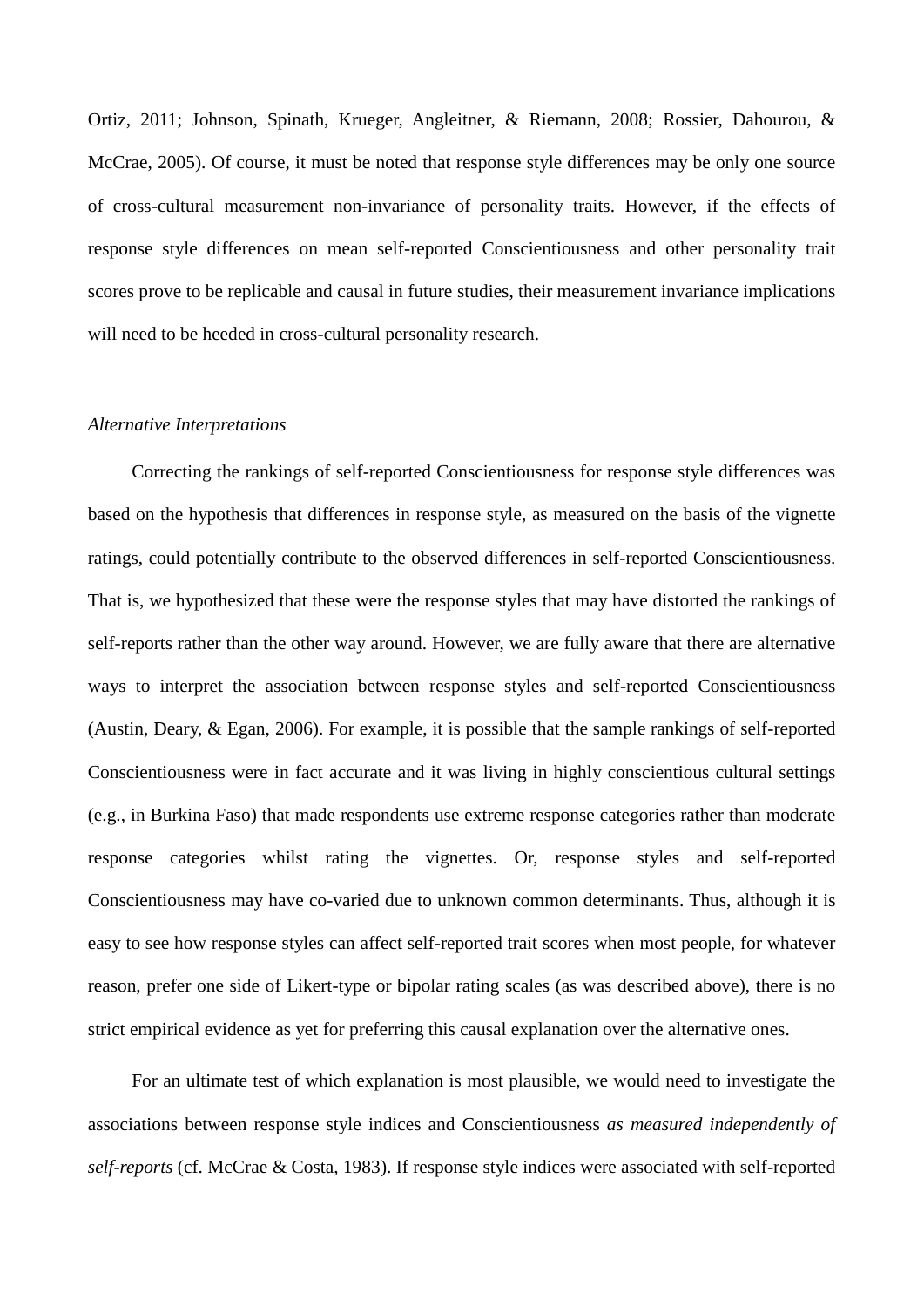Conscientiousness scores but not with the alternative and independent operationalizations of the trait, it would indicate that response styles are likely to be causal contributors, beyond actual trait levels, to self-reported trait-scores. In contrast, if response styles were similarly associated with alternative operationalizations of Conscientiousness, it would probably mean that Conscientiousness itself determines response styles or that both result from some overlapping unknown causes. However, there are currently no good ways to measure cross-cultural differences in Conscientiousness independently of self-reports (or related methods). Note that even peer-reports are not helpful here because the cross-cultural differences in response styles are likely to generalize to all types of ratings made using ordinal rating-scales, so similar culture differences are likely also to appear in peer-reports.

Therefore, as long as there is no empirical way of testing whether extreme responding indeed confounds the observed mean self-report scores or is simply a yet another manifestation of veridical cross-sample differences in Conscientiousness, we have to rely on common sense to interpret the association between extreme response style in vignette ratings and self-reported Conscientiousness. It is currently difficult to give a theoretical explanation for why higher mean Conscientiousness (the same high mean Conscientiousness that is very strongly predictive of low national wealth and low mean life-expectancy) should causally make people prefer extreme responses over moderate ones. If anything, the opposite could be expected because one of the Conscientiousness facets is Deliberation, which, in the present study, was defined as being cautious, reflective and careful: it is perhaps commonsensical to expect cautious people to refrain from extreme statements such as giving extreme trait-ratings when somewhat limited information about the targets is available. Likewise, we cannot think of any meaningful common determinants of both response styles and mean Conscientiousness scores. Therefore, it currently seems most reasonable to believe that an explanation which has all necessary elements in place (as has been explained above, we can see the "mechanics" of how extreme response style can affect self-reported Conscientiousness scores under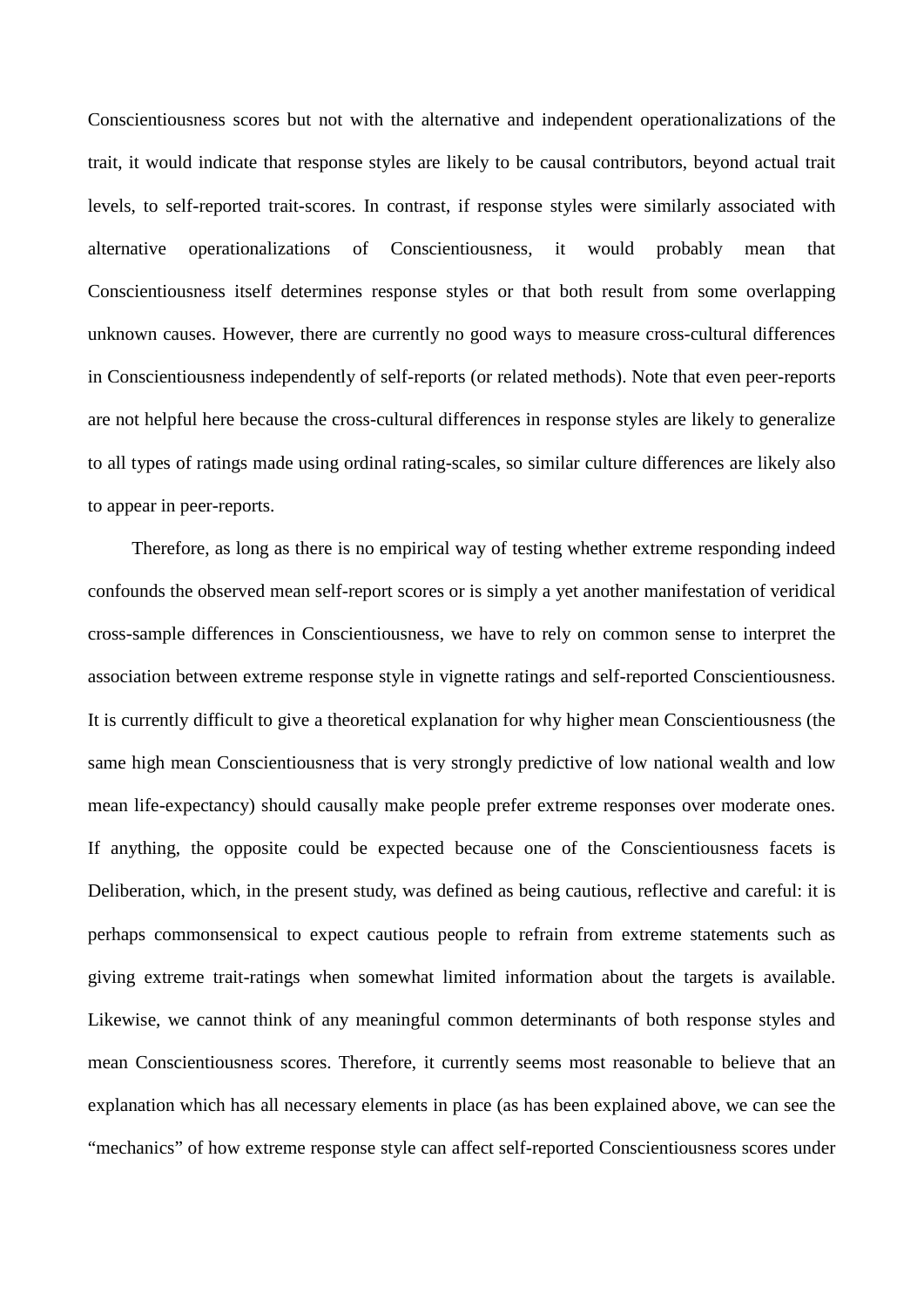the present circumstances) could be preferred to explanations that are possible but do not have any theoretical account as yet to support them.

#### *Practical Implications*

In addition to the substantive contribution, this study featured vignettes as potentially useful practical tools for identifying and mitigating extreme response style. Could this method be useful in future cross-cultural psychological research? Based on the fact that it is already being used in areas such as health (Grol-Prokopczyk, Freese, & Hauser, 2011) or economics (Kristensen & Johansson, 2008) surveys—with backing from the statistical community (van Soest, Delaney, Harmon, Kapteyn, & Smith, 2011)—to identify and overcome the RGE-type measurement issues, there is no fundamental reason, at least, why it couldn't be practically used in psychological research. Like all methods, it has both strengths and limitations, which make it more suitable for some research purposes than others. Perhaps the most important strength of the approach is that it can be used for more than one purpose. Although in many cases alternative methods for quantifying response styles or dealing with their consequences are available—such as calculating extreme responding on the basis of a set of uncorrelated items (Greenleaf, 1992; Hamamura et al., 2008) or ipsatizing scores (Fischer, 2004)—the advantage of the anchoring vignette approach (King & Wand, 2007) is that it provides a more generic, yet simple and intuitive method for simultaneously detecting various types of biases, such as trait-specific RGE (Mõttus et al., 2011) or response styles that cut across constructs. The most important issue with the method is cost—it requires additional survey items (vignettes) to be administered.

The decisions about whether the strengths outweigh the cost or exactly how much needs to be invested in the vignette approach probably depend on what researchers are most worried about. If response styles are the only possible source of threat for the comparability of self-reports, then researchers may use other methods for detecting bias (Greenleaf, 1992; Hamamura et al., 2008).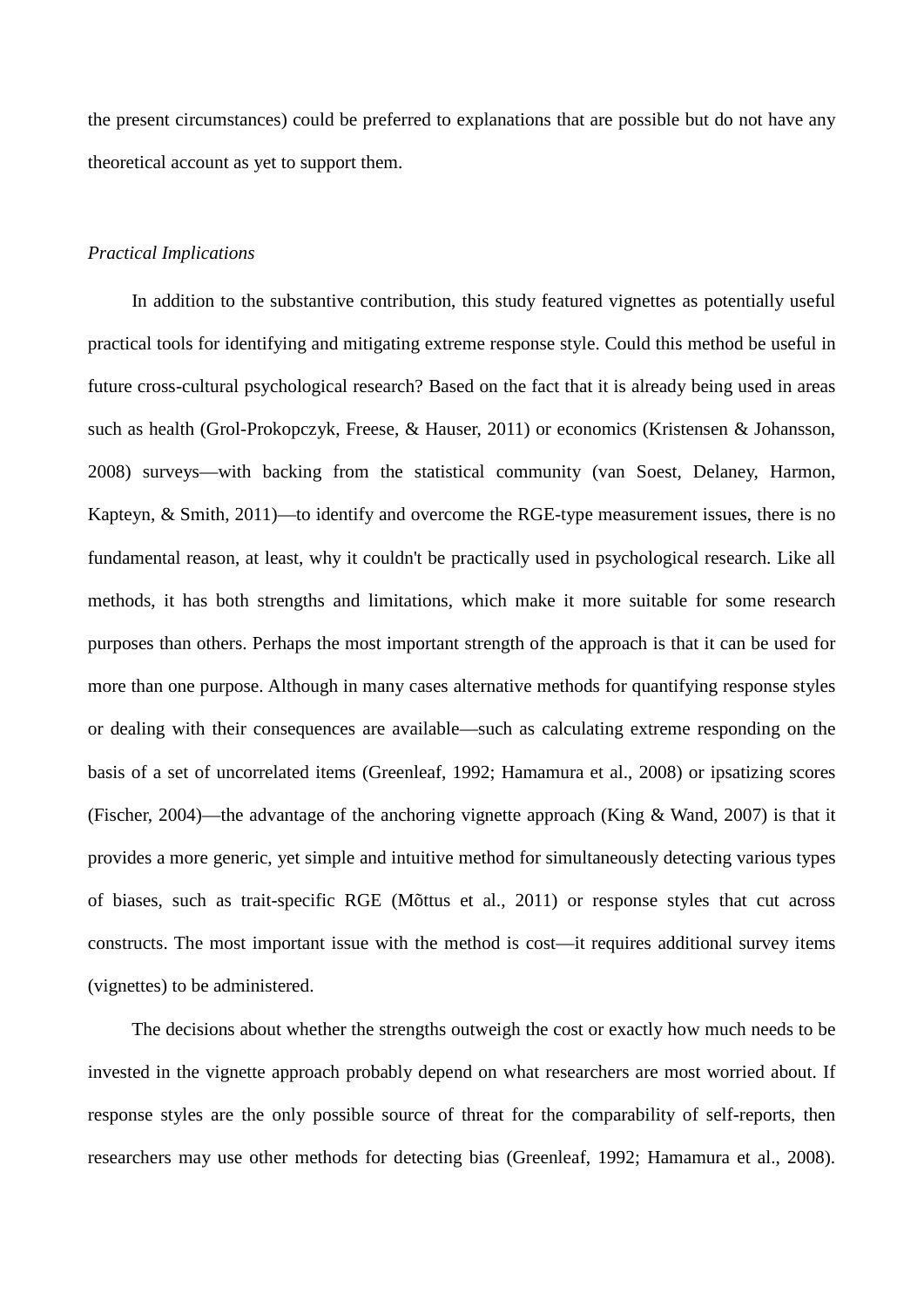Alternatively, they may administer a limited number of vignettes: since response styles are, by definition, independent of specific item content, response styles quantified on the basis of one trait are likely to generalize to other trait. Additionally, there is probably no need to administer 30 vignettes to quantify response styles for one trait [Mõttus and colleagues (2011) administered 30 vignettes because they wanted to address six specific facets of Conscientiousness having 5 vignettes for each facet]. Perhaps five or even less vignettes for one or more questionnaire items can provide enough information to quantify response styles.

However, if researchers cannot rule out the existence of an RGE type of bias, the vignettemethod could be used to its full potential. Then vignettes should be administered for all of the traits that may potentially suffer from the biases. For example, researchers can choose one to three items from each domain (e.g., the Big Five domains) and administer three or more vignettes for each. Of note is that dealing with neither response styles nor RGE (King & Wand, 2007) strictly assumes that all respondents have to be administered the vignettes: the biases can be identified using only subsamples of each sample and then generalized to populations. Of course, in some cases, even this may be too costly whereas in some cases the price of not fully addressing the problems may outweigh the cost of additional survey items. One of such cases where the price of not properly dealing with possible biases may be especially high is when researchers are faced with puzzling findings such as the country-rankings of Conscientiousness.

#### *Strengths and Limitations of the Study*

The primary strengths of this study were the novel method for disentangling response bias from true variance and the ability to see if the response style differences across people and samples measured using the ratings of invariant targets were associated with self-reports of the same people and samples. Also a noteworthy strength is the range of cultures incorporated; for instance, to date little was known about extreme response style in African samples.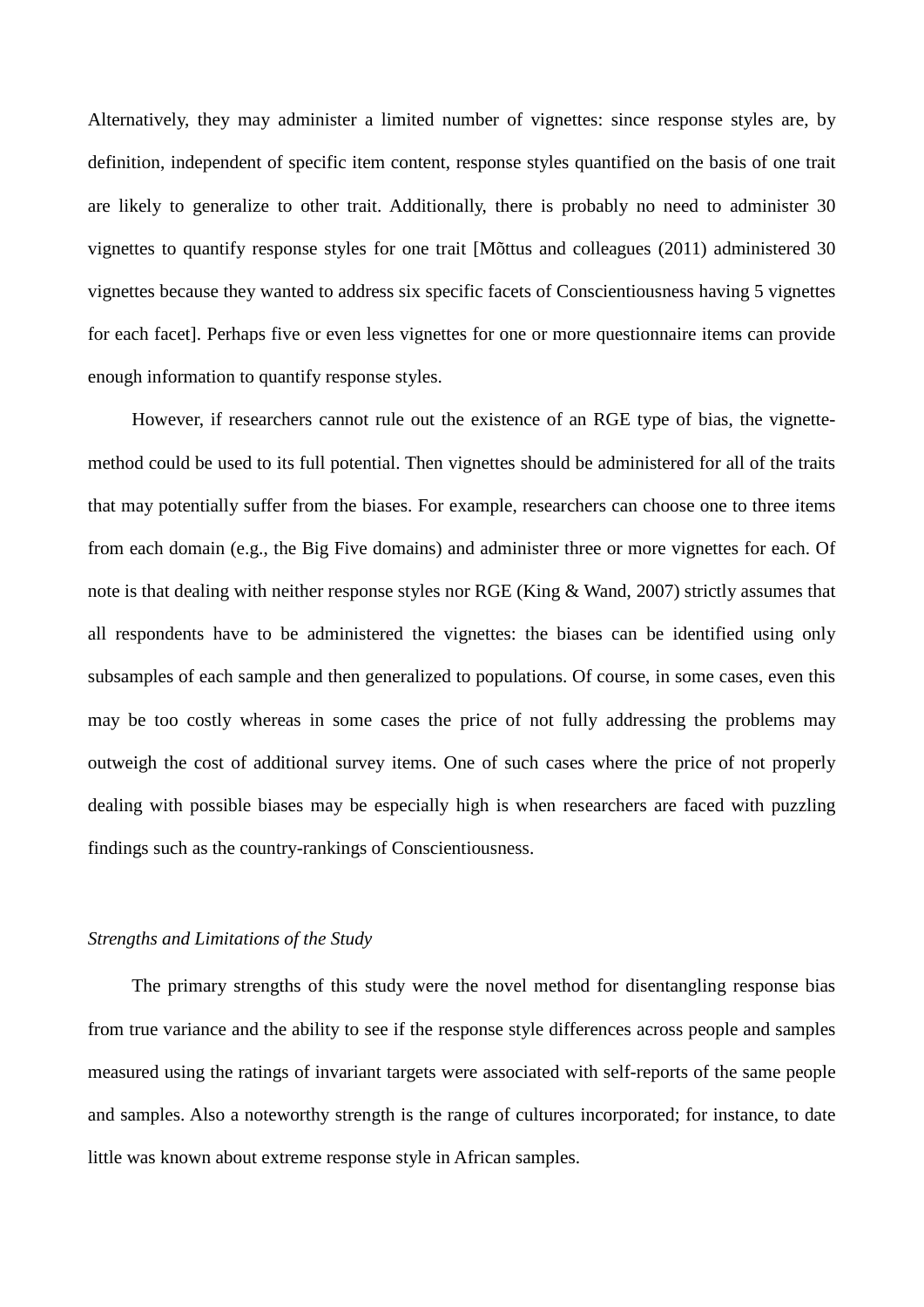Among the limitations is the not particularly large number of samples, which may influence the reliability of the sample-level estimates. Moreover, the results of all cross-cultural studies highly depend on the comparability of the translations of testing material and, despite the efforts that were made to grant equivalency of the measures, this study was no exception. However, the cross-sample differences in response style were probably not caused by differences in translations because in several samples identical translations were used but response styles differed. In particular, the Hong Kong and Beijing Chinese samples were tested with the same Chinese translation, Switzerland and several African samples (e.g. Senegal and Burkina Faso) tested with the same French translation, and Australia, USA and South Africa were tested with the same English translation; yet response styles were different. Other confounding sources of cross-cultural variance, however, remain possible. Finally, different types of response scales (e.g., Likert-type), or scales with different numbers of response categories (e.g., 3, 7, 9) may have resulted in different results (Hui & Triandis, 1989).

#### *Conclusion*

The RGE has been the primary suspect for distorting cross-cultural comparisons of mean Conscientiousness scores (Heine et al., 2008). However, the first use of the anchoring vignettes method (King & Wand, 2007) in cross-cultural personality research provided only little evidence for RGE affecting country-rankings of Conscientiousness (Mõttus et al., 2011). Extending the applicability of the method to a completely different source of bias, this study showed that response style, especially extreme responding, is a far stronger candidate for distorting country-rankings of Conscientiousness than the RGE. Beyond the particular problem of geographical variations in Conscientiousness, the results of this study show that quantifying response styles on the basis of vignette ratings is likely to be helpful in identifying differences in response styles and, equally importantly, in correcting for their effects. What is more, the method allows researchers to identify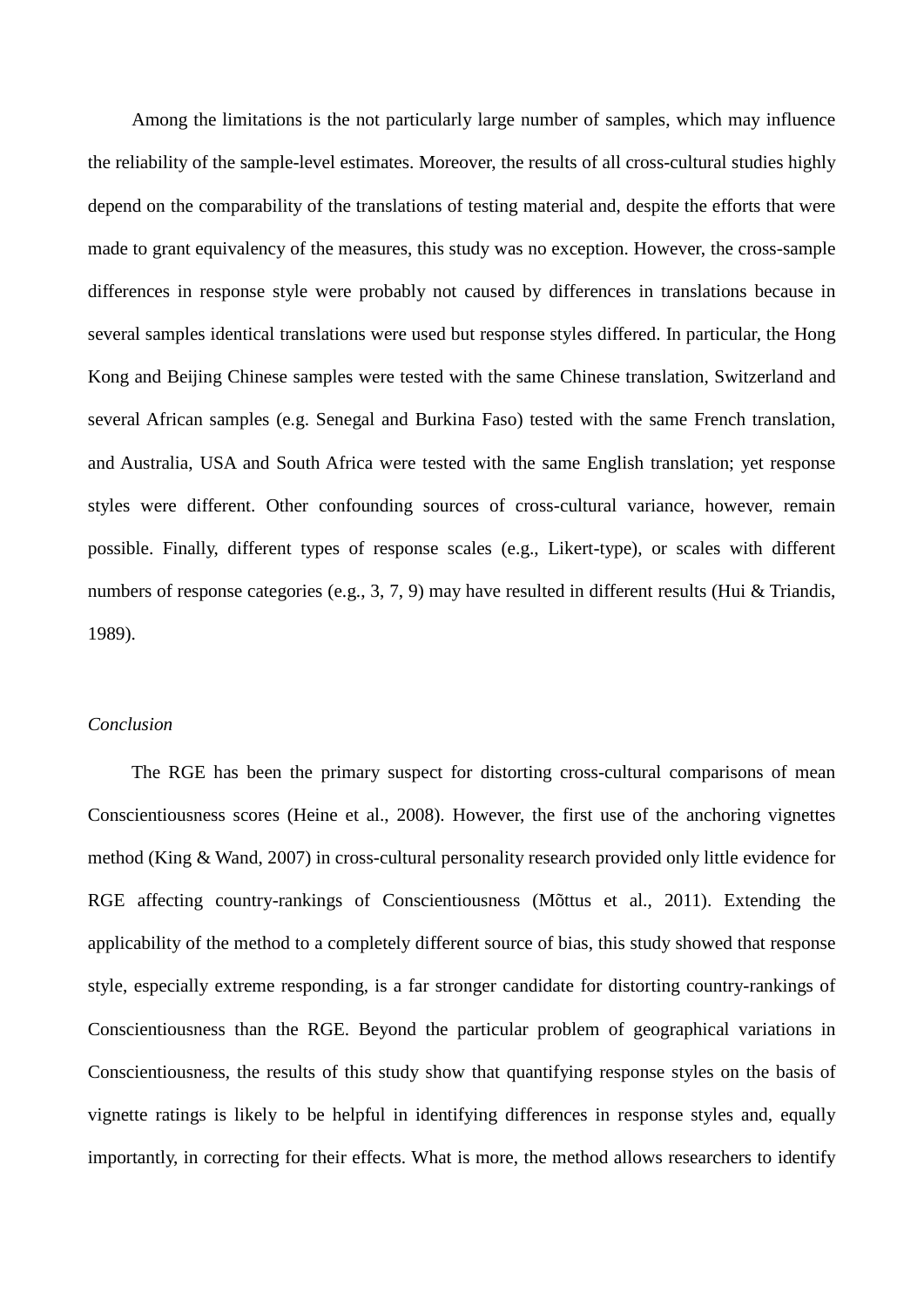different sources of measurement bias at the same time. Thus, the study made a unique substantive contribution to the literature in potentially moving towards an explanation of the paradox of mean Conscientiousness scores but it also made a unique methodological contribution in extending the applicability of the anchoring vignettes approach to dealing with response style problems in crosscultural measurement and beyond this.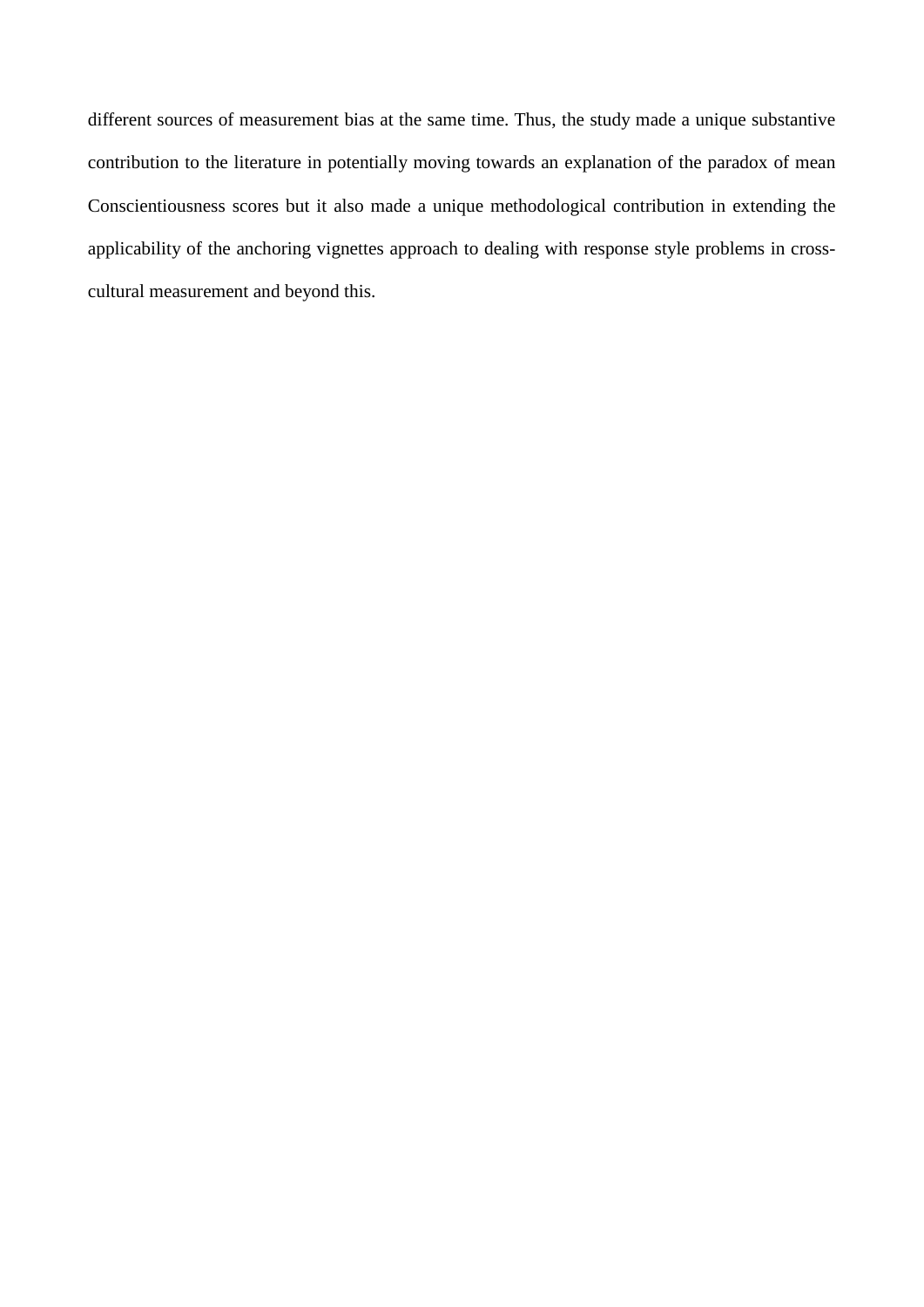#### **AUTHORS' NOTE**

This project was supported by grants from the Estonian Ministry of Science and Education (SF0180029s08) and the Estonian Science Foundation (ESF7020) to Jüri Allik, by a Swiss National Science Foundation grant (ZK0Z1\_131287/1) to Jüri Allik and Jérôme Rossier, by a Mobilitas grant (MJD44) from the European Social Fund to René Mõttus, and by a Primus grant (3-8.2/60) from the European Social Fund to Anu Realo. The data used in the study are available for reanalyses from the first author.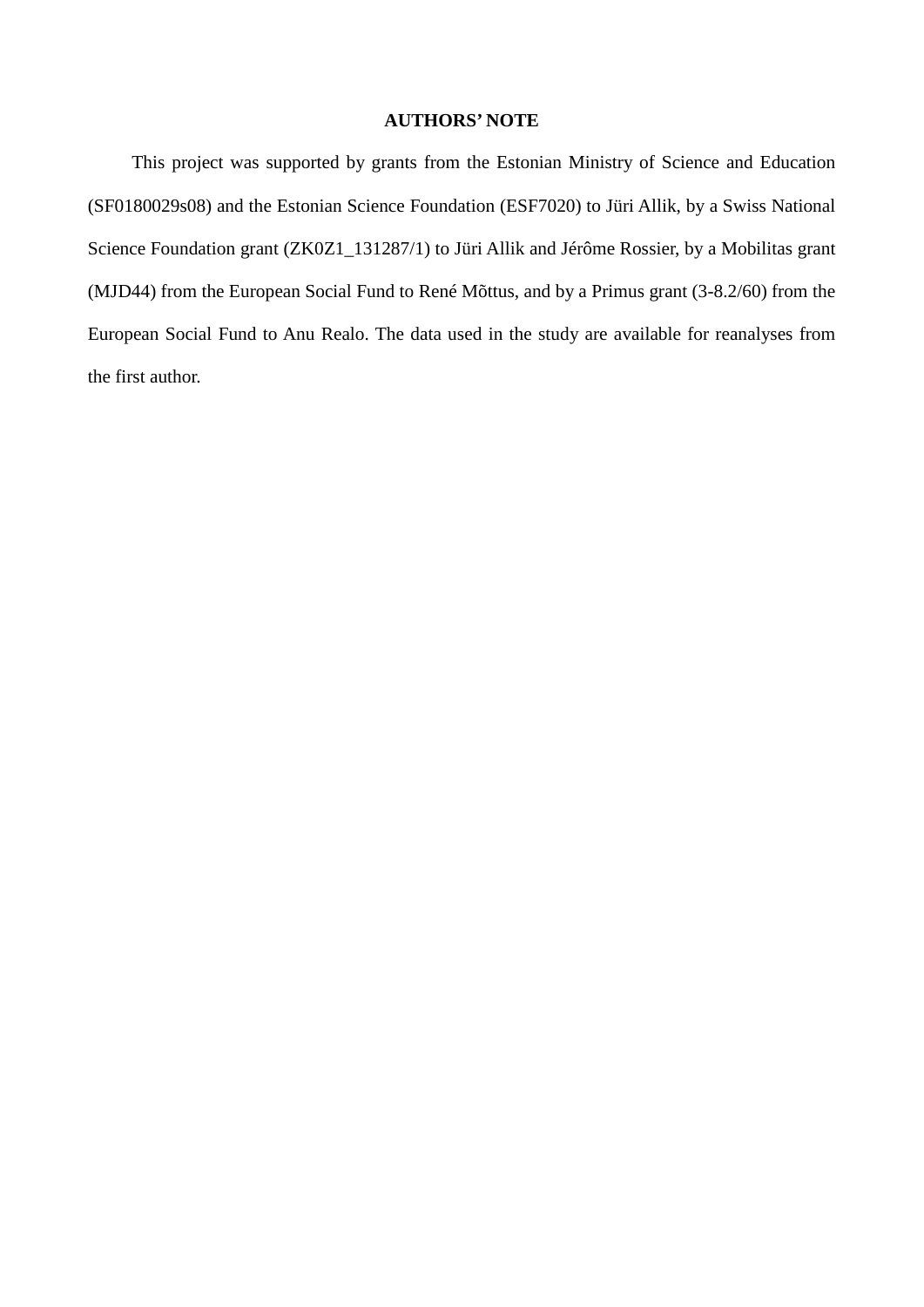#### **REFERENCES**

- Allik, J., Asendorpf, J. B., Bosker, R. J., Brunner, M., Martin, R., Ceci, S. J., Williams, W. M., et al. (2007). Discussion on "The g-Factor of International Cognitive Ability Comparisons: The Homogeneity of Results in PISA, TIMSS, PIRLS and IQ-Tests Across Nations" by Heiner Rindermann. *European Journal of Personality, 21,* 707-765.
- Austin, E. J., Deary, I. J., & Egan, V. (2006). Individual differences in response scale use: Mixed Rasch modelling of responses to NEO-FFI items. *Personality and Individual Differences*, *40*, 1235-1245.
- Baumgartner, H., & Steenkamp, J.-B. E. M. (2001). Response styles in marketing research: A cross-national investigation. *Journal of Marketing Research*, *38*, 143-156.
- Chen, C., Lee, S.-ying, & Stevenson, H. W. (1995). Response style and cross-cultural comparisons of rating scales among East Asian and North American students. *Psychological Science*, *6*, 170 -175.
- Cheung, G. W., & Rensvold, R. B. (2000). Assessing Extreme and Acquiescence Response Sets in Cross-Cultural Research Using Structural Equations Modeling. *Journal of Cross-Cultural Psychology*, *31*, 187 –212.
- Church, A. T., Alvarez, J. M., Mai, N. T. Q., French, B. F., Katigbak, M. S., & Ortiz, F. A. (2011). Are cross-cultural comparisons of personality profiles meaningful? Differential item and facet functioning in the Revised NEO Personality Inventory. *Journal of Personality and Social Psychology*, *101*, 1068–1089.
- Costa, P. T., & McCrae, R. R. (1992). *Revised NEO Personality Inventory (NEO PI-R) and NEO Five-Factor Inventory (NEO-FFI) professional manual*. Odessa, Fl.: Psychological Assessment Resources.
- Fischer, R. R. (2004). Standardization to account for cross-cultural response bias: A classification of score adjustment procedures and review of research in JCCP. *Journal of Cross-Cultural*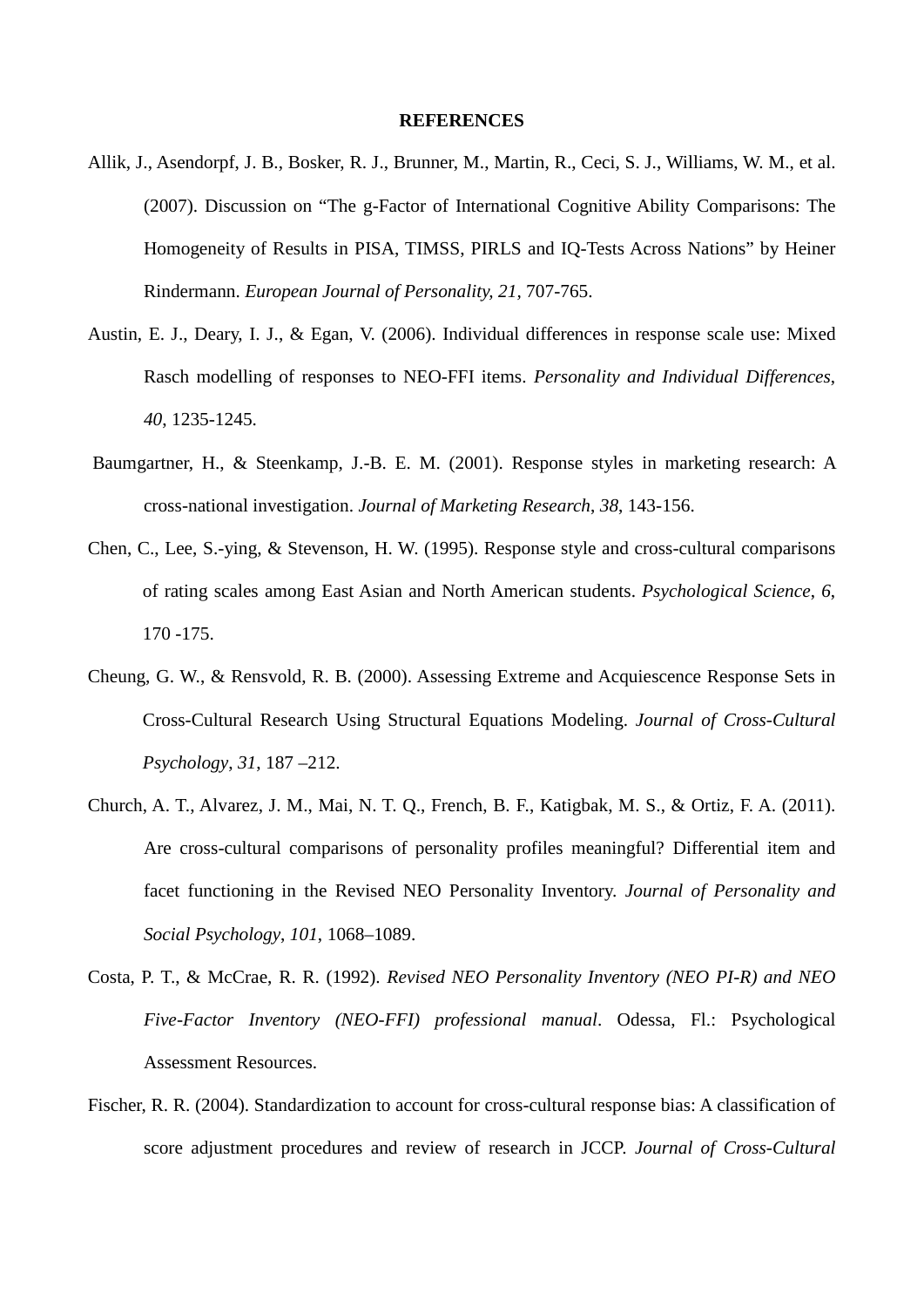*Psychology, 35,* 263-282.

Greenleaf, E. A. (1992). Measuring extreme response style. *Public Opinion Quarterly, 56*, 328-351.

- Grol-Prokopczyk, H., Freese, J., & Hauser, R. M. (2011). Using Anchoring Vignettes to Assess Group Differences in General Self-Rated Health. *Journal of Health and Social Behavior*, *52*, 246 -261.
- Hamamura, T., Heine, S. J., & Paulhus, D. L. (2008). Cultural differences in response styles: The role of dialectical thinking. *Personality and Individual Differences, 44,* 932-942.
- Harzing, A.-W. (2006). Response styles in cross-national survey research. *International Journal of Cross Cultural Management*, *6*, 243 -266.
- Heine, S. J., Buchtel, E. E., & Norenzayan, A. (2008). What do cross-national comparisons of personality traits tell us? The case of conscientiousness. *Psychological Science*, *19*, 309-313.
- Heine, S. J., Lehman, D. R., Peng, K., & Greenholtz, J. (2002). What's wrong with cross-cultural comparisons of subjective Likert scales?: The reference-group effect. *Journal of Personality and Social Psychology*, *82*, 903–918.
- van Herk, H., Poortinga, Y. H., & Verhallen, T. M. M. (2004). Response styles in rating scales. *Journal of Cross-Cultural Psychology*, *35*, 346 -360.
- Hofstede, G., & McCrae, R. R. (2004). Personality and culture revisited: Linking traits and dimensions of culture. *Cross-Cultural Research*, *38*, 52 -88.
- Hui, C. H. & Triandis, C. H. (1989). Effects of culture and response format on extreme response style. *Journal of Cross Cultural Psychology, 20*, 296-309.
- Human Development Index 2007. (2009). *Human development report*. New York: The United Nations Development Program. Available at [http://hdr.undp.org/en/reports/global/hdr2009/.](http://hdr.undp.org/en/reports/global/hdr2009/)
- Johnson, W., Spinath, F., Krueger, R. F., Angleitner, A., & Riemann, R. (2008). Personality in Germany and Minnesota: An IRT-based comparison of MPQ self-reports. *Journal of Personality*, *76*, 665–706.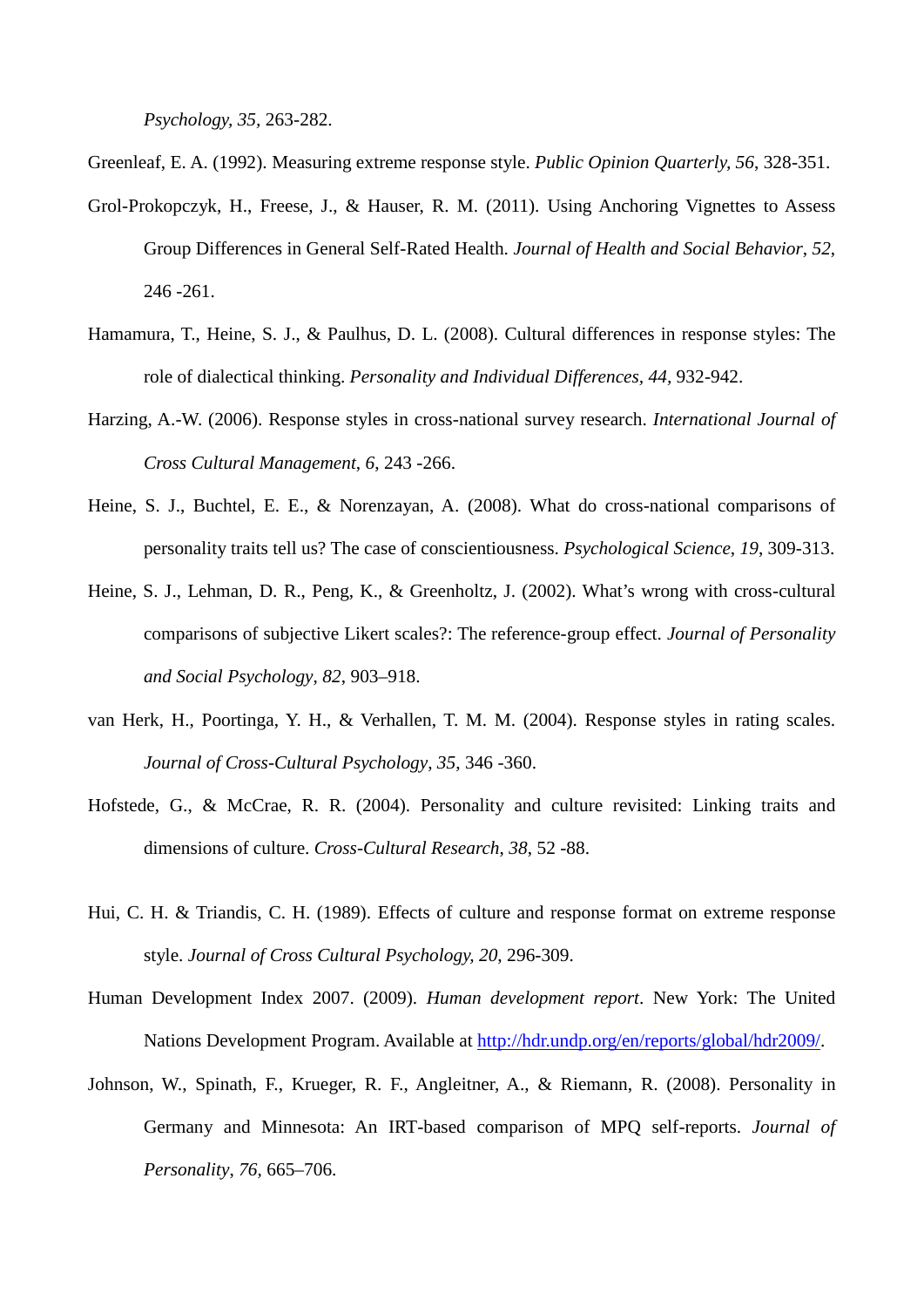- King, G., Murray, C. J. L., Salomon, J. A., & Tandon, A. (2004). Enhancing the Validity and Cross-Cultural Comparability of Measurement in Survey Research. *American Political Science Review*, *98*, 191-207.
- King, G., & Wand, J. (2007). Comparing incomparable survey responses: Evaluating and selecting anchoring vignettes. *Political Analysis*, *15*, 46-66.
- Kristensen, N., & Johansson, E. (2008). New evidence on cross-country differences in job satisfaction using anchoring vignettes. *Labour Economics*, *15*, 96-117.
- Krueger, J. (1998). Enhancement bias in descriptions of self and others. *Personality and Social Psychology Bulletin*, *24*, 505 -516.
- van der Linder, D., te Nijenhuis, J., & Bakker, A. B. (2010). The general factor of personality: A meta-analysis of Big Five intercorrelations and a criterion-related validity study. *Journal of Research in Personality, 44,* 315-327.
- Lykken, D. T. (1968). Statistical significance of psychological research. *Psychological Bulletin, 70,*  151-159.
- McCrae, R. R., & Costa, P. T. (1983). Social desirability scales: More substance than style. *Journal of Consulting and Clinical Psychology*, *51*, 882-888.
- McCrae, R. R., & John, O. P. (1992). An introduction to the five-factor model and its applications. *Journal of Personality*, *60*, 175–215.
- McCrae, R. R., Terracciano, A., & 78 Members of the Personality Profiles of Cultures Project. (2005). Personality profiles of cultures: Aggregate personality traits. *Journal of Personality and Social Psychology*, *89*, 407–425.
- Minkov, M. (2009). Nations with more dialectical selves exhibit lower polarization in life quality judgments and social opinions. *Cross-Cultural Research, 43,* 230-250.
- Mõttus, R., Allik, J., & Realo, A. (2010). An attempt to validate national mean scores of Conscientiousness: No necessarily paradoxical findings. *Journal of Research in Personality*,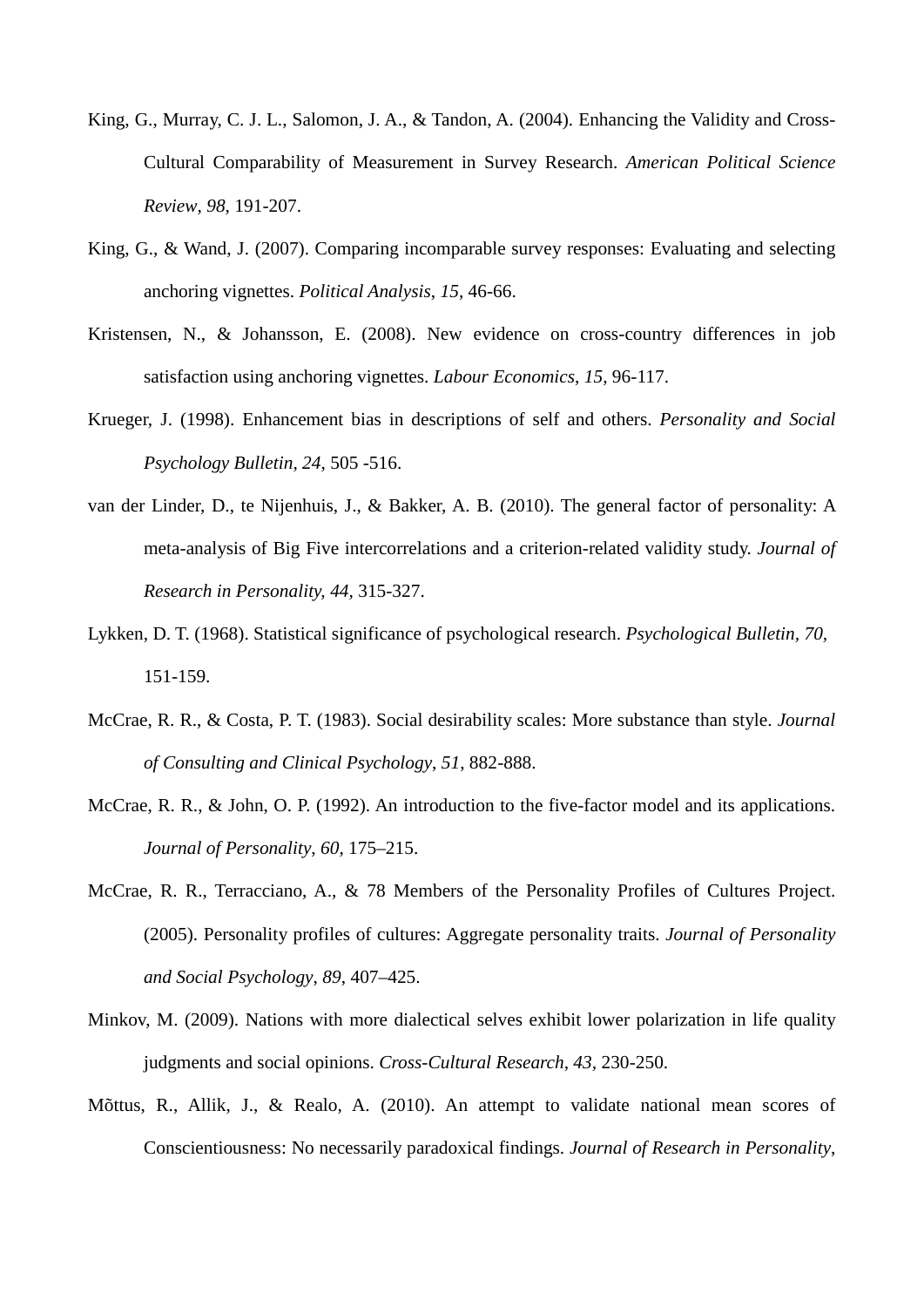*44*, 630-640.

- Mõttus, R., Allik, J., Realo, A., Pullmann, H., Rossier, J., Zecca,, G., … Tseung, C. N. (2011). Comparability of self-reported Conscientiousness across 21 countries. *European Journal of Personality*, doi/10.1002/per.840.
- Nisbett, R. E., Peng, K. P., Choi, I., & Norenzayan, A. (2001). Culture and systems of thought: Holistic versus analytic cognition. *Psychological Review, 108*, 291-310.
- Oishi, S., & Roth, D. P. (2009). The role of self-reports in culture and personality research: It is too early to give up on self-reports. *Journal of Research in Personality*, *43*, 107-109.
- Paulhus, D. L. (1991). Measuremtn and control of response bias. In J. P. Robinson, P. R. Shaver, & L. S. Wrightsman (Eds.), *Measures of personality and social psychological attitudes* (pp. 17- 59). San Diego, CA: Academic Press.
- Roberts, B. W., Chernyshenko, O. S., Stark, S., & Goldberg, L. R. (2005). The Structure of Conscientiousness: An Empirical Investigation Based on Seven Major Personality Questionnaires. *Personnel Psychology*, *58*, 103-139.
- Robinson, W. S. (1950). Ecological correlations and the behavior of individuals. *American Sociological Review*, *15*, 351-357.
- Rossier, J., Dahourou, D., & McCrae, R. R. (2005). Structural and Mean-Level Analyses of the Five-Factor Model and Locus of Control Further Evidence From Africa. *Journal of Cross-Cultural Psychology*, *36*, 227–246.
- Schimmack, U. Oishi, S., & Diener, E. (2002). Cultural influences on the relation between pleasant emotions and unpleasant emotions: Asian dialectic philosophies or individualismcollectivism? *Cognition and Emotion, 16,* 705-719.
- Schmitt, D. P., Allik, J., McCrae, R. R., & Benet-Martinez, V. (2007). The geographic distribution of big five personality traits - Patterns and profiles of human self-description across 56 nations. *Journal of Cross-Cultural Psychology*, *38*, 173-212.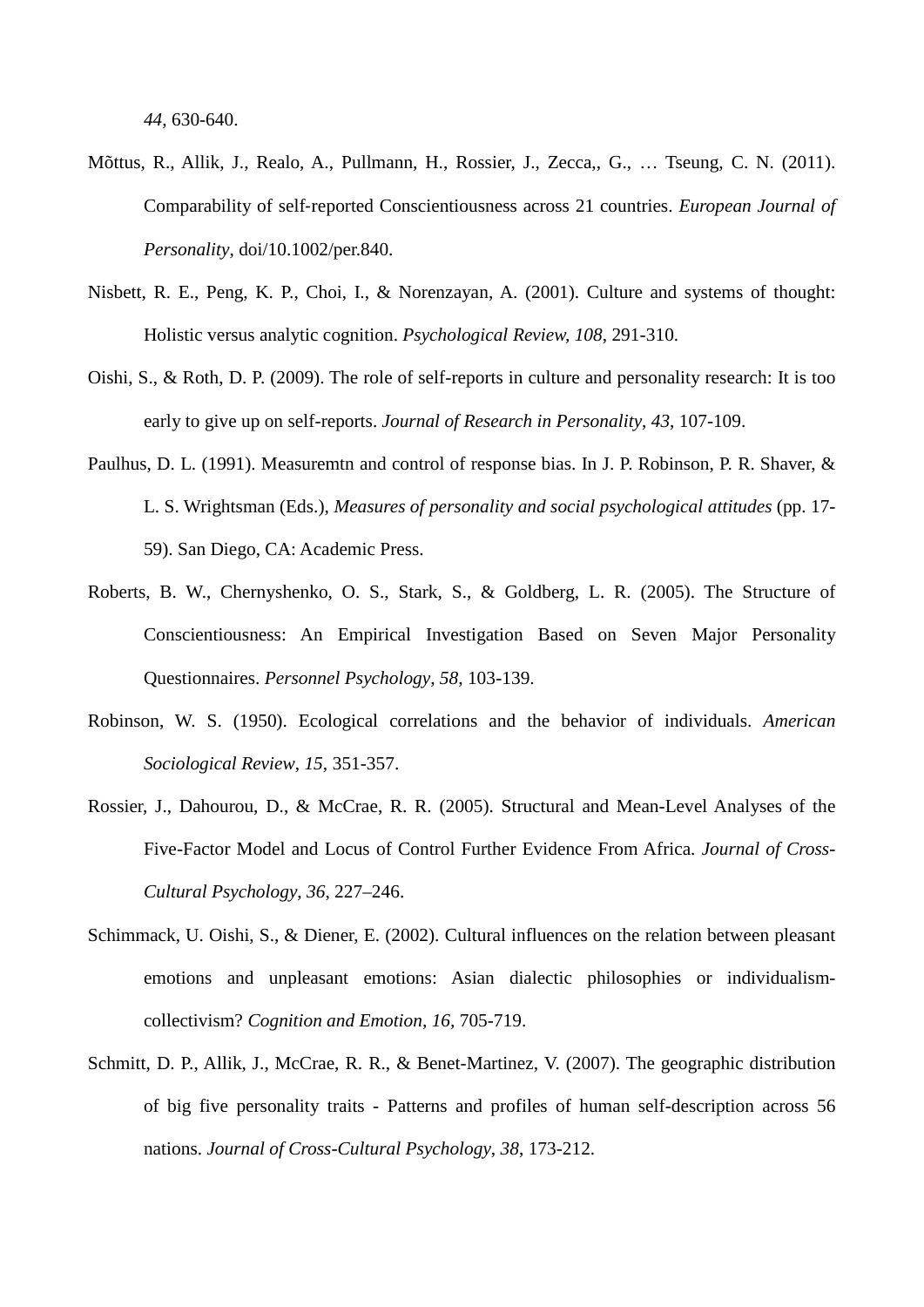- van Soest, A., Delaney, L., Harmon, C., Kapteyn, A., & Smith, J. P. (2011). Validating the use of anchoring vignettes for the correction of response scale differences in subjective questions. *Journal of the Royal Statistical Society: Series A (Statistics in Society)*, *174*, 575-595.
- Spencer-Rodgers, J., Williams, M. J., & Peng, K. (2010*).* Cultural differences in expectations of change and tolerance for contradiction: A decade of empirical research. *Personality and Social Psychology Bulletin, 14*, 296-312.
- Terracciano, A., Abdel-Khalek, A. M., Adam, N., Adamovova, L., Ahn, C., Ahn, H. N., … McCrae, R. R. (2005). National character does not reflect mean personality trait levels in 49 cultures. *Science*, *310*, 96–100.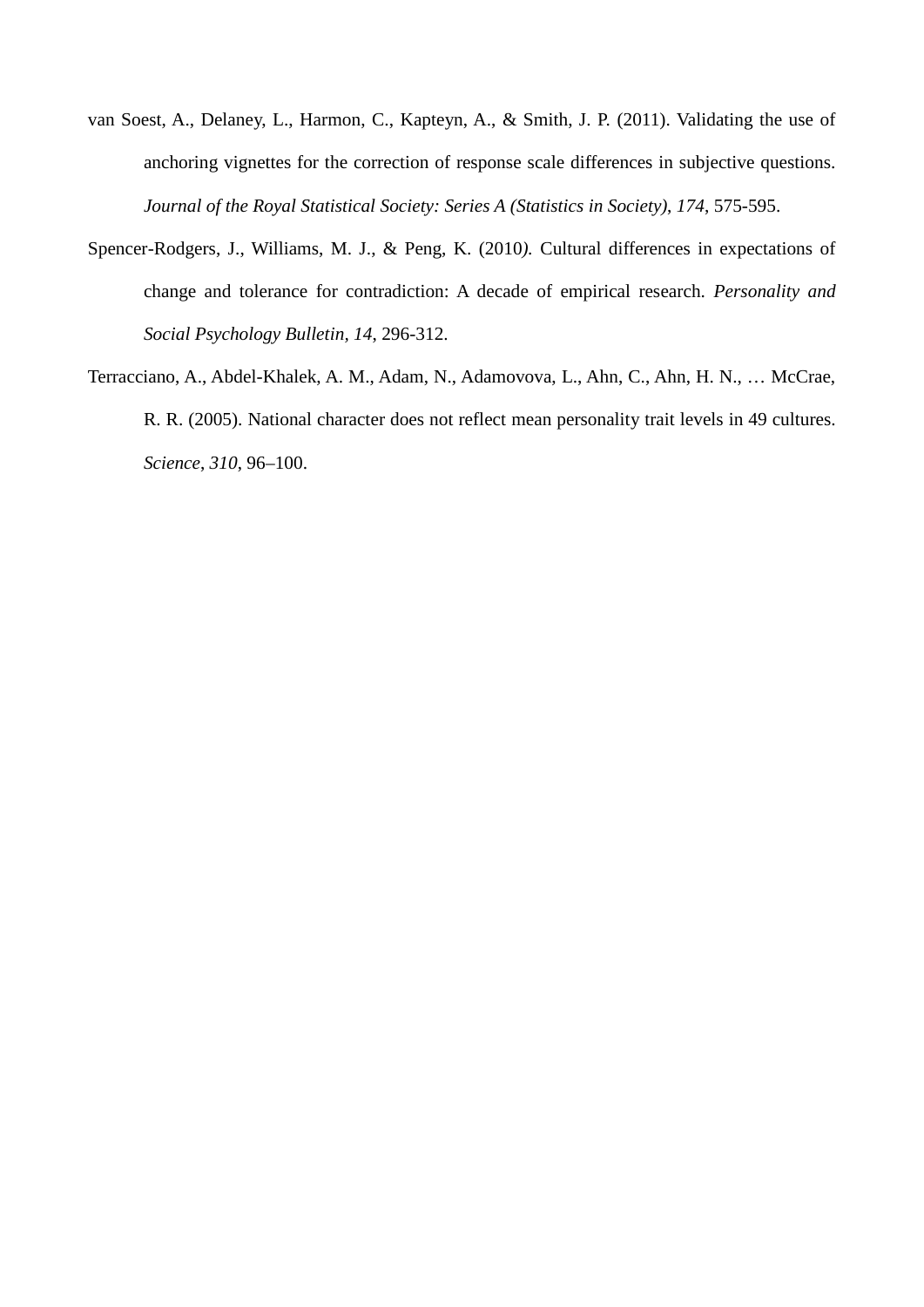#### Table 1.

*Correlations between the response category choice frequencies from two independent subsets of vignettes.*

|                | B            |                                                                        |                    |                                                                                          |                     |  |  |
|----------------|--------------|------------------------------------------------------------------------|--------------------|------------------------------------------------------------------------------------------|---------------------|--|--|
|                | Extreme left | Moderate left                                                          | Neutral            | Moderate right                                                                           | Extreme right       |  |  |
| $\mathbf{A}$   | (neg)        | (neg)                                                                  |                    | (pos)                                                                                    | (pos)               |  |  |
| Extreme left   |              |                                                                        |                    |                                                                                          |                     |  |  |
| (pos)          |              |                                                                        |                    | .36 (.44; .60) -.38 (-.31; -.48) -.30 (-.25; -.38) -.47 (-.29; -.51) .59 (.41; .63)      |                     |  |  |
| Moderate left  |              |                                                                        |                    |                                                                                          |                     |  |  |
| (pos)          |              | $-0.39$ $(-0.31; -0.47)$ $-0.29$ $(0.30; 0.42)$ $-0.22$ $(0.04; 0.20)$ |                    | $.43$ ( $.26$ ; $.45$ )                                                                  | $-.46(-.27;-.49)$   |  |  |
| Neutral        |              | $-0.24$ ( $-0.24$ ; $-0.38$ ) $0.02$ * (0.05; 0.20)                    | $.43$ $(.36; .48)$ | .18(.12; .22)                                                                            | $-.31 (-.26; -.40)$ |  |  |
| Moderate right |              |                                                                        |                    |                                                                                          |                     |  |  |
| (neg)          |              | $-0.41$ ( $-0.28$ ; $-0.51$ ) $0.38$ ( $0.26$ ; $0.46$ )               | .11(.11; .22)      | .39(.35; .46)                                                                            | $-.40(-.40; -.52)$  |  |  |
| Extreme right  |              |                                                                        |                    |                                                                                          |                     |  |  |
| (neg)          |              |                                                                        |                    | $.55(.40; .63)$ $-.35(-.27; -.49)$ $-.35(-.26; -.40)$ $-.44(-.40; -.51)$ $.47(.48; .63)$ |                     |  |  |

NOTE:  $N = 2,961$ . The bipolar response category choice frequencies were calculated on items as they appeared to respondents (five categories ranging from extreme left to extreme right).  $A =$ Response category choice frequencies based on the first subset of vignettes (rated for Competence, Dutifulness, and Self-Discipline; higher levels of the traits were endorsed by choosing the left-side categories);  $B =$  Response category choice frequencies based on the second subset of vignettes (rated for Order, Achievement-Striving, and Deliberation; higher levels of the traits were endorsed by choosing the right-side categories); pos = positive, higher levels of Conscientiousness; neg = negative, lower levels of Conscientiousness. In brackets are  $2.5<sup>th</sup>$  and  $97.5<sup>th</sup>$  percentiles of the distributions of 1,000 correlations calculated between respective response category frequencies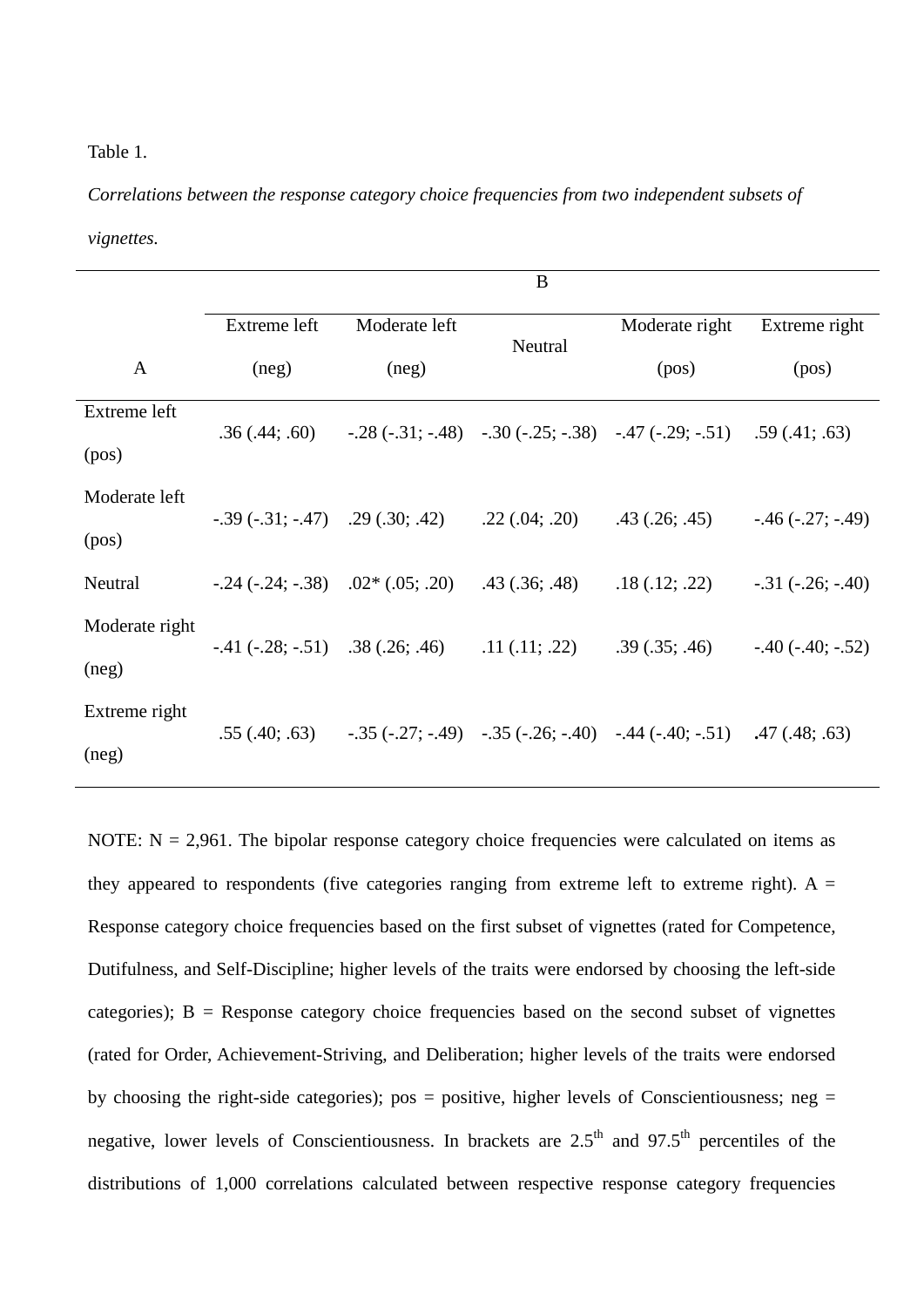from random subsets of vignettes (15 vignettes in each).

\*This correlation was not statistically significant, whereas all other correlations were significant at *p*

< 0.001 (with no adjustment for multiple testing).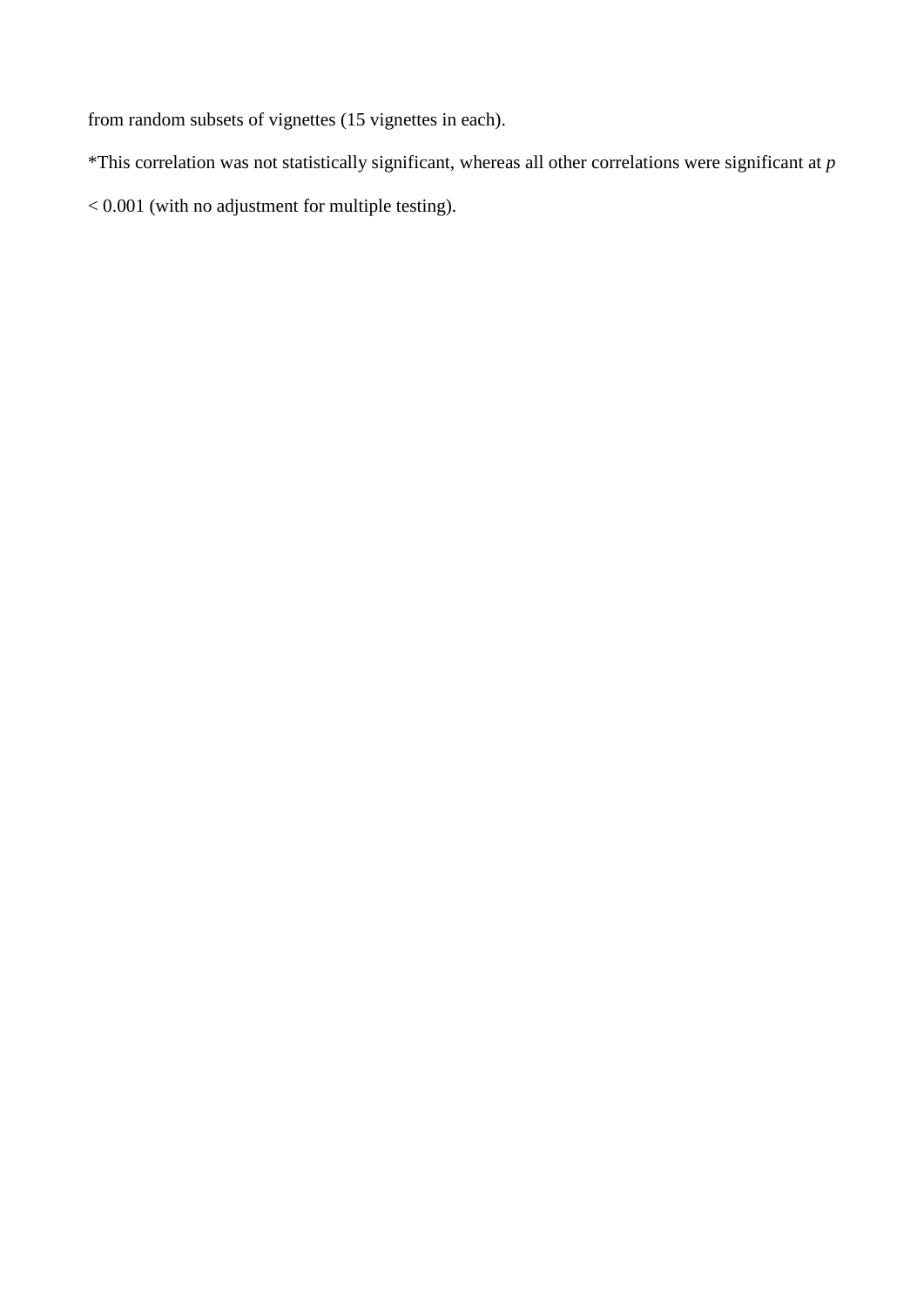## Table 2.

*Mean response style indices based on vignette ratings for the 22 samples.*

|                   |       | ${\rm ER}$ |                  |       |          | <b>NR</b>      |
|-------------------|-------|------------|------------------|-------|----------|----------------|
|                   | ER(M) | ER(SD)     | (rankings)       | NR(M) | NR(SD)   | (rankings)     |
| Hong Kong (China) | 0.49  | 0.21       | $\mathbf{1}$     | 0.14  | 0.09     | 19             |
| South-Korea       | 0.56  | $0.17\,$   | $\mathbf{2}$     | 0.14  | $0.08\,$ | 14             |
| Germany           | 0.58  | 0.14       | 3                | 0.14  | $0.07\,$ | 16             |
| Japan             | 0.59  | 0.20       | $\overline{4}$   | 0.13  | 0.09     | 11             |
| Mauritius         | 0.60  | $0.20\,$   | 5                | 0.15  | 0.11     | 21             |
| Sweden            | 0.63  | 0.17       | 6                | 0.15  | $0.07\,$ | 22             |
| Australia         | 0.64  | 0.16       | $\boldsymbol{7}$ | 0.09  | $0.07\,$ | $\mathbf{2}$   |
| Beijing (China)   | 0.64  | 0.17       | $8\,$            | 0.11  | $0.07\,$ | 5              |
| Lithuania         | 0.64  | 0.16       | 9                | 0.13  | $0.08\,$ | 12             |
| Switzerland       | 0.64  | 0.14       | 10               | 0.14  | $0.08\,$ | 15             |
| Estonia           | 0.65  | 0.15       | 11               | 0.12  | 0.07     | 9              |
| Mali              | 0.65  | $0.17\,$   | 12               | 0.09  | 0.09     | $\mathbf{1}$   |
| Russia            | 0.65  | 0.15       | 13               | 0.14  | $0.08\,$ | 20             |
| <b>USA</b>        | 0.67  | 0.15       | 14               | 0.14  | 0.10     | 17             |
| Benin             | 0.68  | $0.27\,$   | 15               | 0.12  | $0.08\,$ | $8\,$          |
| South Africa      | 0.68  | 0.21       | 16               | 0.14  | 0.09     | 18             |
| Malaysia          | 0.69  | $0.17\,$   | 17               | 0.11  | $0.08\,$ | 3              |
| Senegal           | 0.69  | 0.22       | 18               | 0.11  | $0.08\,$ | $\overline{4}$ |
| Philippines       | 0.70  | 0.18       | 19               | 0.12  | 0.07     | $\tau$         |
| Poland            | 0.70  | $0.17\,$   | 20               | 0.12  | 0.09     | 6              |
| Burkina Faso      | 0.71  | 0.20       | 21               | 0.12  | $0.08\,$ | 10             |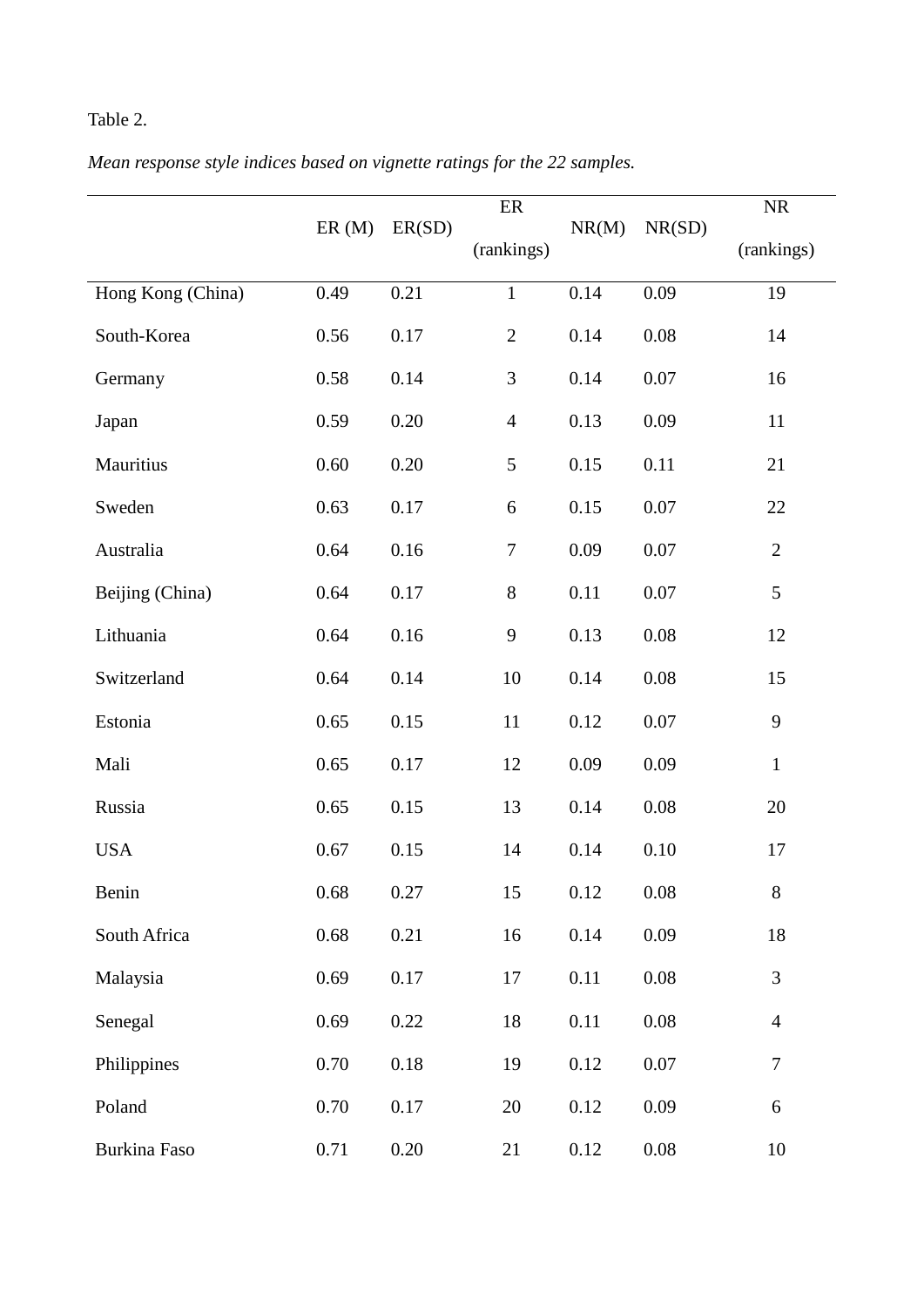| Changchun (China) | 0.72 | 0.18 | 22 | 0.14 | 0.09 | 13 |
|-------------------|------|------|----|------|------|----|
| Grand M           | 0.64 |      |    | 0.12 |      |    |
| Grand SD          | 0.18 |      |    | 0.08 |      |    |

NOTE:  $ER = Average$  index of extreme responding of the samples;  $NR = Average$  index of neutral responding of the samples;  $M =$  mean;  $SD =$  standard deviation.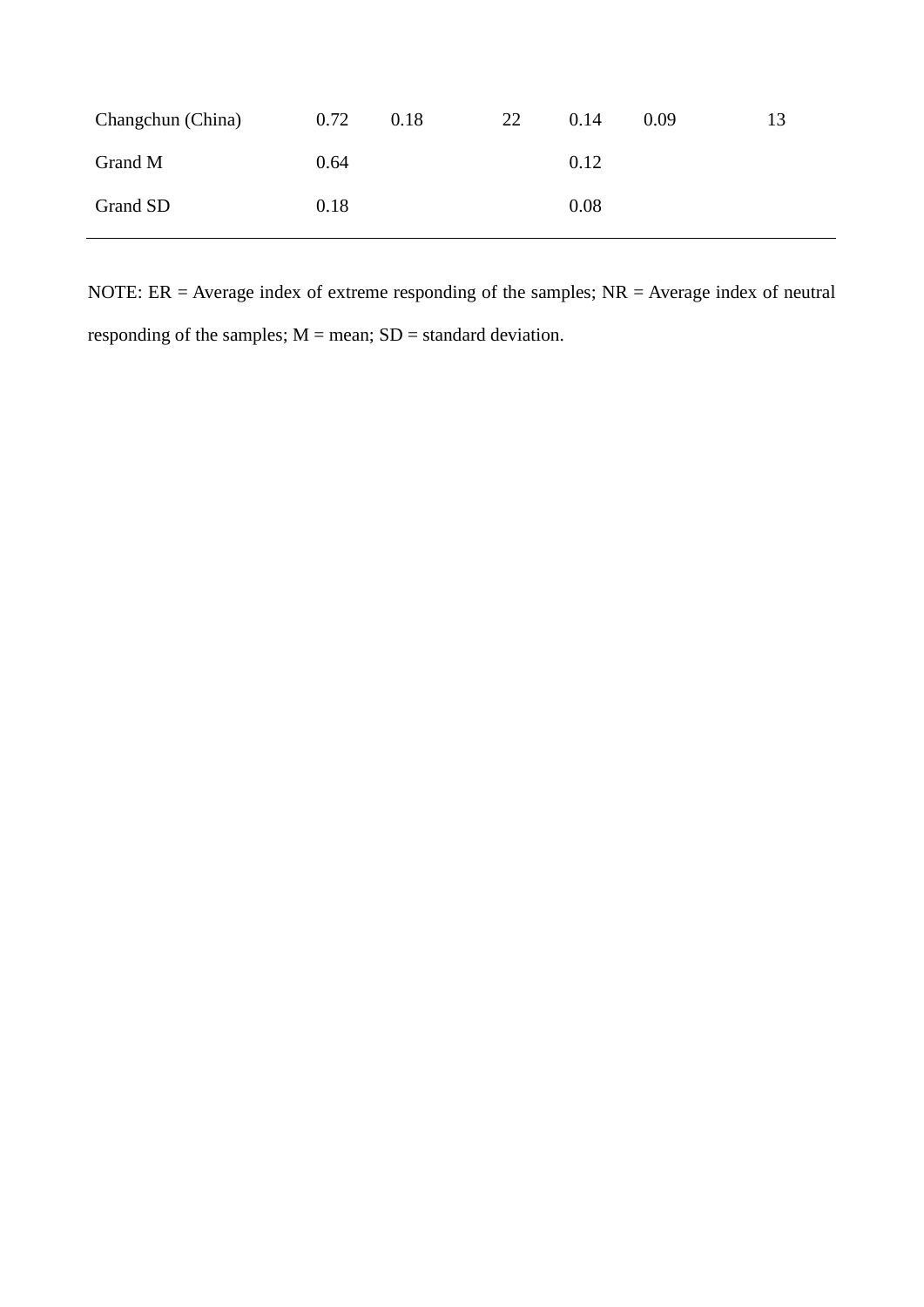## Table 3.

*Mean self-reported Conscientiousness for the 22 samples before and after correcting for response styles.*

|                   | C(M) | C(SD) | C (rankings)     | $C_{\rm res}$ | $C_{res}$ (rankings) |
|-------------------|------|-------|------------------|---------------|----------------------|
| Japan             | 3.13 | 0.77  | $\mathbf{1}$     | $-1.21$       | $\overline{4}$       |
| South-Korea       | 3.45 | 0.55  | $\sqrt{2}$       | $-0.65$       | $\mathbf{9}$         |
| Lithuania         | 3.54 | 0.53  | 3                | $-1.30$       | $\mathbf{2}$         |
| Australia         | 3.62 | 0.64  | $\overline{4}$   | $-1.21$       | 3                    |
| Russia            | 3.67 | 0.66  | $\sqrt{5}$       | $-1.56$       | $\mathbf{1}$         |
| Switzerland       | 3.69 | 0.52  | $\boldsymbol{6}$ | $-0.90$       | $\boldsymbol{7}$     |
| Estonia           | 3.73 | 0.58  | $\boldsymbol{7}$ | $-0.92$       | 6                    |
| Mauritius         | 3.74 | 0.62  | $8\,$            | 0.36          | 13                   |
| Hong Kong (China) | 3.76 | 0.67  | 9                | 1.16          | 20                   |
| Germany           | 3.77 | 0.59  | 10               | 1.02          | 18                   |
| Sweden            | 3.85 | 0.50  | 11               | 0.90          | 16                   |
| Malaysia          | 3.89 | 0.56  | 12               | $-0.99$       | $\mathfrak{S}$       |
| <b>USA</b>        | 3.93 | 0.54  | 13               | 0.06          | 12                   |
| Poland            | 3.94 | 0.65  | 14               | $-0.66$       | 8                    |
| Beijing (China)   | 3.96 | 0.58  | 15               | 1.05          | 19                   |
| Philippines       | 3.97 | 0.56  | 16               | $-0.35$       | 10                   |
| South Africa      | 4.01 | 0.58  | 17               | 0.66          | 14                   |
| Changchun (China) | 4.06 | 0.62  | 18               | $-0.12$       | 11                   |
| Mali              | 4.23 | 0.43  | 19               | 1.47          | 21                   |
| Senegal           | 4.25 | 0.53  | 20               | 0.93          | 17                   |
| Burkina Faso      | 4.27 | 0.55  | 21               | 0.66          | 15                   |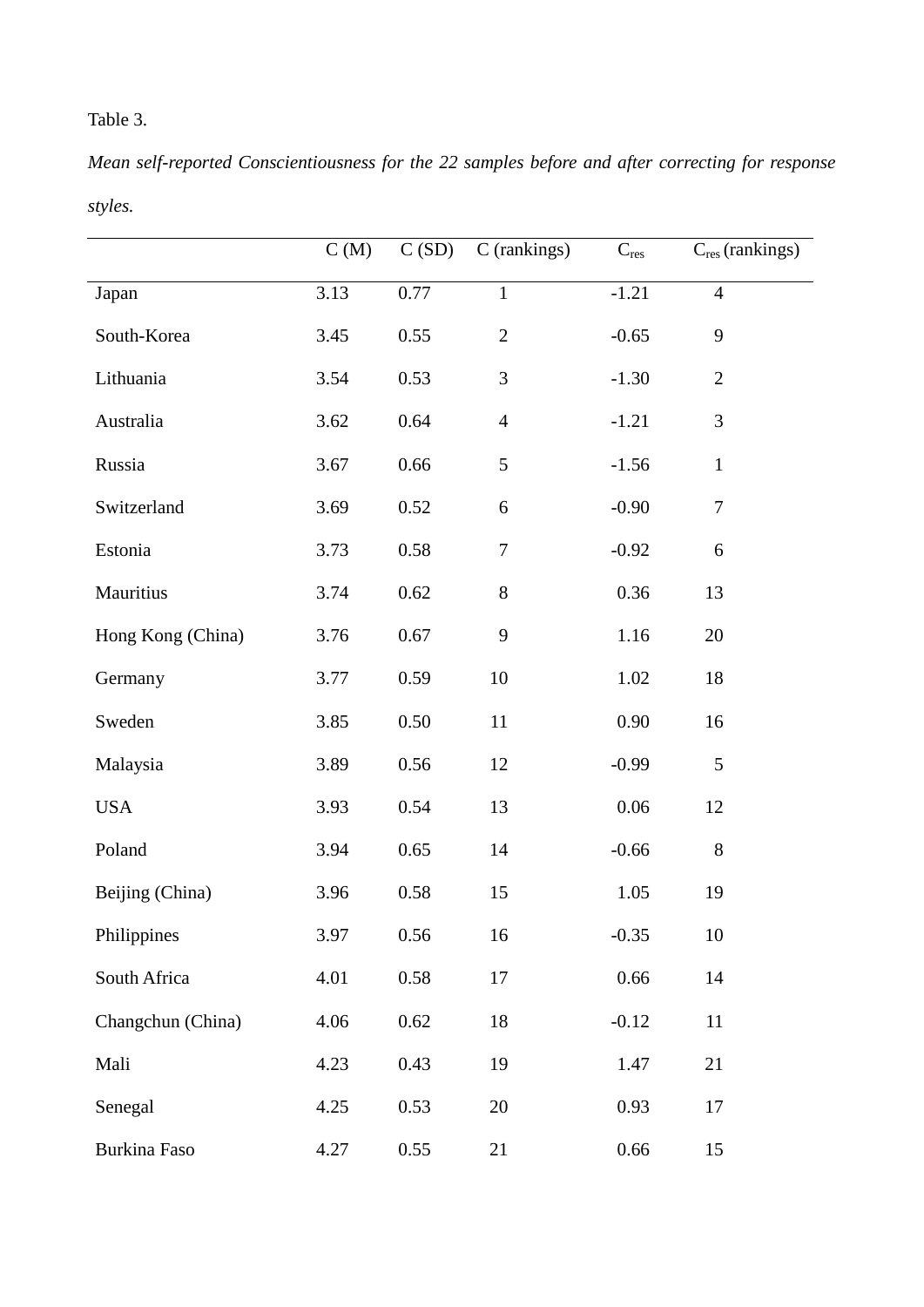| Benin    | 4.37 | 0.53 | 22 | 1.69 | 22 |
|----------|------|------|----|------|----|
| Grand M  | 3.83 |      |    |      |    |
| Grand SD | 0.65 |      |    |      |    |

NOTE:  $C =$  Conscientiousness;  $M =$  mean;  $SD =$  standard deviation;  $C_{res} =$  standardized regression residuals after regressing sample mean Conscientiousness scores (column 2) on the mean extreme and neutral responding scores (given in Table 2).